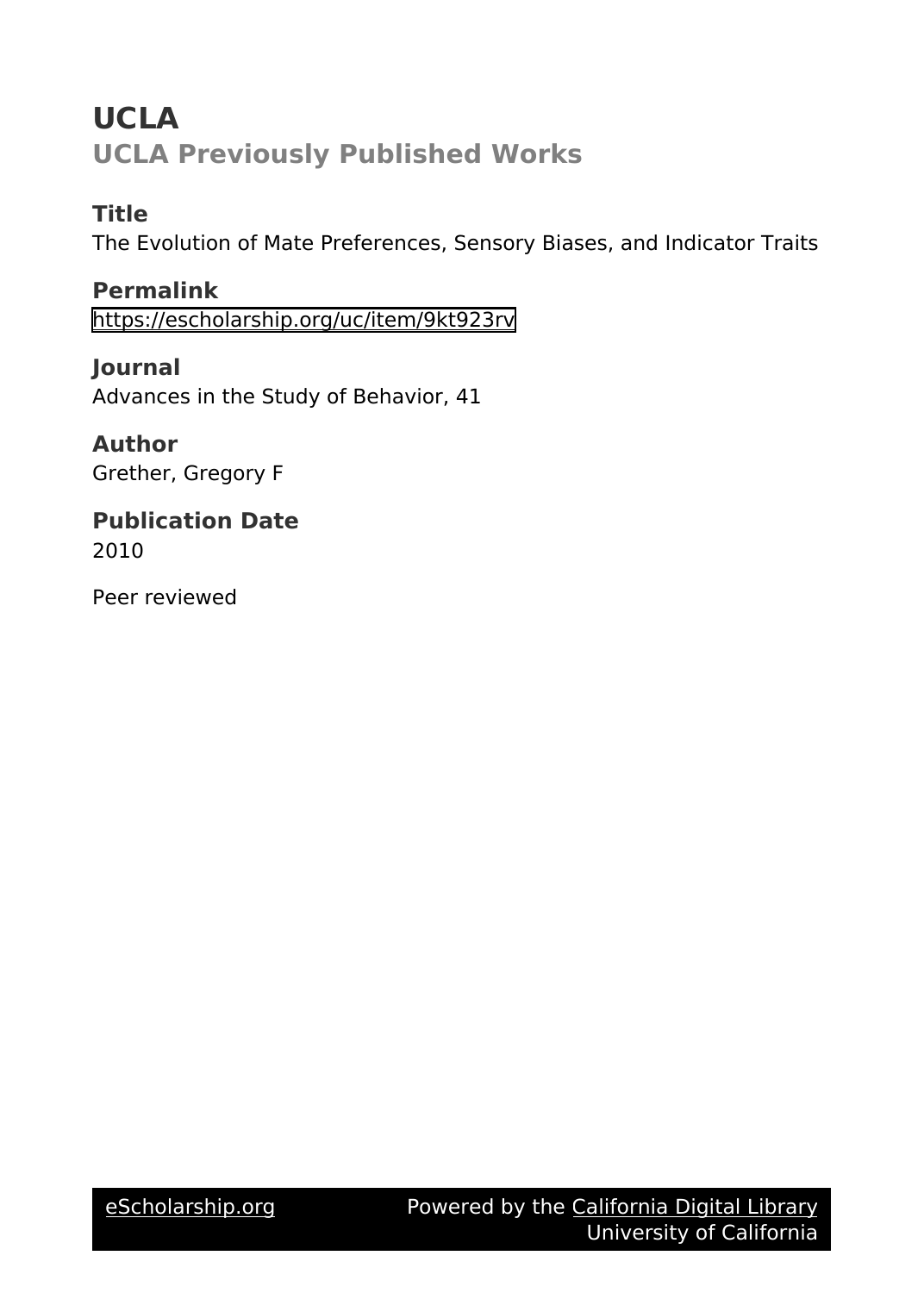## **Provided for non-commercial research and educational use only. Not for reproduction, distribution or commercial use.**

This chapter was originally published in the book *Advances in the Study of Behavior,*  Vol. 41, published by Elsevier, and the attached copy is provided by Elsevier for the author's benefit and for the benefit of the author's institution, for non-commercial research and educational use including without limitation use in instruction at your institution, sending it to specific colleagues who know you, and providing a copy to your institution's administrator.



All other uses, reproduction and distribution, including without limitation commercial reprints, selling or licensing copies or access, or posting on open internet sites, your personal or institution's website or repository, are prohibited. For exceptions, permission may be sought for such use through Elsevier's permissions site at: http://www.elsevier.com/locate/permissionusematerial

From: Gregory F. Grether, The Evolution of Mate Preferences, Sensory Biases, and Indicator Traits. In H. Jane Brockmann, editor: Advances in the Study of Behavior, Vol. 41, Burlington: Academic Press, 2010, pp. 35-76. ISBN: 978-0-12-380892-9 © Copyright 2010 Elsevier Inc. Academic Press.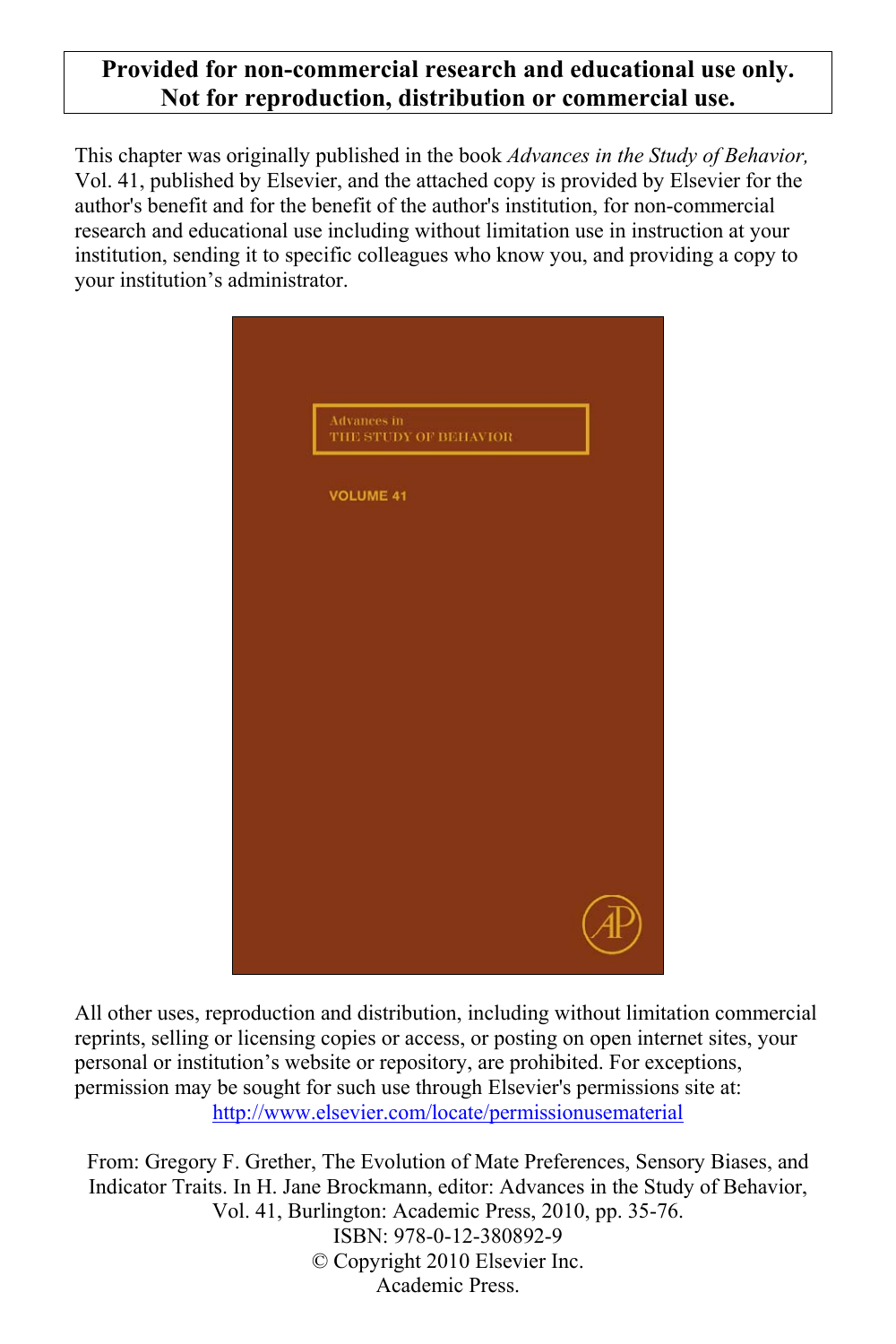ADVANCES IN THE STUDY OF BEHAVIOR, VOL. 41

## The Evolution of Mate Preferences, Sensory Biases, and Indicator Traits

## Gregory F. Grether

department of ecology and evolutionary biology, university of california, los angeles, california, usa

## I. INTRODUCTION

## A. SEXUAL SELECTION

Darwin (1859, 1871) introduced the theory of sexual selection as a special explanation for the evolution of secondary sexual characters. Secondary sexual characters are traits that differ between the sexes and are neither required for reproduction nor related to sex differences in ecology. Most such traits are expressed more strongly in males than in females and do not develop fully until sexual maturity. These traits require a special explanation precisely because they are useless or even costly for survival. Darwin's solution was that traits that enhance an individual's ability to attract or compete for high-quality mates could be selected for in spite of their survival costs. He proposed that enlarged male sensory organs are adaptations for finding receptive females and that male-specific weaponry and clasping structures are adaptations for competing directly for access to females. His most controversial and interesting suggestion, however, was that sex differences in coloration and other ''ornamental'' traits are adaptations for attracting and courting the opposite sex.

The idea that male characteristics are shaped by female preferences was viewed with skepticism and remained relatively unstudied until the 1980s. At that time it was still unclear whether females actually discriminate among conspecific males on the basis of secondary sexual characters. Quickly this issue was dispelled as study after study showed that females of many species prefer males with exaggerated (larger, brighter, louder) ornaments and courtship displays (Andersson, 1994). The focus of sexual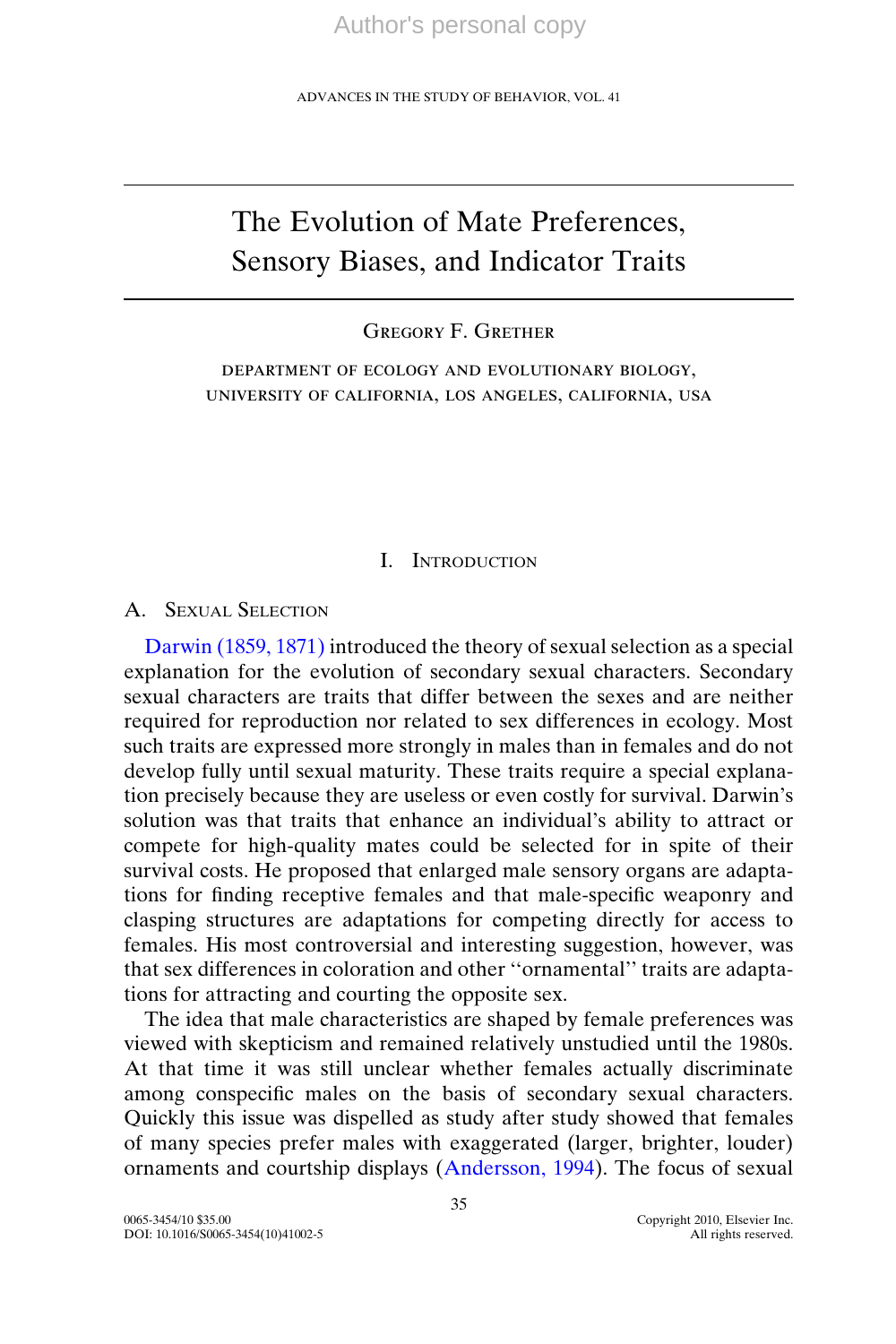selection research then shifted from explaining the existence of secondary sexual characters to explaining the existence of female mate preferences for such traits.

## B. PREFERENCE EVOLUTION THEORY

Some female mate preferences may initially be nothing more than sensory biases that inadvertently enable males with certain trait values to mate more frequently than others (Basolo, 1990; Basolo and Endler, 1995; Christy, 1995; Ryan, 1998; Ryan et al., 1990). That sensory biases should exist is obvious if one considers that sensory systems are under selection in multiple contexts. For example, female water mites (Neumania papillator) are blind, sit-and-wait predators that detect copepod prey by their vibrations. When a male of this species detects a female chemically, he vibrates his legs at a frequency that mimics copepods. Females orient to and clutchtrembling males as though they were prey, which puts the males in a good position for presenting spermatophore packets (Proctor, 1991). In this case, the female preference, that is, the response of females to the male legtrembling display, appears to be nothing more than an unmodified adaptation for ambushing prey (Proctor, 1991, 1992). There are several variations on this hypothesis and a variety of interrelated terms in usage, for example, preexisting bias, receiver bias, sensory exploitation, sensory drive, sensory trap (Basolo and Endler, 1995; Christy, 1995; Endler, 1992; Fuller et al., 2005; Ryan, 1990; Shaw, 1995), but a common thread is that mate preferences need not be adaptive in a mating context.

Under most circumstances, even mate preferences derived from sensory biases would be expected to evolve in response to their costs and benefits in a mating context (Arnqvist, 2006; Fuller, 2009; Sherman and Reeve, 1999; but see Ryan, 1999). Fisher (1930) pointed out that female mate preferences could evolve as a correlated effect of the selection that they impart on male traits. Mathematical models of the ''Fisherian'' process show that all that is required is for female preferences and male traits to be genetically variable and a positive feedback loop can be established in which females prefer ever larger values of the male trait, until opposing survival selection curtails further evolution of either preference or trait (Kirkpatrick, 1982; Kokko et al., 2006; Lande, 1981). This is sometimes referred to as the ''sexy son'' hypothesis because preferring attractive males increases the attractiveness of a female's sons (Kokko et al., 2006). In this sense, preferences that evolve through the Fisherian process are adaptive in a mating context. A pure Fisherian preference has no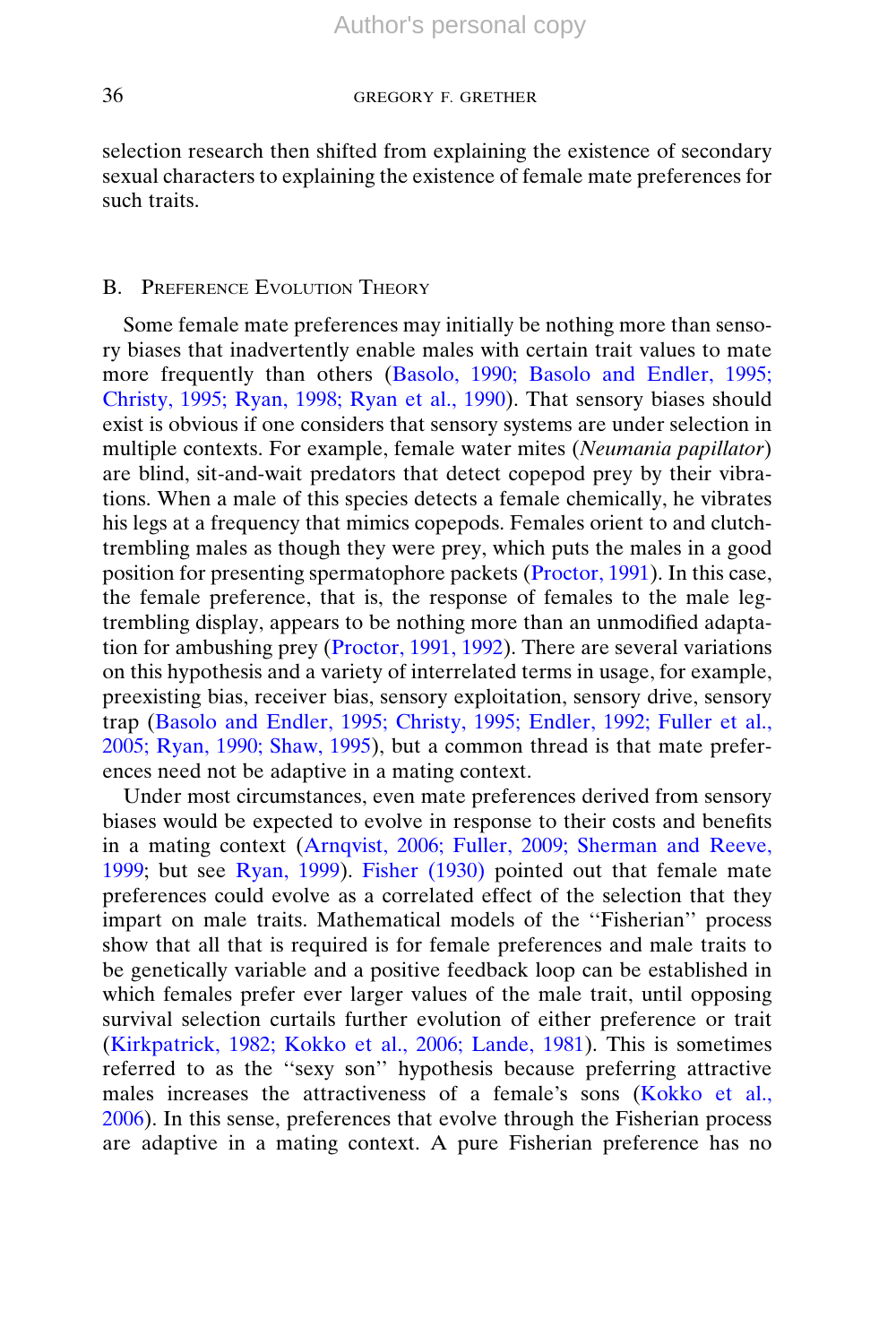influence on a female's own reproduction but increases the mating rate of her sons. Several studies have provided evidence for the requisite genetic correlations, and some theoreticians regard the process as inevitable, but the Fisherian model appears to make no unique, testable evolutionary predictions. Cases in which female preferences and male traits show a correlated pattern of evolution have sometimes been presented as evidence for the Fisherian process, but the same correlated pattern is predicted by most other sexual selection models (Houde and Endler, 1990).

The traditional alternative to the Fisherian model is variously known as the good genes, handicap, or indicator model. The term ''good genes'' applies to cases in which the preferred trait is an indicator of male genetic quality. The term ''handicap'' refers to the idea that the honesty of secondary sexual characters as signals of mate quality is maintained by the costs of producing, maintaining, or surviving with these traits (Zahavi, 1975; Zahavi and Zahavi, 1997). The core distinction between Fisherian and good genes models is that the Fisherian model pertains to cases in which genetic variation in the preferred trait affects the attractiveness of male offspring while the good genes model pertains to cases in which genetic variation in the preferred trait affects other components of offspring fitness (Cameron et al., 2003). In both models, the benefits to choosy females are indirect (genetic), and it is possible to combine the two types of benefits into a single mathematical model (Kokko et al., 2002, 2006).

Secondary sexual characters can also be indicators of nongenetic benefits (Andersson, 1994; Grafen, 1990). Most conceivable nongenetic benefits are direct, meaning that they affect the survival or reproduction of females themselves, but some nongenetic benefits are indirect. For example, some female moths obtain alkaloids from male spermatophores and use them to protect their offspring (Conner et al., 2000; Dussourd et al., 1991; Eisner and Meinwald, 1995; Gonzalez et al., 1999; Iyengar and Eisner, 1999). Male traits can also be indicators of both genetic and nongenetic benefits simultaneously. For example, if parasitized males are dull in color, females might both avoid getting parasites and also obtain parasite-resistant genes for their offspring by mating with brightly colored males.

Sexual selection, as a field, has become much broader than just the study of how mate preferences and secondary sexual characters evolve. In particular, the roles of sexual selection in speciation and conservation are topics of considerable current interest (Doherty et al., 2003; Panhuis et al., 2001; Ritchie, 2007; Smith and Grether, 2008). Nevertheless, whether and, if so, how mate preferences are shaped by selection in a mating context are still central unresolved issues (Andersson and Simmons, 2006).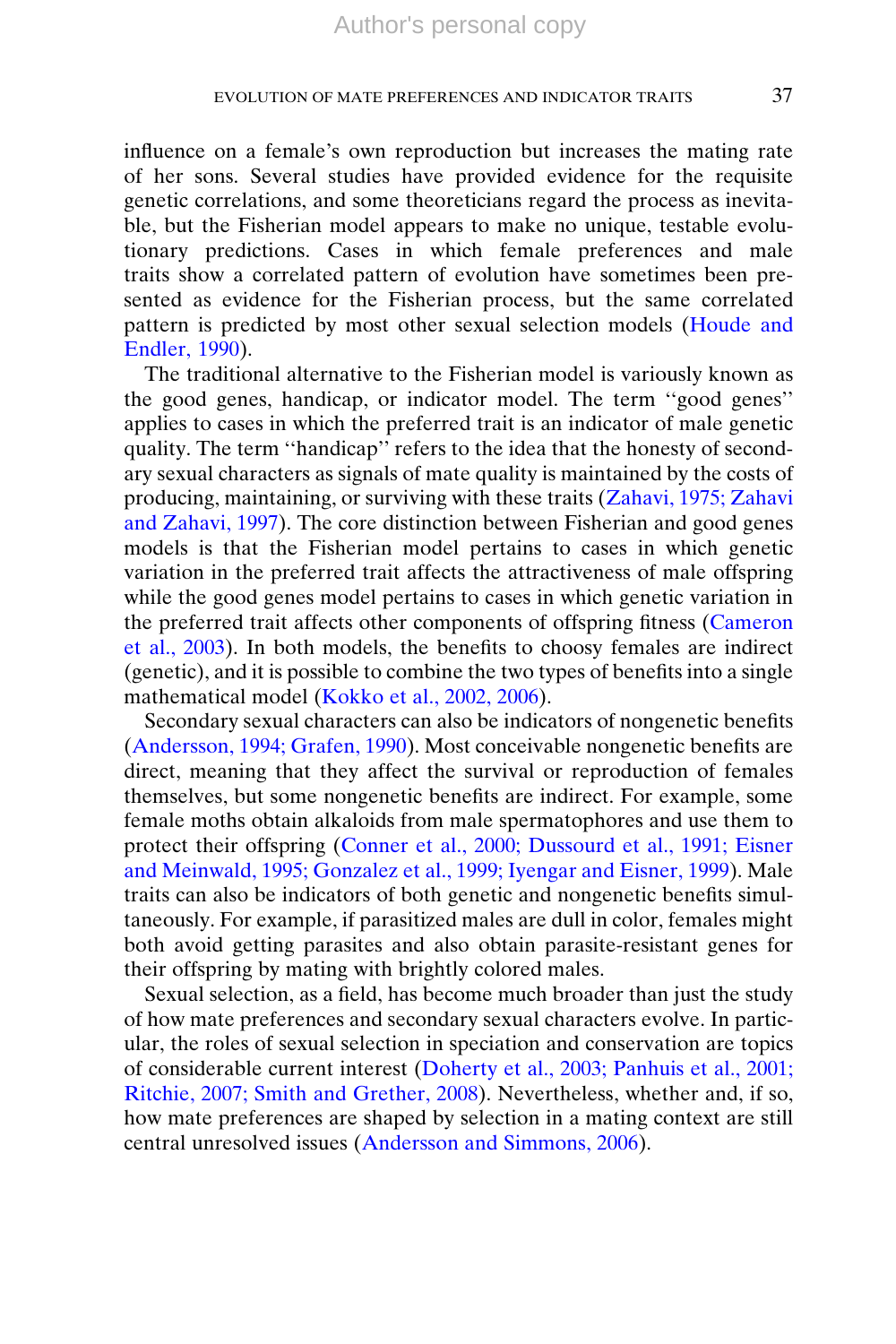## C. EMPIRICAL RESEARCH ON MATE PREFERENCE EVOLUTION

One of the primary aims of sexual selection research over the past 25 years has been to empirically test and distinguish among alternative models of how mate preferences evolve (Andersson, 1994). Strong inference tests (Platt, 1964) have proved elusive, however, and the number of contending models has only grown since this research priority was first articulated (Bradbury and Andersson, 1987). Much of the research in this area amounts to testing the assumptions that specific models make about the nature of variation in male sexual traits, the fitness consequences of female preferences, and the genetic correlation between traits and preferences. This empirical research has resulted in the rejection of specific mathematical models but not in the elimination of any class of models. For example, in early formulations of the Fisherian model, any costs associated with female choice would cause both the preference and male trait to be lost, and thus, for a brief period, empirical demonstrations of such costs were presented as evidence against the model. Theoreticians then rescued the Fisherian model by reformulating it to accommodate mate choice costs (reviewed in Mead and Arnold, 2004). Another source of frustration for empiricists is that the mate preference evolution models are not alternative hypotheses in the strict sense. In principle, multiple processes could contribute to the evolution of any given mate preference, at least at different stages in its evolutionary history (Andersson and Simmons, 2006).

Ultimately, the value of a theory rests on whether it makes accurate predictions. This is particularly true for evolutionary models because showing that the conditions are right for a process to occur in the present (or not) does not prove that the process occurred (or did not occur) in the evolutionary past. A well-known prediction of the sensory bias model is that mate preferences, at least in some rudimentary form, predate the evolution of sexual ornaments. Testing this prediction requires well-defined character states (e.g., presence vs. absence of the ornament), a wellresolved phylogeny, and a protocol for measuring mate preferences even in species that lack the ornament. When these requirements are met, it is possible to make inferences about the evolutionary order of events, and because of this we have good evidence that some mate preferences predate the evolution of ornaments (e.g., Basolo, 1990, 1995; Ryan et al., 1990, but see Fuller et al., 2005). Another successful approach that has been taken to test predictions of sexual selection models is to manipulate the mating system and examine how this affects the evolution of male and female traits over multiple generations. This experimental evolution approach has been taken with fruit flies (Drosophila melanogaster) and dung flies (Scathophaga stercoraria), and the results show that male seminal products and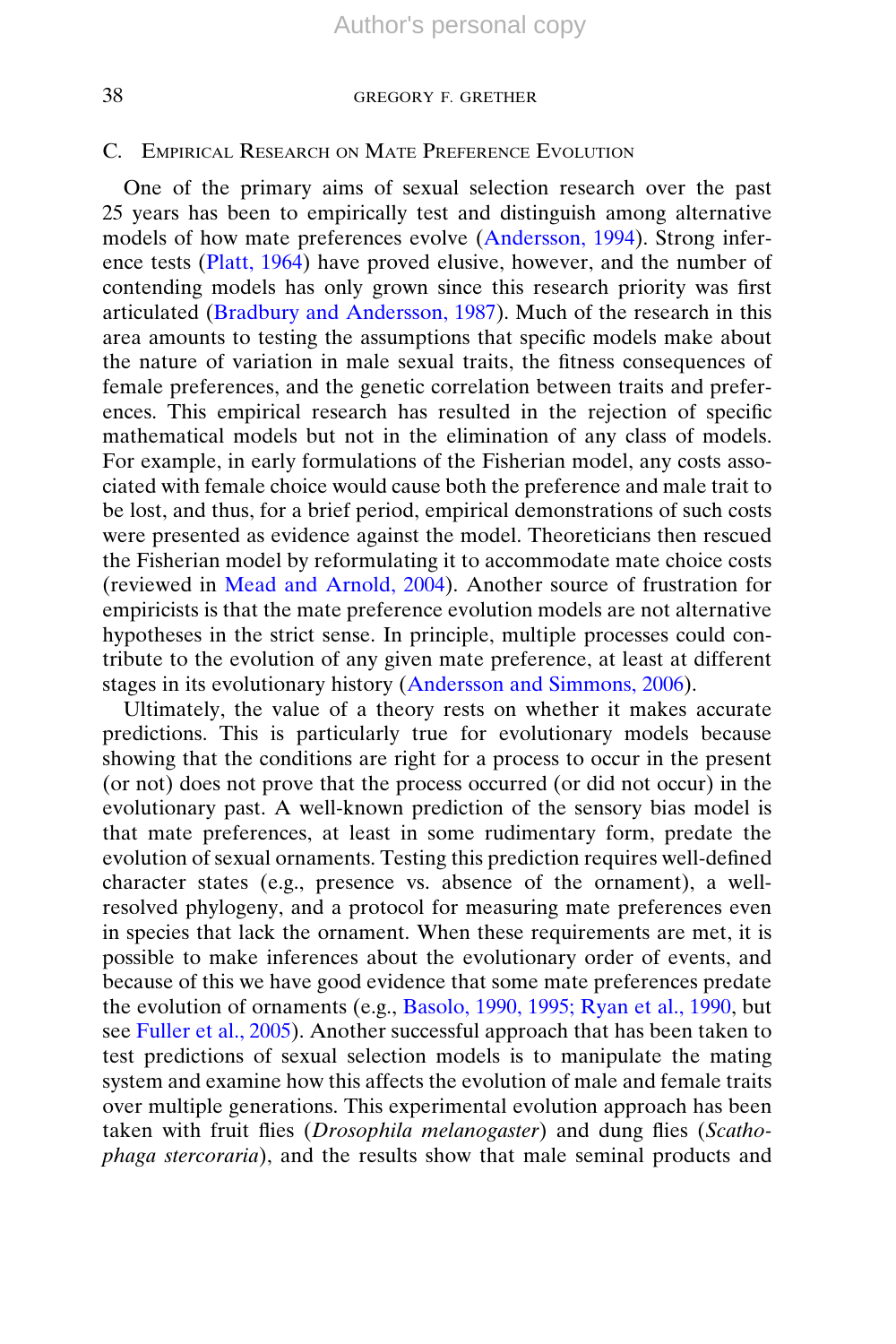female resistance to male seminal products coevolve as predicted by sexual conflict-based models (Holland and Rice, 1999; Hosken et al., 2001; Rice and Holland, 2005). Similar approaches should be taken to clarify whether mate preferences for ornaments evolve in response to changes in their benefits in a mating context.

The relative importance of the Fisherian and good genes processes may be impossible to resolve, but it should be possible to establish whether most mate preferences have evolved in response to their costs and benefits in a mating context, as opposed to being unmodified sensory biases. Consider, for example, the female preference for long tail feathers in barn swallows (Hirundo rustica), which has become a textbook example of the indicator process, and the female preference for long tail fins in green swordtails (Xiphophorus helleri), which has become a textbook example of a preexisting sensory bias (e.g., Alcock, 2009; Andersson, 1994; Bradbury and Vehrencamp, 1998; Goodenough et al., 2001; Krebs and Davies, 1993). Excellent evidence has been provided that female barn swallows benefit by mating with long-tailed males (Møller, 1990, 1994) and equally convincing evidence has been provided that the swordtail preference evolved prior to the evolution of the sword itself (Basolo, 1990, 1995, 1998, 2002). But what evidence do we have that the barn swallow preference is more highly modified by selection in a mating context than the swordtail preference? In neither of these cases is the original function of the mate preference known, but in other systems seemingly adaptive mate preferences have been linked to sensory biases that may still have important functions in other contexts (e.g., food detection; Martin and Lopez, 2008; Rodd et al., 2002; Smith et al., 2004). Are such preferences evolutionarily constrained by selection in a nonmating context? Do the underlying sensory biases evolve as a correlated effect of selection in a mating context? Or do adaptive mate preferences usually become genetically decoupled from their original sensory functions? These outcomes are not mutually exclusive but instead represent extremes along a continuum of theoretically possible outcomes (Arnqvist, 2006; Fuller, 2009; Rodriguez and Snedden, 2004; Ryan, 1999; Sherman and Reeve, 1999).

## D. OVERVIEW OF THIS CHAPTER

In the first section below, I describe a new approach for testing the indicator models and explain how it can be applied to species with carotenoid-based ornaments. I then show how this approach and others have contributed to our understanding of how a mate preference for carotenoid coloration evolves in Trinidadian guppies (Poecilia reticulata). The basic conclusion is that the sensory bias and indicator processes have probably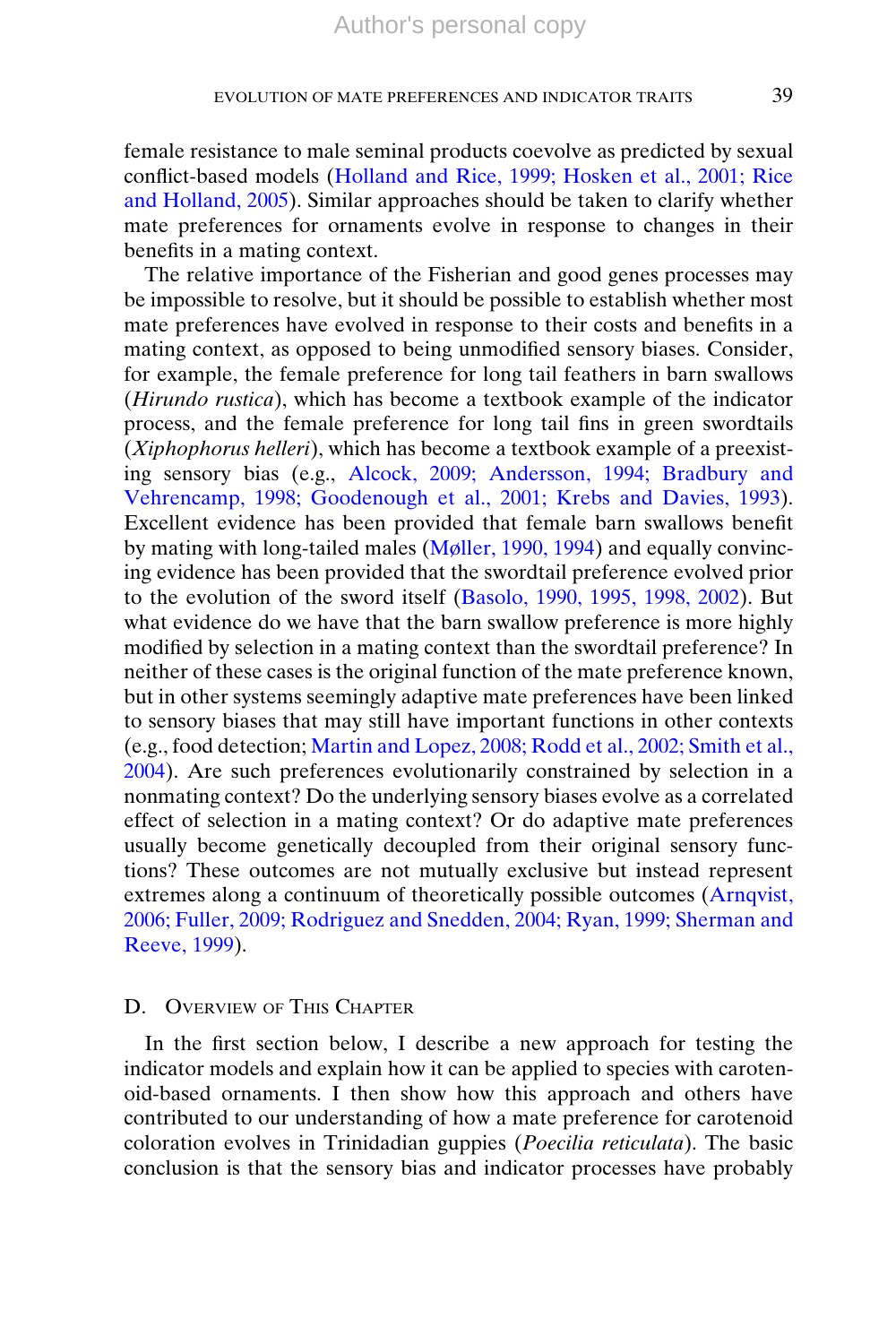both played a role in the evolution of this mate preference. I briefly review other examples of adaptive mate preferences that appear to be derived from sensory biases. Next, I turn to the longstanding question of how secondary sexual characters could be evolutionarily stable indicators of mate quality and focus specifically on the problem of how cheating is prevented in species with carotenoid-based ornaments. Guppies again provide an interesting but surprisingly complex case study that illustrates the value of recognizing that color patches are multicomponent traits (Grether et al., 2004b). The two parts of the guppy story intersect because the same environmental gradient appears to have shaped the evolution of the male ornament and the female sensory bias that might have originally caused the ornament to evolve. Throughout the chapter and in a concluding section, I offer suggestions for further research.

## II. NEW APPROACH FOR TESTING THE INDICATOR MODELS

## A. INDICATOR MODEL PREDICTION

Under the indicator models, mate preferences evolve to exploit indicators of mate quality (Harvey and Bradbury, 1991; Kirkpatrick and Ryan, 1991; Andersson, 1994). If the indicator value of a male trait changes, the payoff function of the female preference for that trait should change and the preference should evolve to a new optimum. For example, in Iwasa and Pomiankowski's (1999) model of the indicator process, male ornament size s is a linear function of quality  $\nu$ ,

$$
s=t+t'\nu,
$$

where  $t$  is the condition-independent component of ornament size and  $t'$  is the degree of condition-dependence or indicator value of ornament size. The strength of the female preference is represented by  $p$ . Females with positive (negative) values of p prefer to mate with males with larger (smaller) than average ornaments. Females are assumed to benefit, directly or indirectly, by mating with high-quality males, but the preference also carries a cost b, which increases with  $p$  and exponent  $\gamma$ . These costs and benefits balance at the equilibrium female preference,

$$
\bar{p} = \left(\frac{\phi\bar{t'}}{\gamma b}\right)^{1/(\gamma-1)},
$$

where  $\phi$  includes the effects of male quality on the direct and indirect components of female fitness (see Eqn. (14) in Iwasa and Pomiankowski, 1999). Thus, the female preference evolves to a level determined by the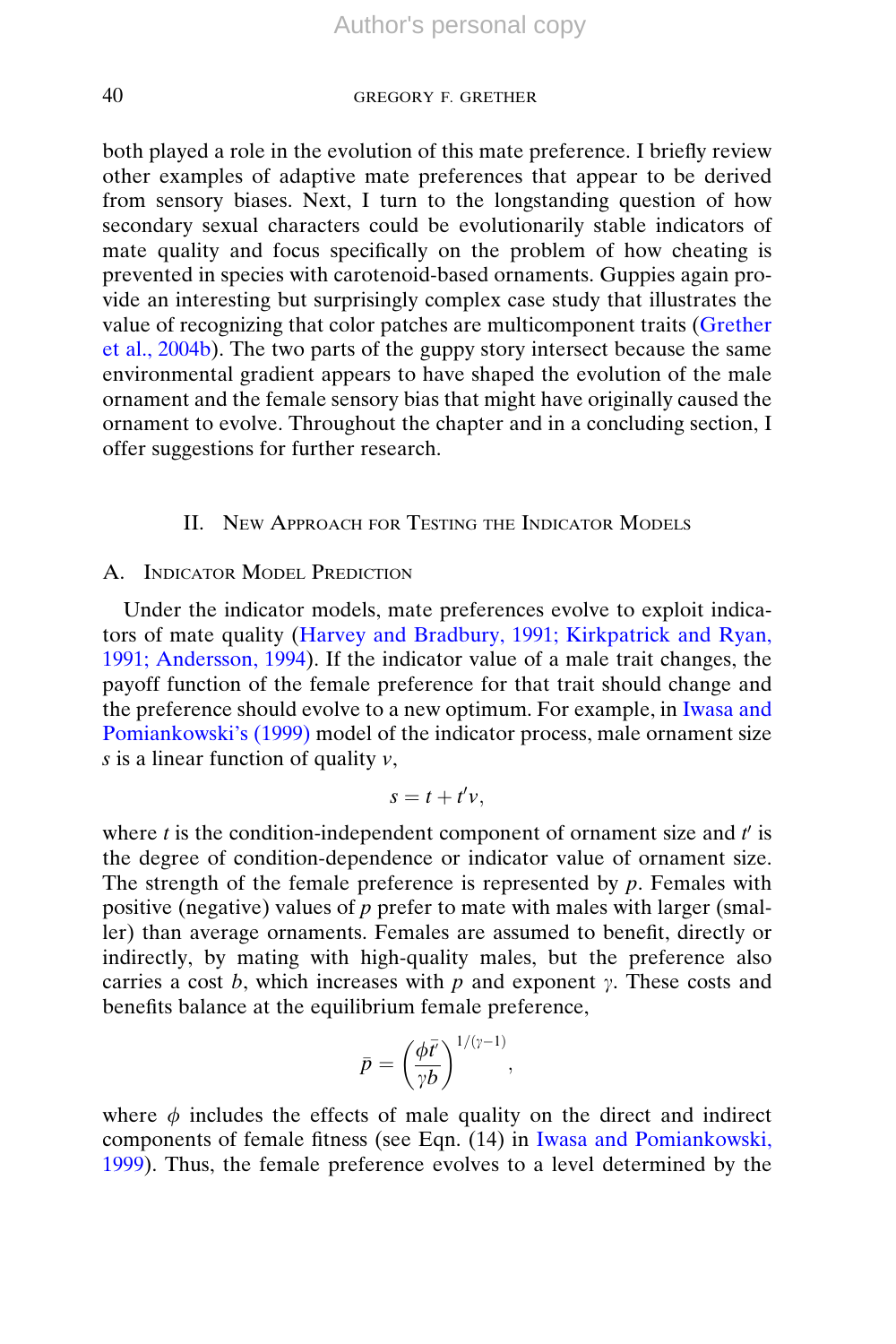indicator value of the male trait  $\bar{t}$ . The indicator value  $\bar{t}$  is also allowed to evolve in this model and is shown, at equilibrium, to increase in direct proportion to  $\bar{p}$ . Thus,  $\bar{t}'$  and  $\bar{p}$  are mutually reinforcing.

Iwasa and Pomiankowski (1999) do not explicitly model environmentally induced changes in  $t'$ , but any change in  $t'$  should cause  $p$  to evolve in the same direction. The most direct way to test this prediction would be to manipulate the indicator of a trait experimentally and follow the subsequent evolution of the preference over multiple generations. This might be feasible in species with short generation times (e.g., Drosophila spp.) by varying an environmental factor that influences the indicator value of a preferred trait in the laboratory. Another approach would be to make use of situations in which populations of a species are distributed along a gradient in such an environmental factor. With some systems, it might be feasible to carry out evolution experiments in the wild by manipulating the local environment or by establishing new populations at sites that differ from the source site in the key environmental factor. A few studies have taken the first step of examining how female preferences vary along environmental gradients that affect the indicator value of male secondary sexual characters (e.g., Grether, 2000; Plath et al., 2006).

## B. CAROTENOID-DEPENDENT INDICATORS

One environmental factor that is likely to affect the indicator value of the sexual ornaments of many species is carotenoid availability. Carotenoids produce most of the brilliant orange and yellow colors seen in animals, but animals cannot synthesize these pigments (Fox, 1979; Goodwin, 1984). Carotenoids are present virtually in everything animals consume (Goodwin, 1980, 1984; Hudon, 1994), but species vary in the efficiency with which they absorb ingested carotenoids (Schiedt, 1989), in their ability to convert absorbed carotenoids into usable pigments (Fox, 1979; Goodwin, 1984; Putnam, 1992), and in the rate at which they deposit these pigments in the integument (skin, feathers, etc. Brush and Power, 1976; Hudon, 1991). Thus, even diets rich in total carotenoids can be deficient in the compounds needed by a particular species. This may explain why animals often develop pale coloration in captivity (Brush and Power, 1976; Goodwin, 1984; Hill, 1993; Putnam, 1992; Schiedt, 1989; but see Hudon, 1994). Carotenoid feed supplements are used routinely in the poultry and fish-farming industries to restore normal coloration (Schiedt, 1989; Sommer et al., 1992). The carotenoid requirements of some species are quite high, owing to low assimilation rates. Farmed salmonids, for example, retain only about 5% of the carotenoids they ingest and deposit only a fraction of this in their skin (Hardy et al., 1990; Torrissen et al., 1989). The low assimilation rates do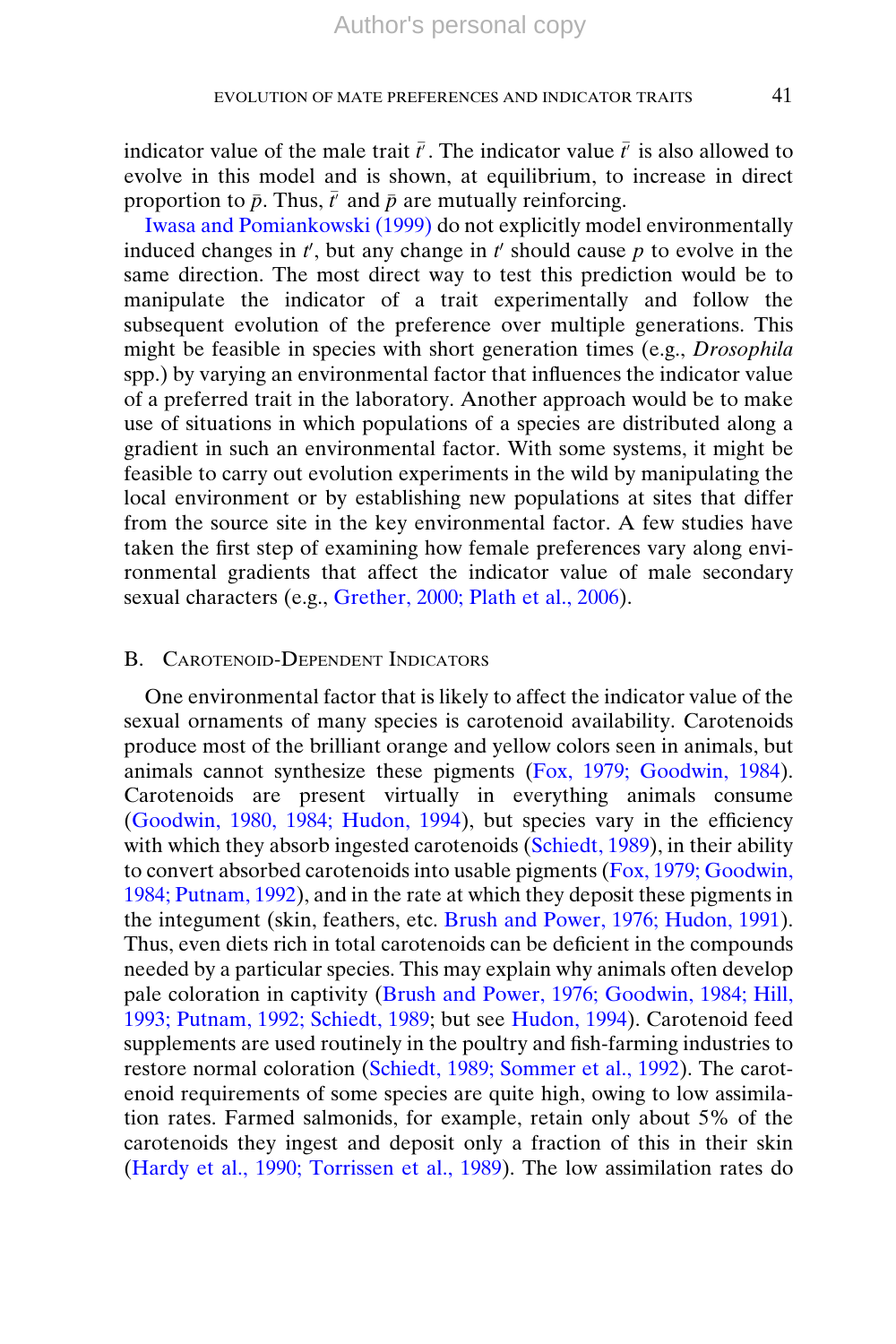not appear to be a product of internal regulation, because the amount of pigment deposited increases with the level of carotenoids in the diet (Bjerkeng et al., 1990; Choubert and Storebakken, 1989; Meyers, 1994; Putnam, 1992; Sommer et al., 1992).

In environments where carotenoids needed for pigmenting a particular species are scarce, carotenoid coloration may serve as an indicator of male health and foraging ability that females could use to choose high-quality mates (Endler, 1980; Olson and Owens, 1998). In addition, carotenoid coloration may signal a male's history of disease, current state of health, or potential to respond to future infections, through physiological effects of parasites on carotenoid metabolism, or utilization and oxidation of carotenoids by the immune system (Blount et al., 2003; Camplani et al., 1999; Faivre et al., 2003; Folstad et al., 1994; Lopez et al., 2009; Lozano, 1994; McGraw and Ardia, 2003, 2007; Møller et al., 2000; Olson and Owens, 1998; Peters, 2007; Putnam, 1992; Thompson et al., 1997; von Schantz et al., 1999; Wedekind et al., 1998).

The optimally choosy female would be expected to place relatively more weight on carotenoid coloration in environments where carotenoids are difficult for males to acquire, compared to environments where carotenoids are plentiful (Grether, 2000; Grether et al., 1999). Therefore, in species in which male sexual coloration is limited by carotenoid availability to different degrees in different populations, the indicator model predicts a correlated pattern of variation in female preferences for these traits (Grether, 2000). This is a specific version of the prediction that the equilibrium level of the preference  $(p)$  should evolve in response to changes in the indicator value of the preferred trait (*t'*) (Iwasa and Pomiankowski, 1999). I will now describe how this prediction was tested in Trinidadian guppies.

## C. DETAILED CASE STUDY: TRINIDADIAN GUPPIES

These small fish have been introduced around the world for mosquito control and are widely used in the aquarium trade (Magurran et al., 2005), so some readers may be surprised to learn that their native range is limited to the coastal river drainages of northeastern South America and a few islands in the Lesser Antilles, including Trinidad and Tobago (Rosen and Bailey, 1963). Wild female guppies are rather drab in coloration but males often have spectacular color patterns [\(Fig. 1](#page-10-0)). Virtually the entire skin surface of males is covered with chromatophores (i.e., cells containing light-absorbing pigments or reflective organelles; Grether et al., 2004b). The coloration of males is so variable that most individuals can easily be distinguished in behavioral work (Grether, 2000; Hampton et al., 2009; Houde, 1997; Jirotkul, 1999b). Some components of the color variation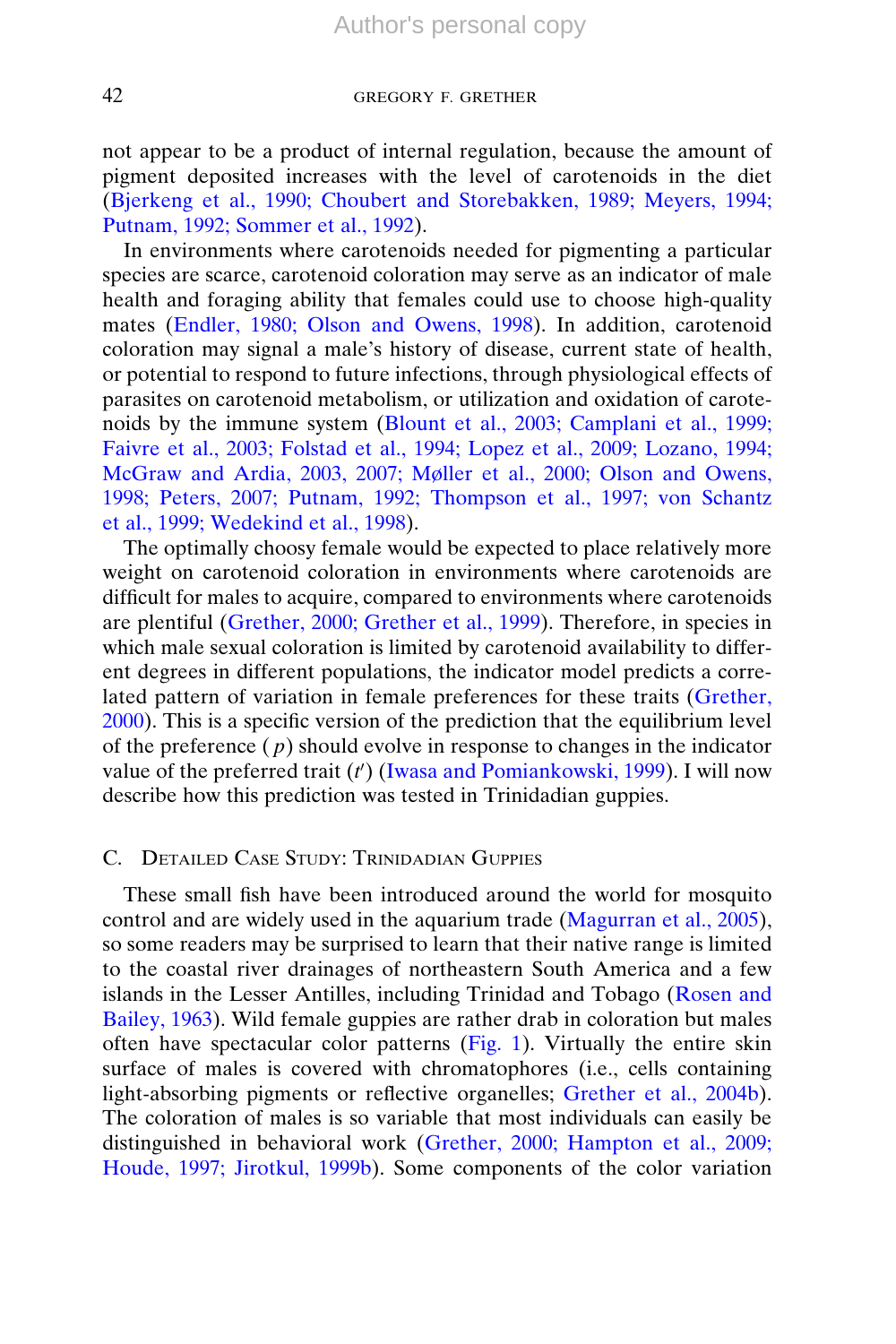<span id="page-10-0"></span>

Fig. 1. Guppies (female left, male right) and one of the orange fruits (*Clusia* sp.) that they feed on in Trinidad. The graph below the photographs shows reflectance spectra of the orange aril of the fruit and an orange spot of a male guppy.

are heritable, including the size and position of orange and black (melanin) spots, to the extent that the paternity of male offspring can often be assigned based on their resemblance to potential fathers (Brooks and Endler, 2001a; Houde, 1988, 1992; Hughes et al., 1999, 2005).

In one of the earliest specific versions of the indicator hypothesis, Endler (1980) suggested that the carotenoid-containing orange spots of male guppies are signals of foraging ability that females could use to choose high-quality mates. The basic assumptions behind this hypothesis have been confirmed. The chroma (color saturation) of the orange spots increases with carotenoid levels in laboratory diets (Grether, 2000; Karino and Haijima, 2004; Kodric-Brown, 1989) and females usually prefer males with larger orange spots and higher orange spot carotenoid concentrations (Brooks and Endler, 2001a,b; Endler and Houde, 1995; Houde, 1987;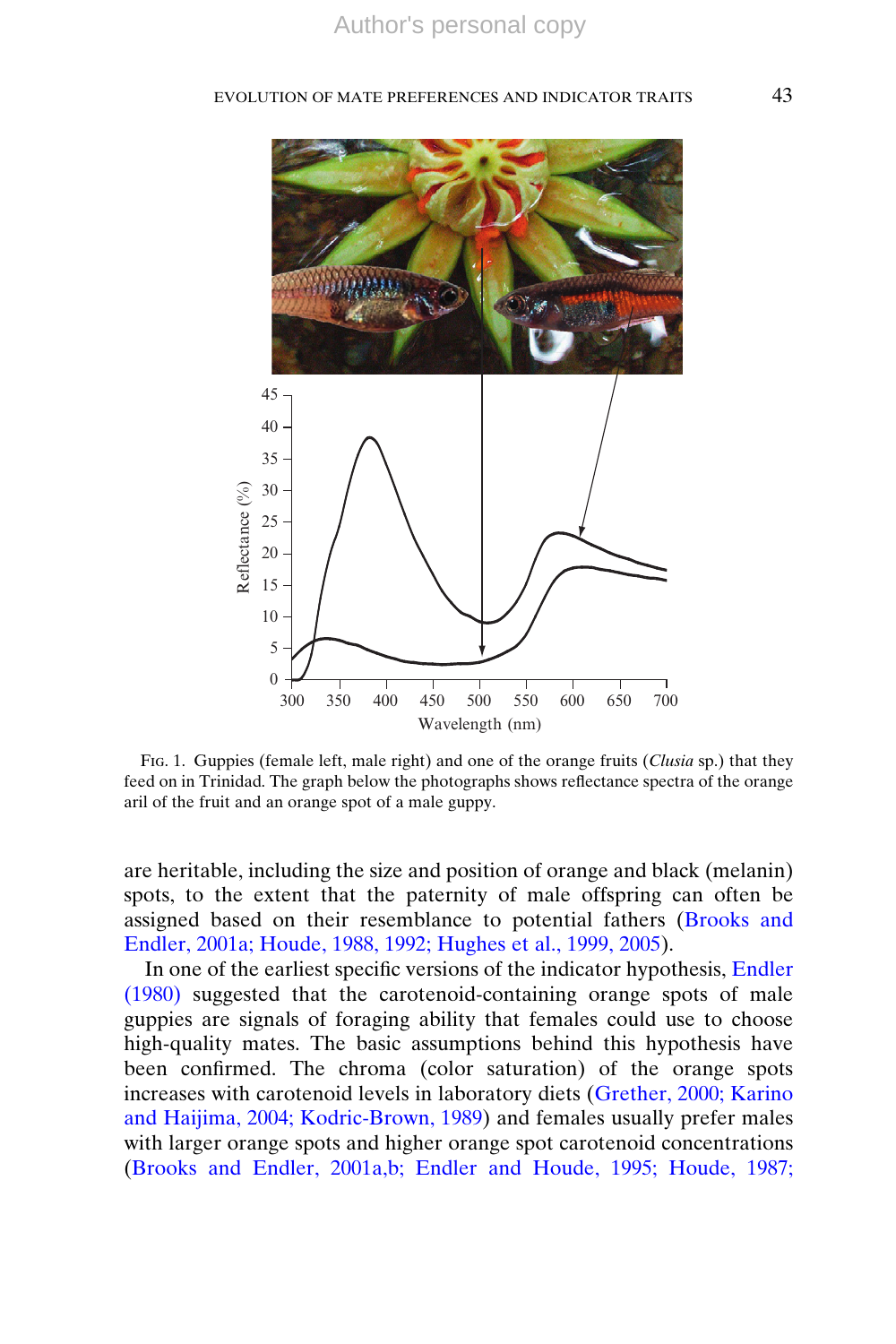Houde and Torio, 1992; Jirotkul, 1999a; Karino and Shinjo, 2004; Kodric-Brown, 1985, 1989; Long and Houde, 1989; but see Hampton et al., 2009; Schwartz and Hendry, 2007). The ability of guppies to find algae is heritable and orange spot chroma correlates positively with algal foraging ability (Karino and Shinjo, 2007; Karino et al., 2005, 2007). It follows that females benefit indirectly by mating with males that have managed to sequester large amounts of carotenoids, and more so in environments where dietary sources of these pigments are scarce. In addition to being affected by carotenoid intake, the chroma of the orange spots is reduced by infection with the ectoparasite *Gyrodactylus turnbulli* (Houde and Torio, 1992) and correlates positively with swimming performance (Nicoletto, 1991). Thus, females probably benefit in multiple ways by preferring high-carotenoid males, including avoidance of sexually transmitted parasites.

The value of the orange spots as indicators of a male's foraging ability should diminish as carotenoid availability increases because the chroma of the orange spots increases asymptotically with carotenoid intake (Fig. 2). Similar diminishing returns functions have been reported for salmonid fishes (Bjerkeng et al., 1990; Choubert and Storebakken, 1989; Meyers, 1994; Putnam, 1992). As the mean rate of carotenoid intake increases, variation around the mean has less influence on chroma, and thus the signal-to-noise ratio must eventually decrease to the point where variation



Fig. 2. Diminishing returns relationship between orange spot chroma and carotenoid intake of male guppies. Points A and B represent the mean rates of carotenoid intake in two hypothetical sites. Variation among males in carotenoid intake would have a larger effect on orange spot chroma at site A than at site B (modified from Grether (2000) with permission from Wiley-Blackwell).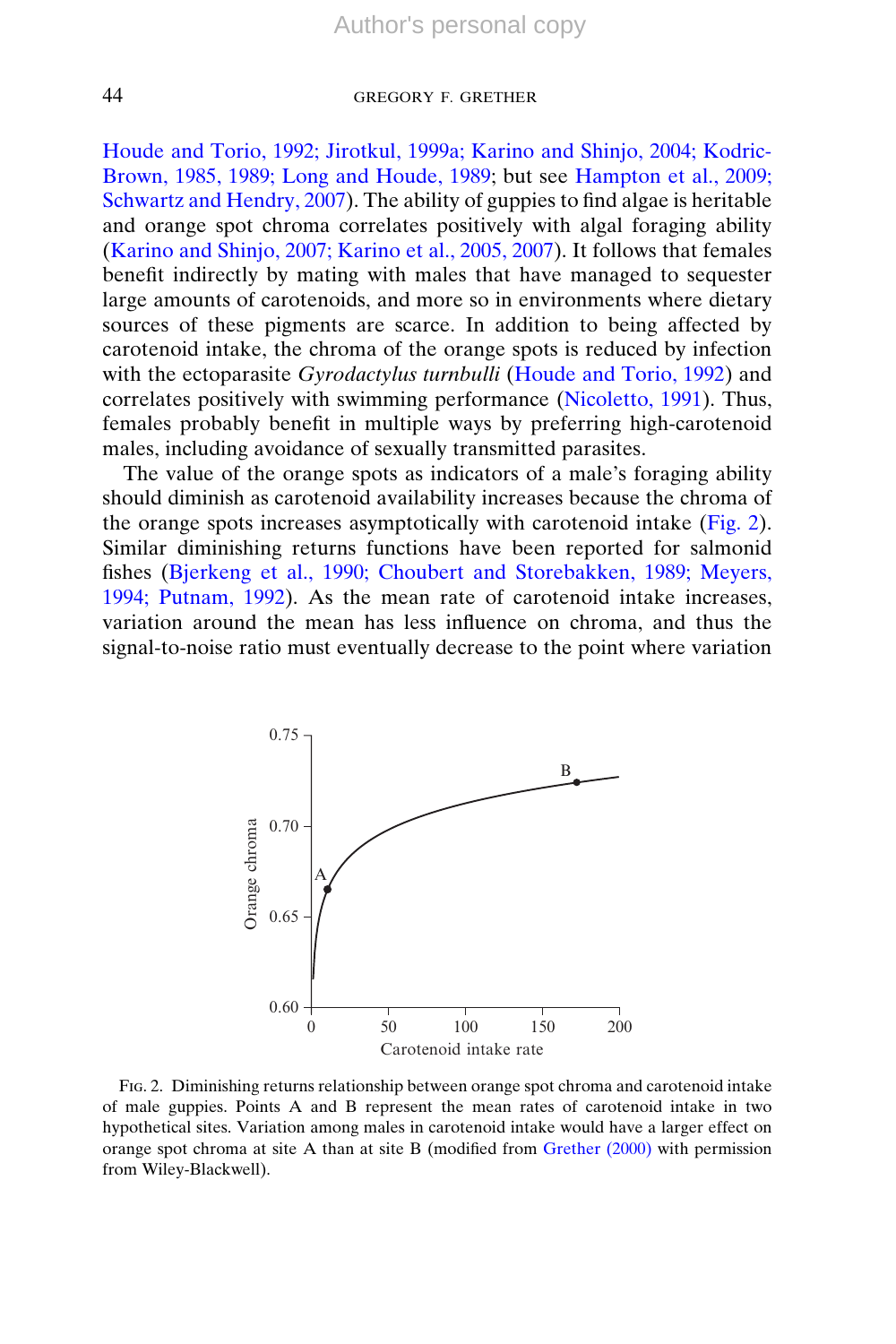in chroma is no longer indicative of variation in foraging ability. Wild populations of guppies occupy different positions on this carotenoid coloration reaction norm (see below), thereby providing an opportunity to test the general prediction that female preferences should evolve in response to changes in the indicator value of male traits.

## 1. Carotenoid Availability Gradient

As one moves upstream in the Northern Range of Trinidad (Fig. 3), from the lowland rivers to the headwater streams, the fish community becomes progressively less diverse, as larger species are excluded by the combined effects of physical dispersal barriers (waterfalls) and reduced productivity (Endler, 1978; Haskins et al., 1961). Waterfalls also restrict the movement of guppies, and populations in different branches of a river drainage are adapted to the local predation regime in multiple ways (e.g., life history traits, coloration, behavior; reviewed in Endler, 1995). Overlaid on the predation gradient is a parallel gradient in resource availability (Grether



Fig. 3. Map of the Northern Range of Trinidad. The five river drainages on which our research on guppies has focused are numbered as follows: 1, Marianne; 2, Paria; 3, Madamas; 4, Upper Quare; 5, Lower Quare. For details on the study sites and GPS coordinates, see Grether et al. (2001b) and Kolluru et al. (2007). The map is modified from Houde (1997) with permission from A. E. Houde.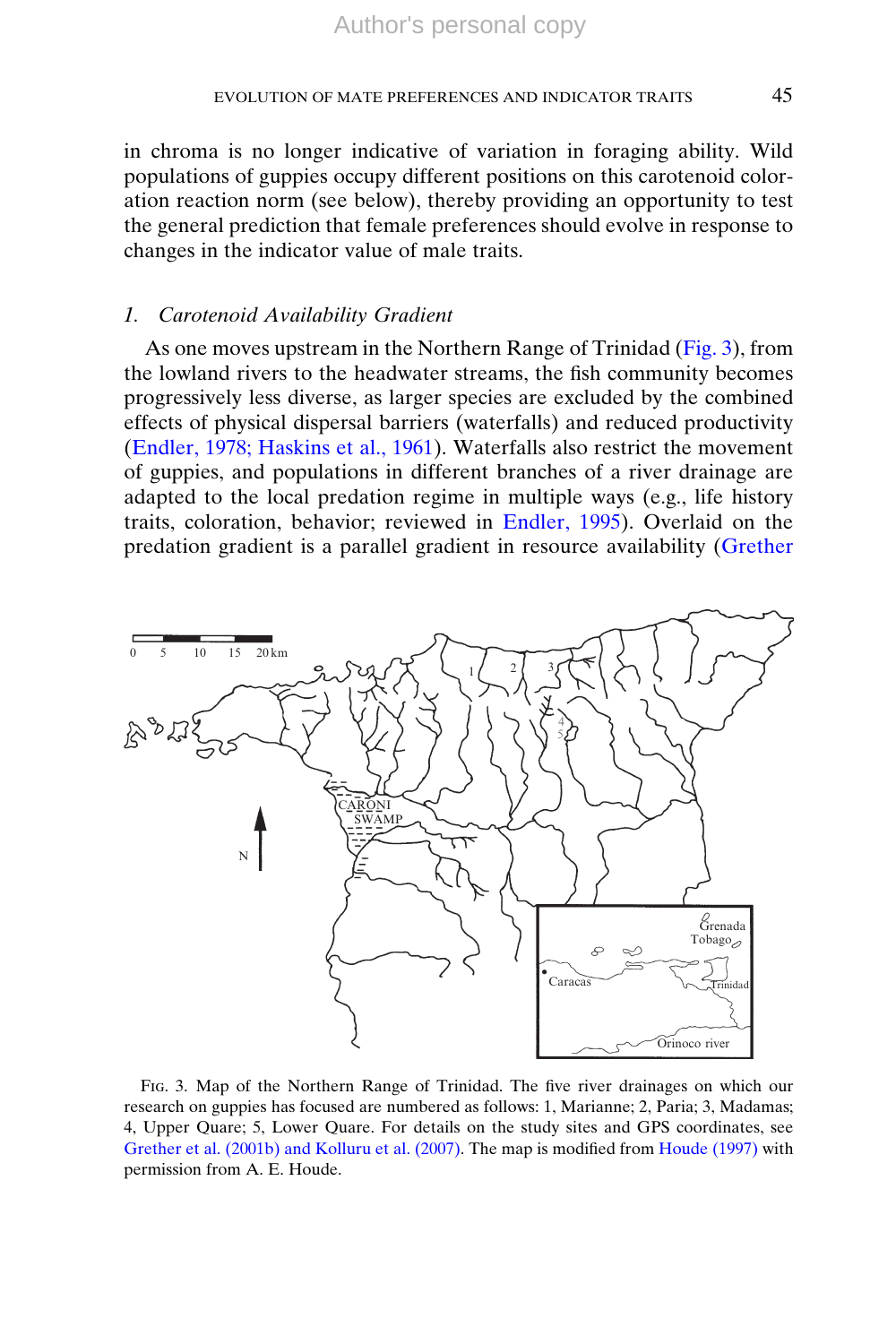et al., 2001b; Reznick et al., 2001). Algal standing crops (periphyton) decrease visibly as one travels upstream. To examine the effects of variation in resource availability without the potentially confounding effects of variation in predation levels, we studied guppies above the barrier waterfalls where they coexist with a single weakly predatory fish, Rivulus hartii.

Guppies are omnivorous and their diet consists of approximately equal proportions of benthic invertebrates and unicellular algae (diatoms, green algae, and blue-green algae); terrestrial insects and vascular plant parts make up less than 1% of the diet (Dussault and Kramer, 1981). Most of the carotenoids they consume come from algae, either directly or by consuming algivorous invertebrates. In the upper reaches of Trinidad's watersheds, where the streams are narrow and make relatively small gaps in the rainforest canopy, algae production is strongly influenced by the amount of light available for photosynthesis (Grether et al., 2001b). Small increases in forest canopy openness (2–3%) are associated with substantial increases in algae availability (estimated as periphyton chlorophyll  $a$  divided by guppy biomass), and this is reflected in the growth rates and sizes at maturity of the fish (Fig. 4; Grether et al., 1999, 2001b).



FIG. 4. Relationship across six study sites between  $(A)$  algae availability for guppies ( $\mu$ g of chlorophyll a/guppy biomass) and canopy openness (%) and (B) guppy growth rates (change in standard length over 2 weeks) and algae availability. Squares, circles, and triangles represent the Marianne, Paria, and Quare drainages, respectively, with filled (unfilled) symbols for sites with relatively closed (open) forest canopies in their respective drainage. Points depict means  $\pm$  1 S.E. (modified from Grether et al. (2001b) with permission from the Ecological Society of America).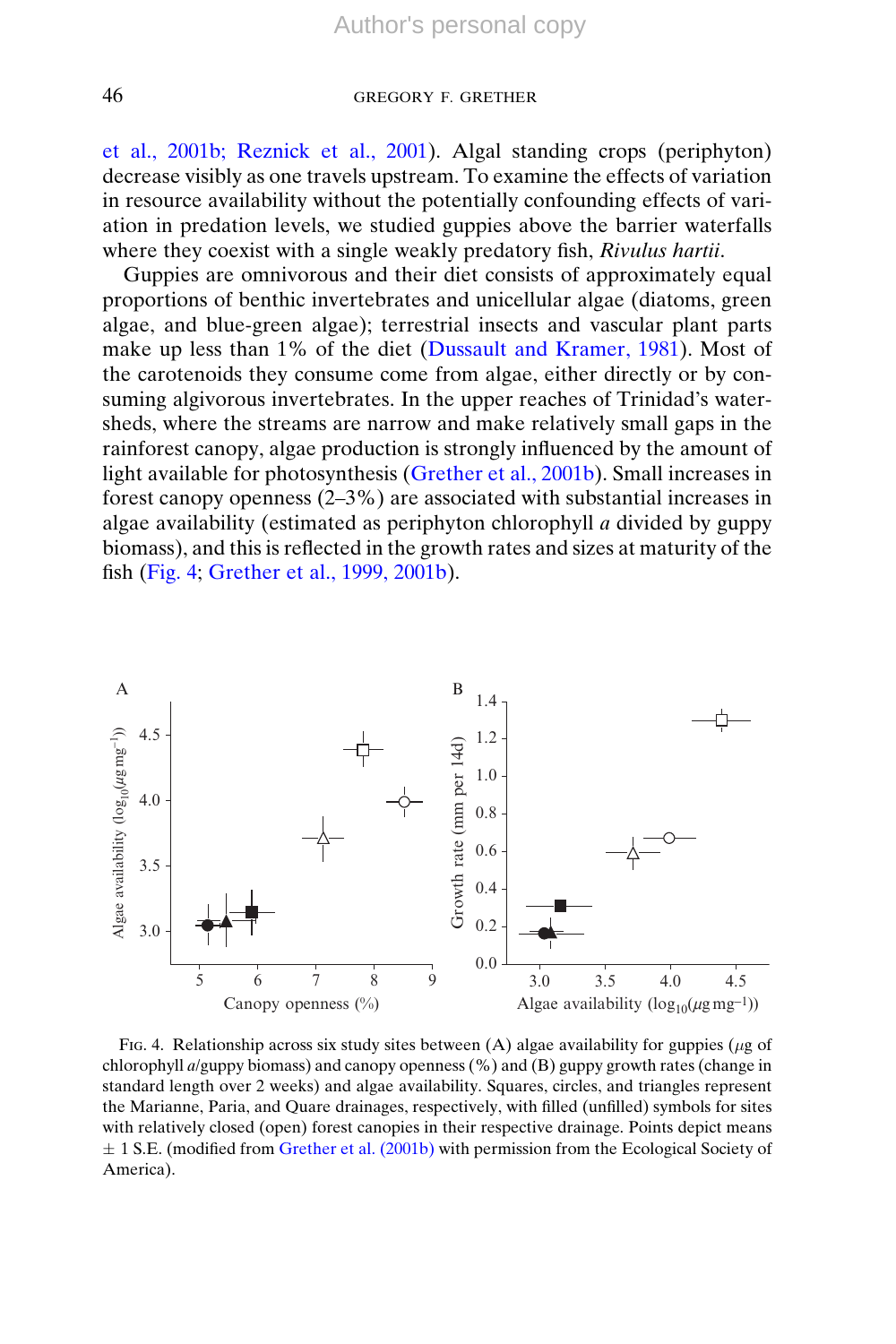The periphyton in Trinidadian streams contains at least nine different carotenoids, but based on the carotenoids found in the skin of guppies and the known biochemical pathways, only three of these algal carotenoids are converted into skin pigments (lutein,  $\beta$ -carotene, and zeaxanthin; Grether et al., 1999; Hudon et al., 2003). The availability of these assimilable carotenoids is strongly correlated with overall algae availability (Fig. 5). As carotenoid availability increases, the amount of assimilable carotenoids in the foreguts and skin of guppies both increase but the skin:foregut carotenoid ratio decreases (Fig. 6; Grether et al., 1999), just as we would expect if guppy populations occupy different positions on the asymptotic carotenoid coloration reaction norm (Fig. 2). The relationship between orange spot area and the concentration of carotenoids in the orange spots provides additional evidence for carotenoid limitation. In most guppy populations, orange spot area is highly heritable and not affected by carotenoid intake. If dietary carotenoids are scarce, large orange spots should be



Fig. 5. Relationship across six study sites between carotenoid availability for guppies (ng of assimilable carotenoids per mg of guppy) and algal standing crops (ng of chlorophyll per cm of substrate). Solid lines are for the natural cobble substrate (points are displaced vertically by  $+1$ in a and  $+2$  in b), and dashed lines are for unglazed clay tiles that were placed in the stream and harvested after 45 days (no displacement). Symbols follow Fig. 4. Points represent means  $\pm 1$ S.E. and lines are from least-squares regressions (modified, with symbol corrections, from Grether et al. (1999) with permission from Royal Society Publishing).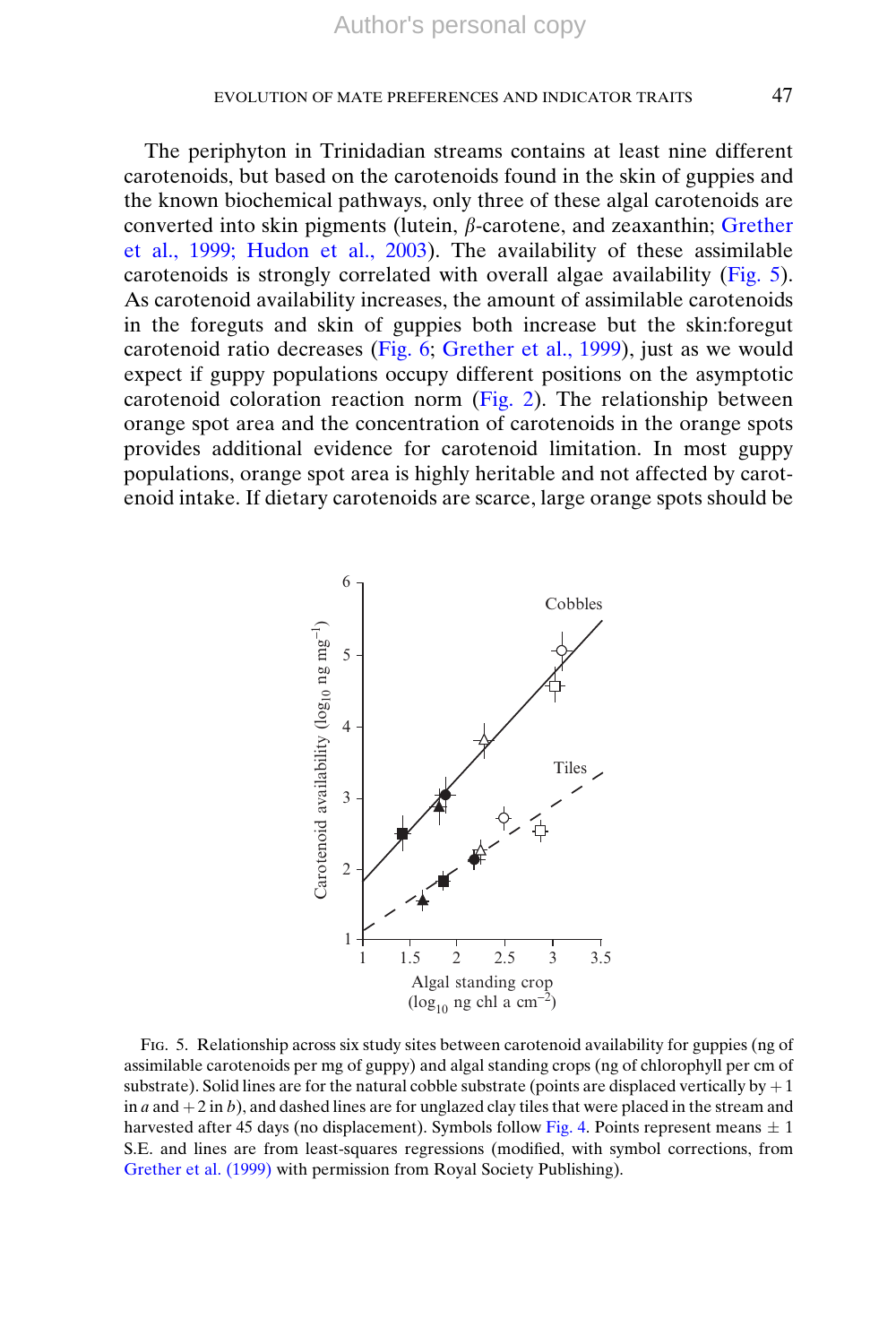

Fig. 6. Key evidence for carotenoid limitation of guppy coloration in nature. As carotenoid availability increases, the mean ratio of skin carotenoid content to foregut carotenoid content declines (points connected by solid line) while the within-site correlation between orange spot carotenoid concentration and total orange area increases (points connected by dashed line). Symbols follow Fig. 4 (modified from Grether et al. (1999) with permission from Royal Society Publishing).

more difficult to fill with pigment than small orange spots, resulting in a negative within-site correlation between total orange spot area and the concentration of carotenoids in the spots. As shown in Fig.  $6$ , the magnitude of this negative correlation was greater, hence carotenoid limitation was greater, at sites with lower carotenoid availability. This implies that carotenoid deposition is closer to saturating at high-carotenoid-availability sites, and thus that carotenoid coloration should be a better indicator of male foraging ability in the low-carotenoid-availability sites.

## 2. Testing Predictions of the Carotenoid-Dependent Indicator Hypothesis

If the female preference for carotenoid coloration is free to evolve through the indicator process, the strength of this preference should be greater in lowcarotenoid-availability sites than in high-carotenoid-availability sites. There are two possible routes to this outcome, corresponding to two alternative predictions. First, mean preference strength could shift genetically, such that populations exposed to different average environments diverge in preference strength. Second, a reaction norm could evolve such that the development of the preference within individual females depends on the same environmental factors that affect the indicator value of the trait or closely correlated factors. That is, variation in carotenoid availability within streams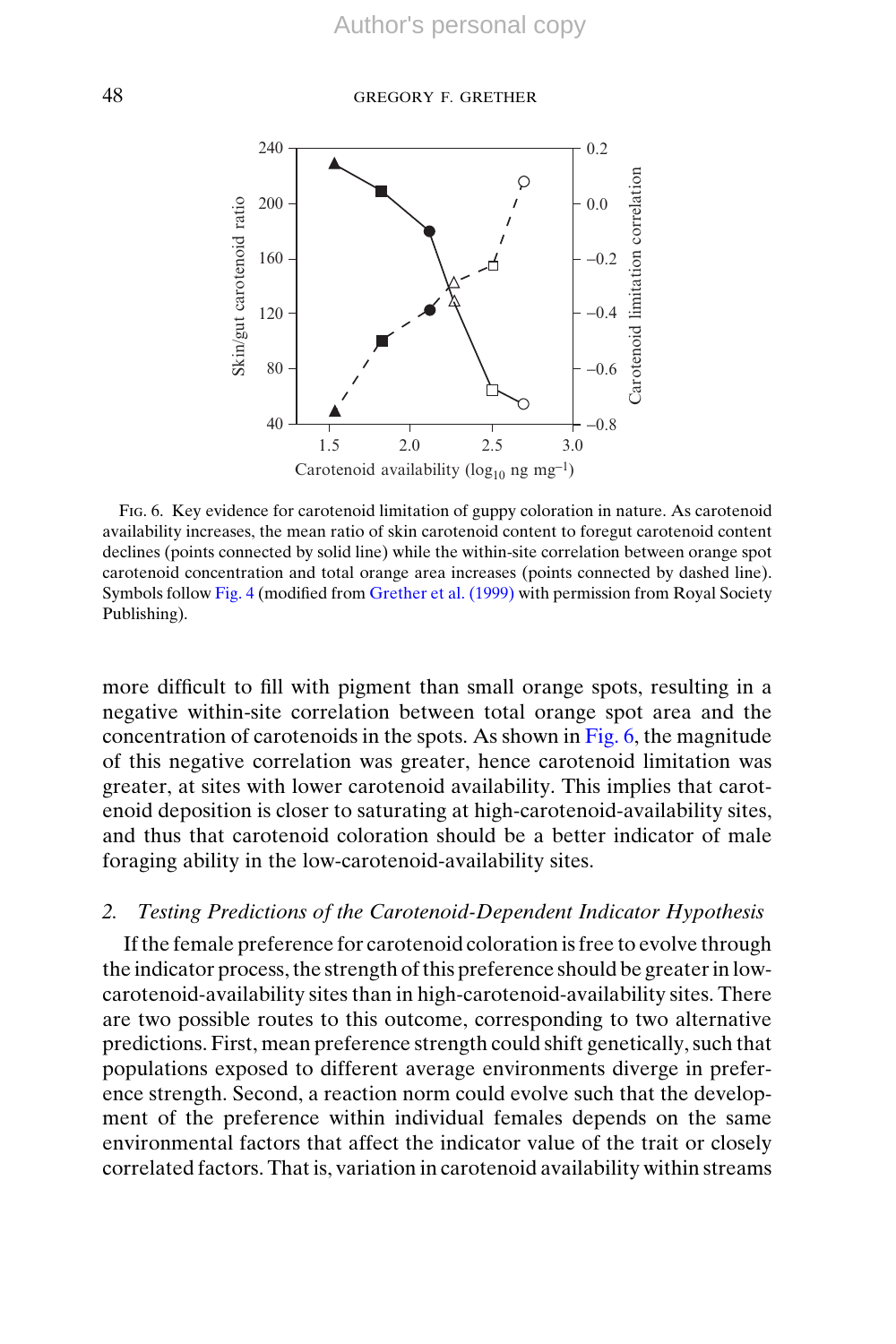(among pools or seasonally) could potentially select for conditional expression of female mate preferences, instead of genetically fixed population differences. If so, the strength of a female's preference for carotenoid coloration may depend on her assessment of carotenoid availability, as some animals can detect and respond behaviorally to ingested carotenoids (Carroll et al., 1997). Alternatively, females might use overall food availability as an indirect measure of carotenoid availability, since these variables are positively correlated in the field (Fig. 5).

To test the genetic divergence prediction, we measured the strength of the female preference for carotenoid coloration in lab-reared fish from paired high- and low-carotenoid-availability sites in five different river drainages (Fig. 3; Grether, 2000; Grether et al., 2005b). This sampling design helps to control for phylogenetic effects to the extent that guppy populations within one drainage are closer to each other genetically than populations in different drainages, as would be expected from the dispersal mode of these fish, and as suggested by genetic surveys (Crispo et al., 2006; Suk and Neff, 2009).

The experiment involved raising the offspring or grandoffspring of wildcaught fish in aquaria and feeding the males three different dietary levels of carotenoids (trace, low, or high; for detailed diet information, see Grether, 2000; Grether et al., 2005a). The experimental diets were designed to contain the same three assimilable carotenoids as periphyton. Based on comparisons of the mean skin carotenoid content of lab-reared and wildcaught fish, the low- and high-carotenoid diets are near the lower and upper ends of the natural range of carotenoid availability, while the trace-carotenoid diet is below the natural range (Kolluru et al., 2006). In the mate choice tests, we used an open-aquarium design in which three unrelated virgin females were allowed to interact freely with three males raised on different carotenoid levels. Each group of males was tested, in separate sessions, with females from their own population and with females from the other population in the same drainage. Male guppies perform discrete courtship displays called sigmoid displays and females give stereotyped responses that correlate with their probability of mating (Houde, 1997). We used the response of females to a male's sigmoid displays as a measure of his attractiveness to females in the group. The slope of the regression of male attractiveness on the level of carotenoids in the male diet provides a measure of strength of the preference for carotenoid coloration (cf. Houde and Endler, 1990). For all 10 populations, male attractiveness increased with dietary carotenoid levels, but the strength of this preference differed significantly between populations in the predicted direction in only two of five river drainages (Fig. 7). Thus, while female preference for carotenoid coloration has clearly diverged genetically among populations, the direction of divergence is not predicted by carotenoid availability in the wild.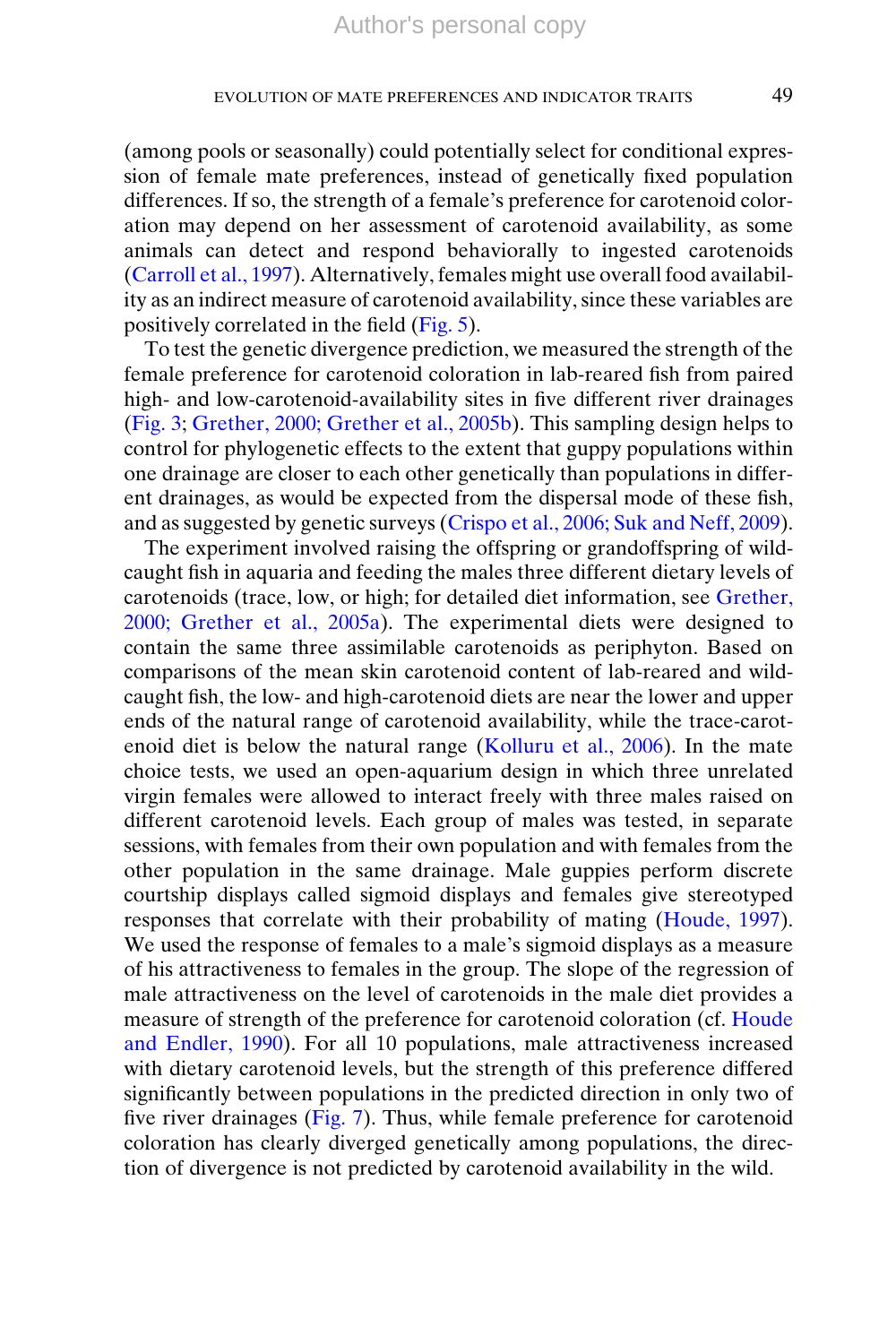

Fig. 7. Female preference functions for male carotenoid coloration in guppy populations from two sites differing in carotenoid availability in each of five river drainages (drainage names are shown in the figure). Within each drainage, filled circles represent the attractiveness of males from the low-carotenoid-availability sites to females from the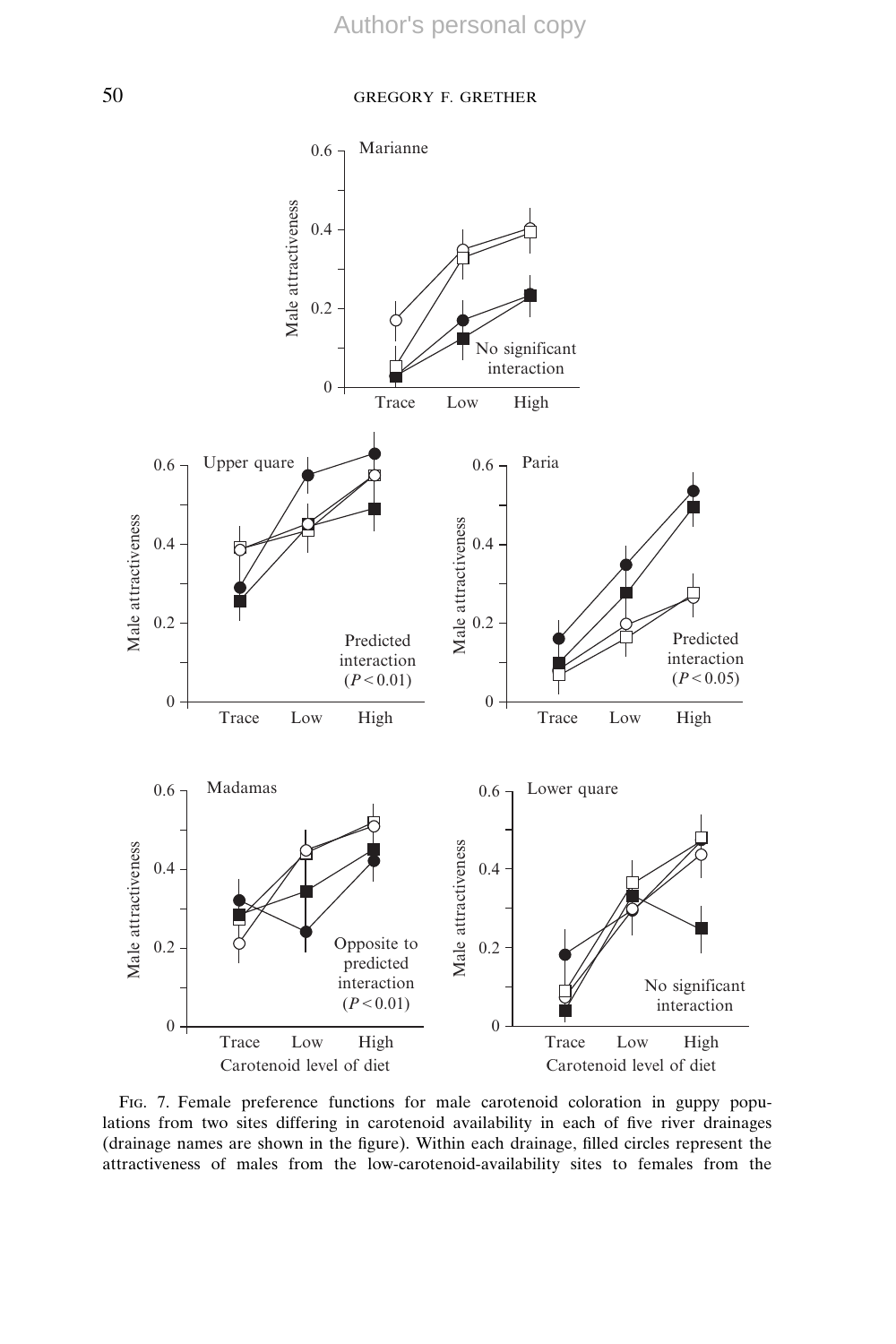## EVOLUTION OF MATE PREFERENCES AND INDICATOR TRAITS  $51$

To test the phenotypic plasticity prediction, we raised females from birth on one of two food levels (low vs. high) and one of two dietary carotenoid concentrations (trace vs. high) and examined the effects of diet on the expression of the preference for carotenoid coloration. Based on the size at maturity of males raised on the same food levels, the low food level is near the low end of food availability in the wild while the high food level represents intermediate food availability in the wild (Kolluru et al., 2006). As predicted, females in the low-food, trace-carotenoid diet group developed stronger preferences for carotenoid coloration than females in the other three diet groups (Fig. 8). Although the strength of the female preference for carotenoid coloration varied significantly among populations, the sensitivity of the preference to female carotenoid intake did not.



Fig. 8. Effects of diet on the strength of the female mate preference for carotenoid coloration. Points represent least-squares means  $\pm 1$  S.E. (modified from Grether et al. (2005b) with permission from Royal Society Publishing).

low-carotenoid-availability sites, and unfilled circles represent the attractiveness of males from the low-carotenoid-availability sites to females from the high-carotenoid-availability sites. Conversely, filled squares represent the attractiveness of males from the high-carotenoidavailability sites to females from the low-carotenoid-availability sites, and unfilled squares represent the attractiveness of males from the high-carotenoid-availability sites to females from the high-carotenoid-availability sites. Points represent least-squares means  $\pm 1$  S.E. The predicted pattern was for females from low-carotenoid-availability sites to express stronger preferences than females from high-carotenoid-availability sites, as reflected by the interaction between male carotenoid diet and female site. (Graphs on left modified from Grether, 2000 with permission from Wiley-Blackwell; graphs on right based on unpublished data and on statistical results presented in Grether et al., 2005b.)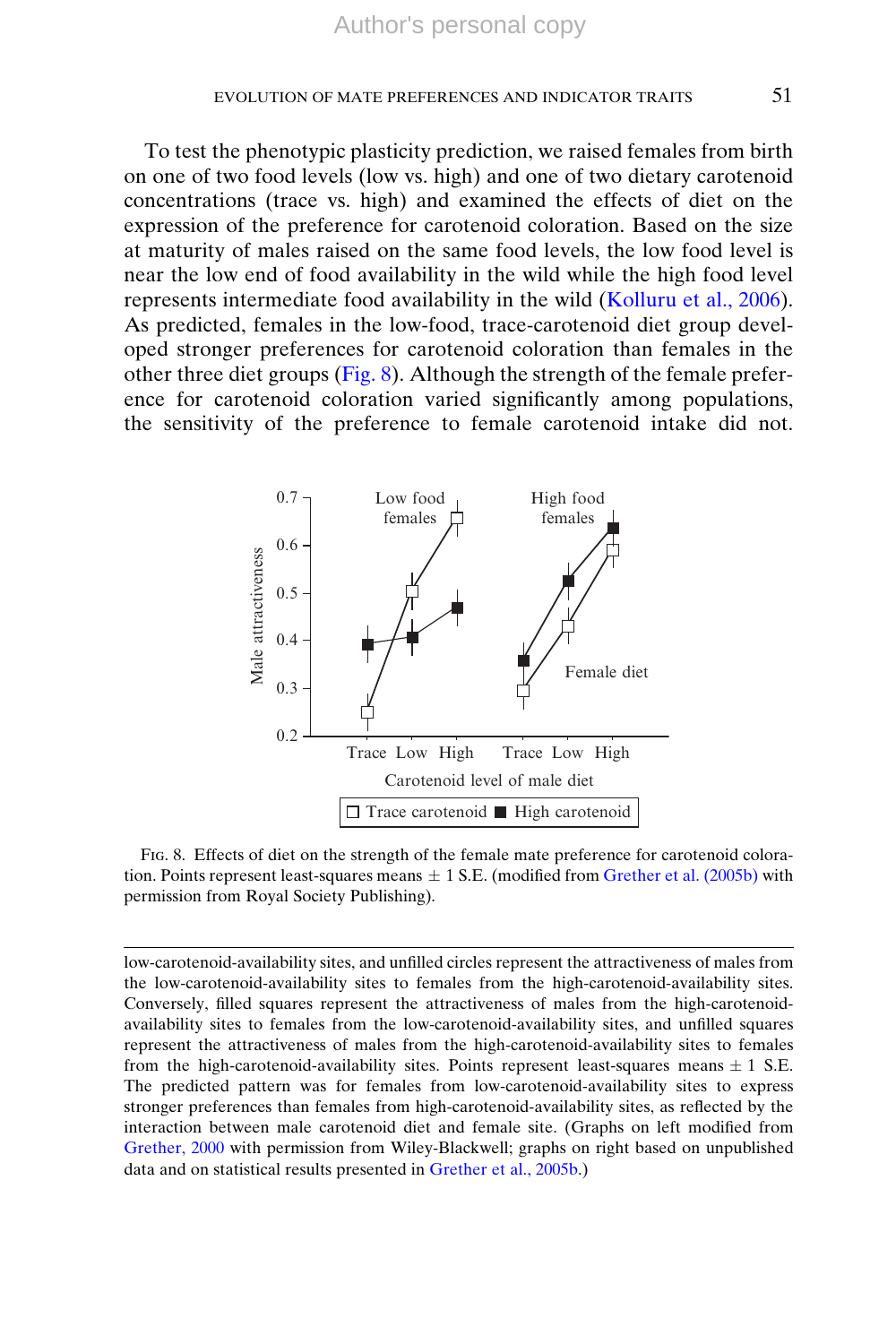Food intake had a significant negative effect on the sensitivity of the female preference to carotenoid intake, to the extent that the effect of carotenoid diet was only apparent in low-food females (Fig. 8), but food level, per se, had no overall effect on the strength of the female preference. In the wild, this reaction norm presumably causes females to base mating decisions more on the color of a male's orange spots, and less on other factors, when carotenoids are scarce in the diet (Grether et al., 2005b). In light of this plastic response to carotenoid intake, it makes sense that the preference has not diverged genetically in response to average differences among sites in carotenoid availability.

Before these results can be accepted as providing evidence for the indicator process, it is important to consider whether the sensitivity of the mate preference to carotenoid intake might instead have evolved as a foraging adaptation.

## 3. Orange Attraction Sensory Bias

In what began as a casual side project, Helen Rodd and Kim Hughes discovered that foraging guppies of both sexes are attracted to orange objects. After observing guppies eating orange fruit of the cabrehash tree (Sloanea laurifolia), which occasionally fall into Trinidadian streams, Rodd and Hughes tested the responsiveness of guppies to coins painted five different colors (red, orange, yellow, green, and black). At seven of eight sites, guppies approached and pecked the orange coins significantly more often than the other colors except red (Rodd et al., 2002). To determine whether this response develops in fish that have never been exposed to orange fruit, we tested lab-reared guppies from 10 different wild populations by presenting them with arrays of eight colored disks (red, orange, yellow, green, blue purple, black, white). The lab-reared fish were also preferentially attracted to orange and red disks (Fig. 9). Moreover, the average level of orange attraction for a particular population was strongly predictive of the average strength of the female preference for carotenoid coloration in the same population  $(Fig, 10)$ , to the extent that orange attraction accounted for over 85% of the variation among populations in the strength of the female preference (Grether et al., 2005b; Rodd et al., 2002). The source of this interpopulation variation is unknown but might be related to the distribution of orange fruit. This hypothesis has yet to be tested.

The fleshy aril of S. laurifolia fruits contain high levels of the carotenoid zeaxanthin, which is one of the carotenoids that guppies can assimilate. Thus, orange attraction could serve to help guppies obtain carotenoids and other nutrients when algae are scarce. To determine whether orange attraction shows the same responsiveness to carotenoid intake as the mate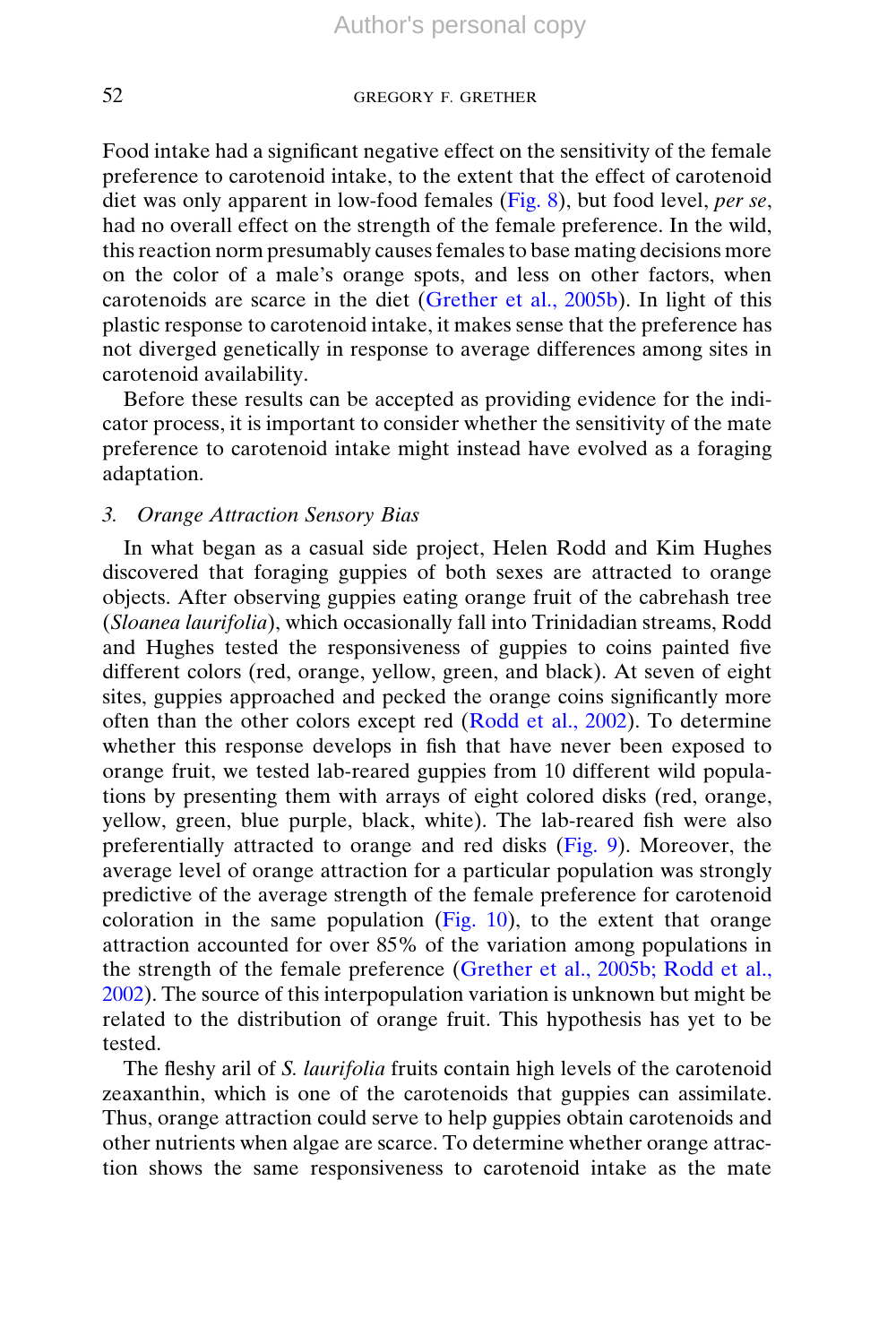

Fig. 9. Responses of lab-reared guppies to colored disks of eight colors (percentage of pecks). Based on previously unpublished data.

preference, we tested guppies of both sexes that had been raised on different diets. Females raised on a trace-carotenoid diet were more strongly attracted to orange disks than females raised on a high-carotenoid diet, but diet had no significant effect on orange attraction in males (Fig. 11; Grether et al., 2005b). We have since repeated this experiment on four additional populations of guppies using three dietary carotenoid levels (trace, low, and high) and obtained similar results (G. F. Grether et al., unpublished data). The largest difference between diet groups was between the high-carotenoid diet and the low-carotenoid diet, which shows that enhanced attraction to orange is not an artifact of raising guppies on an abnormally low (trace) carotenoid level. A separate experiment ruled out the possibility that the color of the food, as opposed to the carotenoid content, is responsible for the changes in orange attraction (F. H. Rodd et al., unpublished data). **Example 12**<br> **Example 12** Blue Green Yellow Orange Red<br>
Fig. 9. Responses of lab-reared guppies to colored disks of eight colors (percentage of<br>  $\frac{20}{2}$ <br>
Fig. 9. Responses of lab-reared guppies to colored disks of eig

In combination, these results strongly suggest that orange attraction and the carotenoid coloration mate preference are different expressions of the same underlying neural mechanisms. If orange attraction is a foraging adaptation, this might be a preexisting bias that led to the evolution of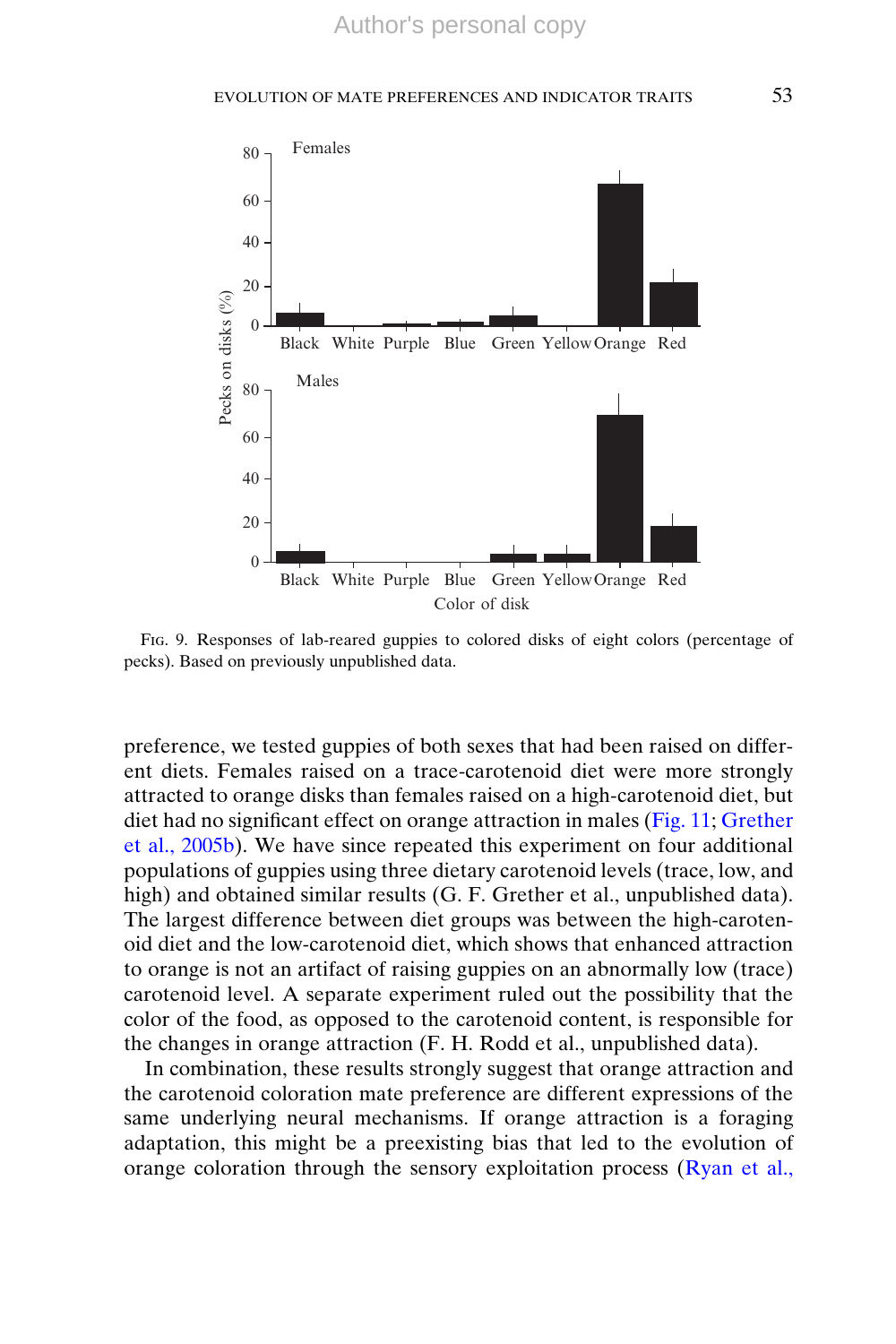

Fig. 10. The strength of the female mate preference for carotenoid coloration plotted against the mean level of orange attraction (pecks on orange disks) exhibited by females  $(r^2 = 0.86, P < 0.0001)$  and males  $(r^2 = 0.63, P = 0.004)$  from the same ten populations. The plotted values are residuals from river drainage means, to control for genetic differentiation among drainages. River drainage is indicated by the shape of the symbol (circle, Paria; square, Marianne; upward pointing triangle, Lower Quare; downward pointing triangle, Upper Quare; diamond, Madamas). Sites with relatively open (closed) forest canopies in their respective drainages are indicated by unfilled (filled) symbols (modified from Grether et al. (2005b) with permission from Royal Society Publishing).

1990; Shaw, 1995). Some other species of poeciliid fishes are also attracted to orange objects (F. H. Rodd, personal communication), but whether this sensory bias evolved prior to orange coloration has not yet been resolved.

What does the sensitivity of both the mate preference and orange attraction to carotenoid intake tell us about their evolutionary history? If this reaction norm can satisfactorily be explained as a foraging adaptation, then we would have no evidence that the mate preference has evolved through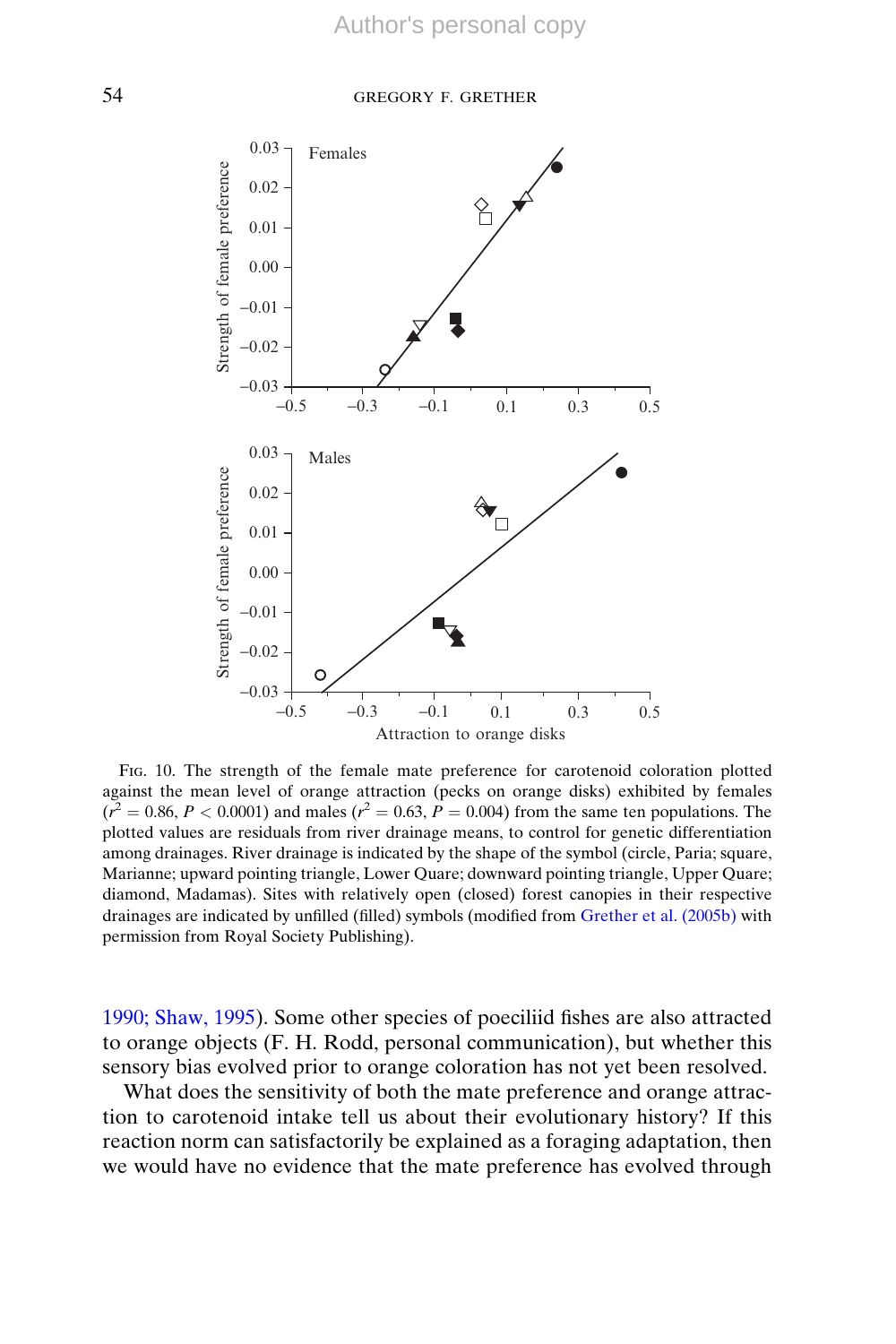

Fig. 11. Effects of diet on the rate at which guppies of both sexes pecked orange disks. Points represent least-squares means  $\pm 1$  S.E. (modified from Grether et al. (2005b) with permission from Royal Society Publishing).

the indicator process. The sex-specificity of the reaction norm, however, suggests otherwise. If this is an adaptation for seeking out carotenoid-rich fruits when other sources of carotenoids are scarce, why is orange attraction only affected by carotenoid intake in females? Males benefit from consuming carotenoids in at least two ways that females do not. First, carotenoids increase their attractiveness to females (Grether, 2000; Kodric-Brown, 1989). Second, carotenoid consumption enhances the ability of males to reject foreign tissue (scale allografts). This immunological benefit was not found in females, perhaps because females do not face a trade-off between allocating carotenoids to immune function versus sexual coloration (Grether et al., 2004a). Female-specific benefits of carotenoid consumption have been reported in birds. Carotenoids transferred from female birds to their eggs have been shown to increase hatching rates and several components of offspring quality, including growth rates, survival to fledging, and the coloration of mature sons (Berthouly et al., 2008; Cucco et al., 2008; McGraw et al., 2005). Female guppies also deposit carotenoids in their eggs, and allocation to eggs versus maternal tissue increases with the level of carotenoids in the diet (Grether et al., 2008). Nevertheless, we found no effects of maternal carotenoid diet on female fecundity, offspring size or condition at birth, juvenile offspring growth rates, or the size, condition, or coloration of mature male offspring (Grether et al., 2008). Other possible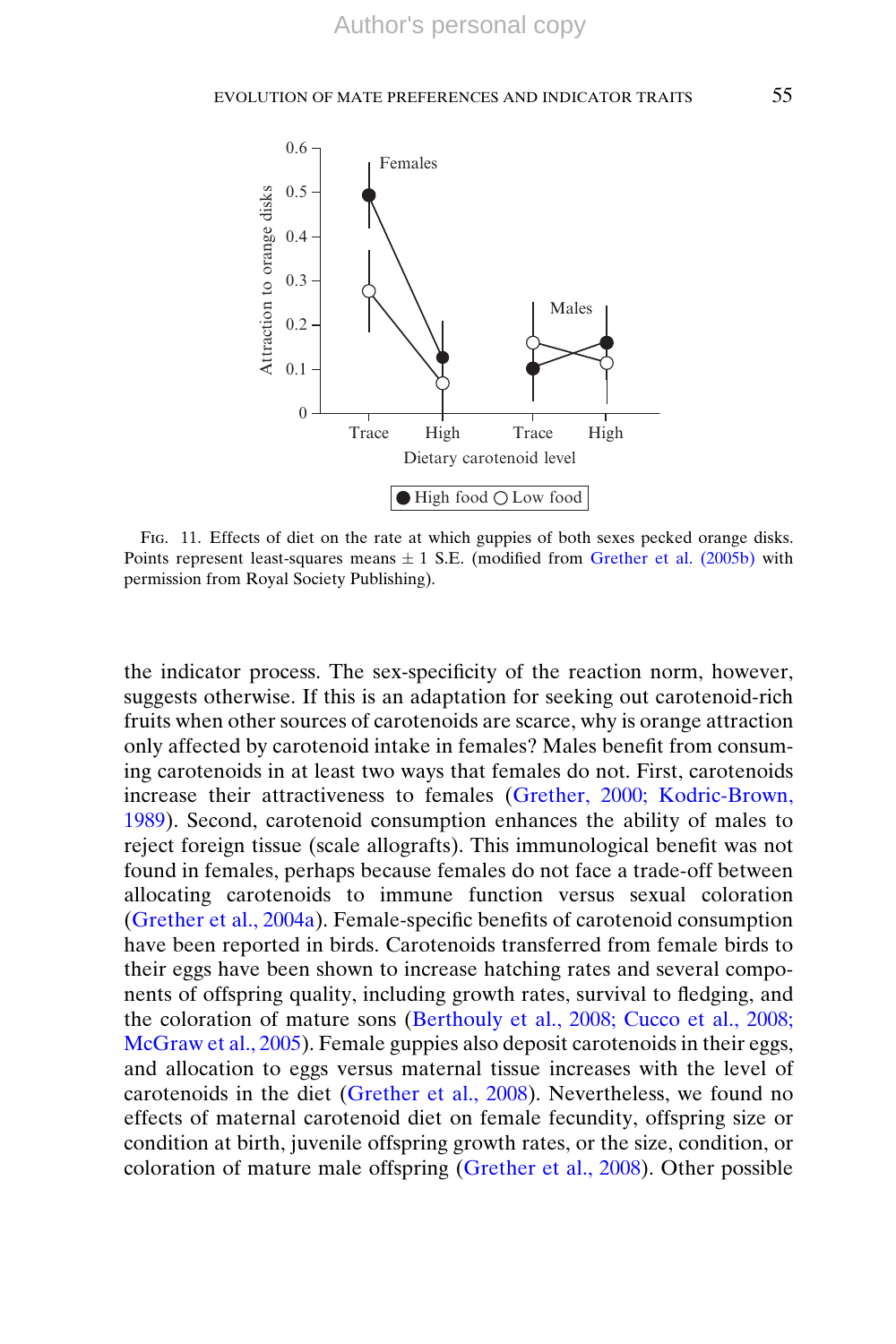benefits to females of carotenoid consumption have not been ruled out, but the scope for females to benefit more than males do from consuming these pigments is remote at best. Therefore, the sensitivity of the mate preference and orange attraction to carotenoid intake is not likely to have evolved in a foraging context. Instead, this appears to be a case of a sensory bias being modified by the indicator process.

## 4. Other Examples of Mate Preferences for Indicator Traits that may be Derived from Foraging Responses

Three-spined stickleback (Gasterosteus aculeatus) and nine-spined stickleback (Pungitius pungitius) of both sexes are attracted to red objects (plastic strips) in a foraging context but only three-spined stickleback display red (carotenoid-based) breeding coloration (Smith et al., 2004). In the clade that includes both of these species, red breeding coloration is a derived condition unique to three-spined stickleback. Nine-spined stickleback and some populations of three-spined stickleback have black nuptial coloration, which is ancestral for the clade. In most populations of threespined stickleback, females prefer males with red coloration, and this is a condition-dependent trait that reflects variation among males in parental care and parasite resistance (reviewed in Smith et al., 2004). There is no direct evidence, as yet, that the mate preference for red males and the foraging preference for red prey are linked, but the strength of the mate preference has been correlated with variation among populations in sensitivity to red light (Boughman, 2001). The sensitivity of female three-spined stickleback to red light varies seasonally and peaks during the spawning season when males express maximal red coloration (Cronly-Dillon and Sharma, 1968). Male three-spined stickleback are also sensitive to red light and preferentially attracted to red food items, but males do not show seasonal variation in sensitivity to red. This sex difference may be a product of the indicator process, although whether females benefit in other ways from exhibiting seasonal variation in sensitivity to red light has not been investigated. Another piece of evidence that the mate preference for red coloration in three-spined stickleback has been shaped by the indicator process is that the strength of this preference correlates positively with the degree of condition-dependence of red coloration among populations of three-spined stickleback in the lakes of British Columbia (Boughman, 2007). The direction of causality is unclear, however, because directional sexual selection may cause secondary sexual characters to become conditiondependent (Iwasa and Pomiankowski, 1999; Kodric-Brown and Brown, 1984). If it could be shown that the variation in condition-dependence was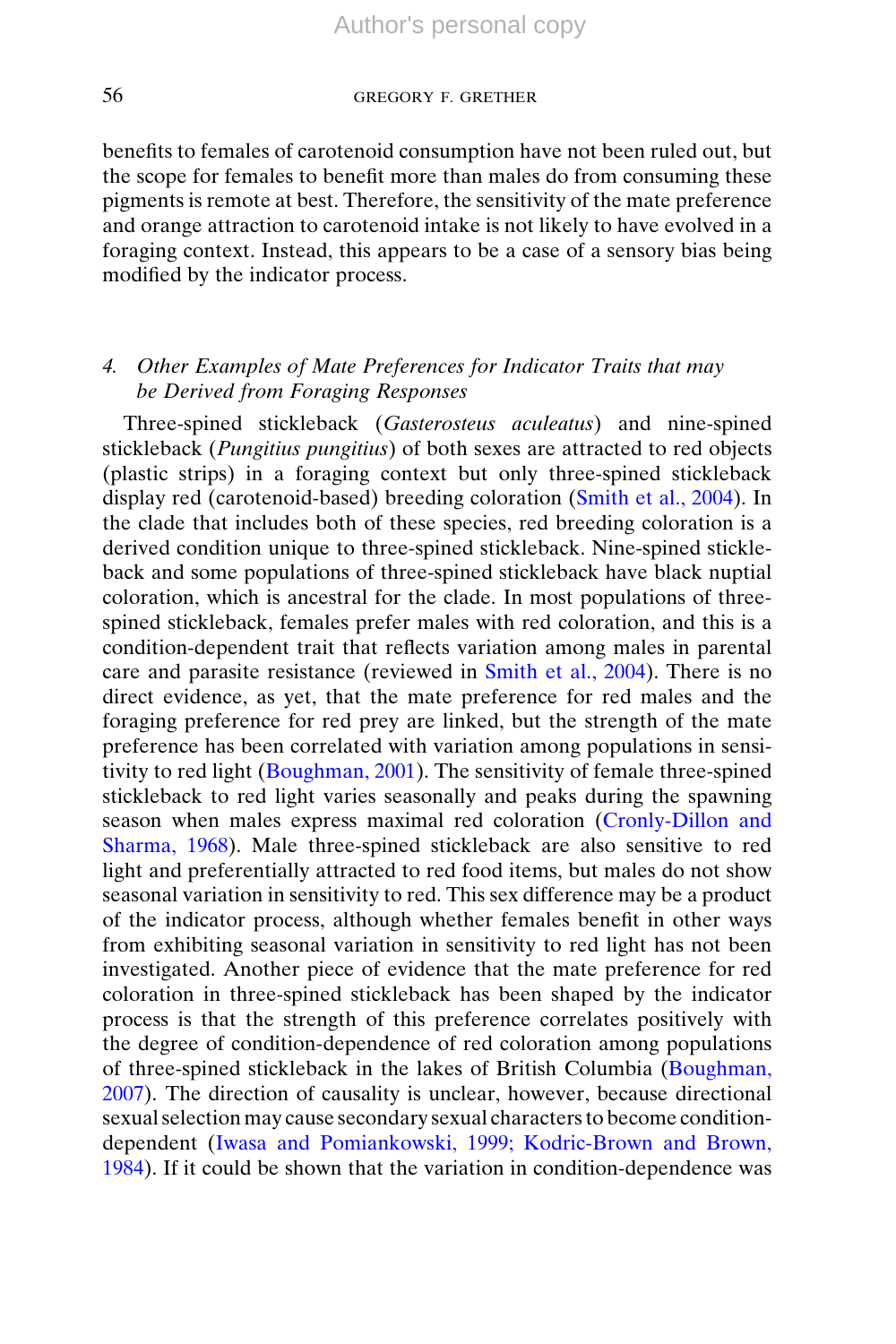caused by an environmental factor (e.g., carotenoid availability), then the correlation between condition-dependence and the mate preference for red coloration would constitute strong support for the indicator hypothesis.

The mate preference for another carotenoid-based trait, the terminal yellow band (TYB) of some Goodeinae fishes, also appears to be derived from a foraging adaptation, but has become partially decoupled from foraging behavior in species that possess a TYB (Garcia and Ramirez, 2005). Species without TYBs, which may represent the ancestral condition, respond to TYBs as though they were food items, while such responses are reduced in species in which males have evolved TYBs (Garcia and Ramirez, 2005).

The pheromones that male lizards use to attract females contain chemical compounds that are also found in prey and evoke feeding responses in the lizards (reviewed in Martin and Lopez, 2008). In Iberian rock lizards (Iberolacerta cyreni), the provitamin D content of a male's pheromones reflects the quality of his diet, and females show stronger sexual responses to the secretions of males with higher provitamin D content. Experimentally, increasing female hunger levels through food deprivation increases the rate at which females tongue-flick (a feeding response) to cotton swabs scented with mealworm prey, male pheromones, and provitamin A, but not to unscented control swabs (Martin and Lopez, 2008). Provitamin D has health benefits in lizards, and thus the provitamin D content of a male's pheromones may be an indicator of his health and quality as a mate. If so, this may be another example of a indicator trait that evolved to exploit a sensory bias that originally evolved as a foraging adaptation and which now serves the dual function of enabling females to find high-quality food and high-quality mates.

## III. EVOLUTION OF INDICATOR TRAITS

## A. THE THEORY OF HONEST SIGNALING

The general question of how secondary sexual characters could be stable indicators of mate quality has received considerable attention. The specific problem of how genetic variation in male quality is maintained in the presence of directional selection caused by female preferences is known as the ''lek paradox.'' Many theoretical solutions to the lek paradox have been proposed (e.g., Fromhage et al., 2009; Kokko and Heubel, 2008; Miller and Moore, 2007; Neff and Pitcher, 2008; Rowe and Houle, 1996; Tomkins et al., 2004; Wolf et al., 2008) and some proposed solutions have received specific empirical support (e.g., Birkhead et al., 2006; Kotiaho et al., 2001;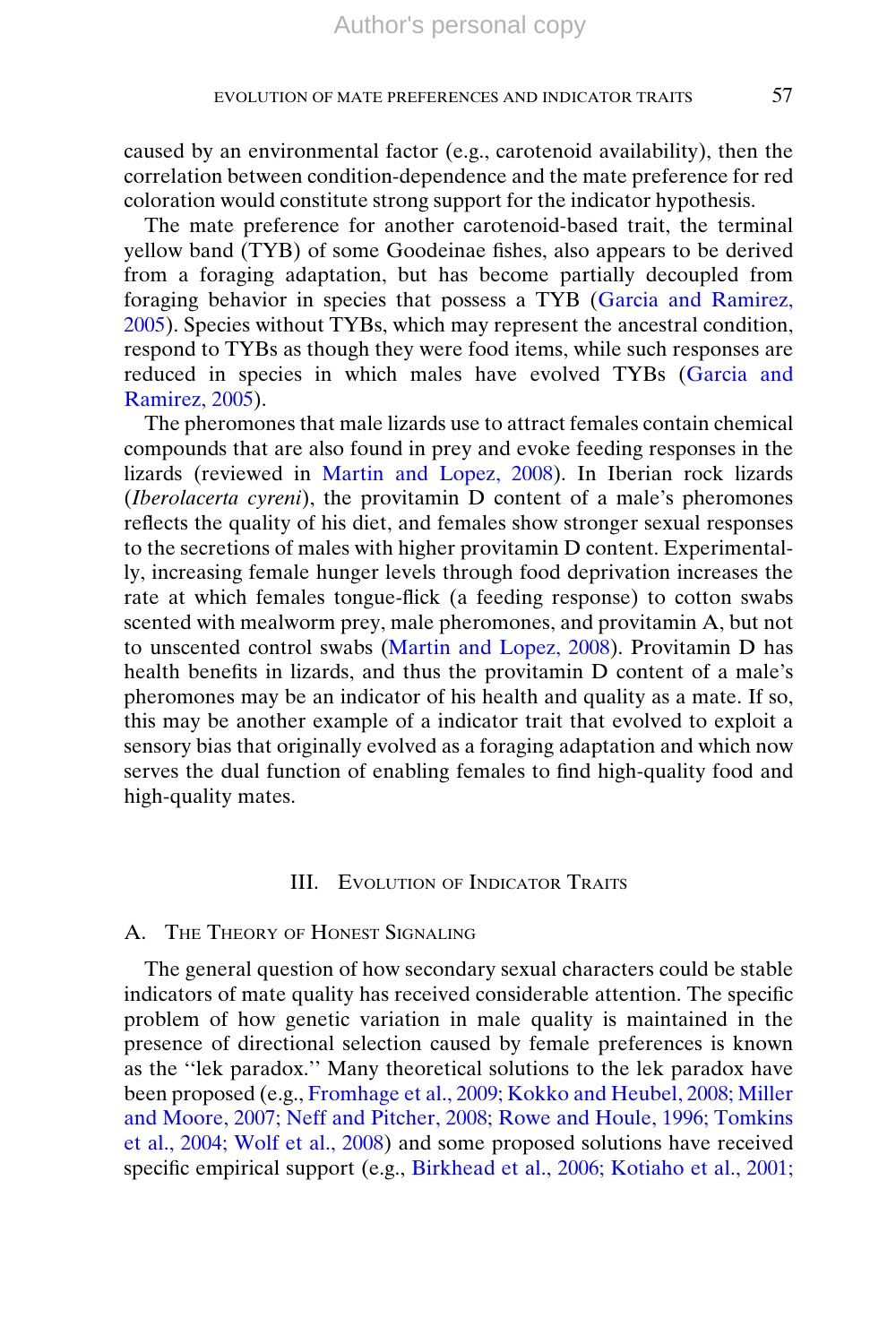Neff and Pitcher, 2009), but this remains a controversial topic (Andersson and Simmons, 2006). Indicators of direct benefits do not suffer from the same paradox because environmental variation in mate quality cannot be depleted by selection. Nevertheless, how the honesty of such traits is maintained is still an important issue. Zahavi's (1975) famous solution is that for a trait to be a stable indicator (i.e., handicap), it must have costs that are greater for low-quality individuals than for high-quality individuals, such that the optimal trait value (where costs and benefits balance) increases with phenotypic quality. Zahavi's logic leads to the conclusion that all evolutionarily stable signals must be costly in this way (Zahavi and Zahavi, 1997). A large number of empirical studies have provided evidence that sexually selected traits are costly, with the usual inference being they must, therefore, be honest indicators of something (mate quality, fighting ability, etc.). There is an element of circularity here, as the costs of secondary sexual characters are what originally drew Darwin's attention. The interesting question of how cheating is prevented is rarely investigated empirically.

## B. THE CAROTENOID COLORATION PARADOX

When it comes to carotenoid-based coloration, the usual focus is on whether carotenoids are scarce in the diet and/or whether a trade-off exists between displaying carotenoids in the integument versus using them for other biological functions (Lozano, 1994; Olson and Owens, 1998). A substantial literature is devoted to enumerating the health benefits of carotenoids in species with carotenoid coloration (Clotfelter et al., 2007; McGraw and Ardia, 2003, 2004, 2007; McGraw and Klasing, 2004, 2006; Peters, 2007; Smith et al., 2007). But if carotenoids are scarce and have other important biological functions, why do animals rely on these pigments for attracting mates? The Zahavian answer would be that carotenoids attract mates precisely because they are scarce and biologically valuable. But this does not explain how cheating is prevented if alternatives to carotenoids exist. Whether or not females benefit from the indicator value of male carotenoid coloration, it would be advantageous for males to be optimally pigmented, regardless of their quality or the availability of carotenoids in the environment. Carotenoid-limited populations would therefore seem to be vulnerable to invasion by mutants displaying synthesized pigments or structural layers that mimic the spectral properties of carotenoids.

Yellow, orange, and red pteridine pigments are found in numerous vertebrate and invertebrate taxa (Bagnara and Hadley, 1973; Fox, 1976; Henze et al., 1977; Oliphant and Hudon, 1993). Animals synthesize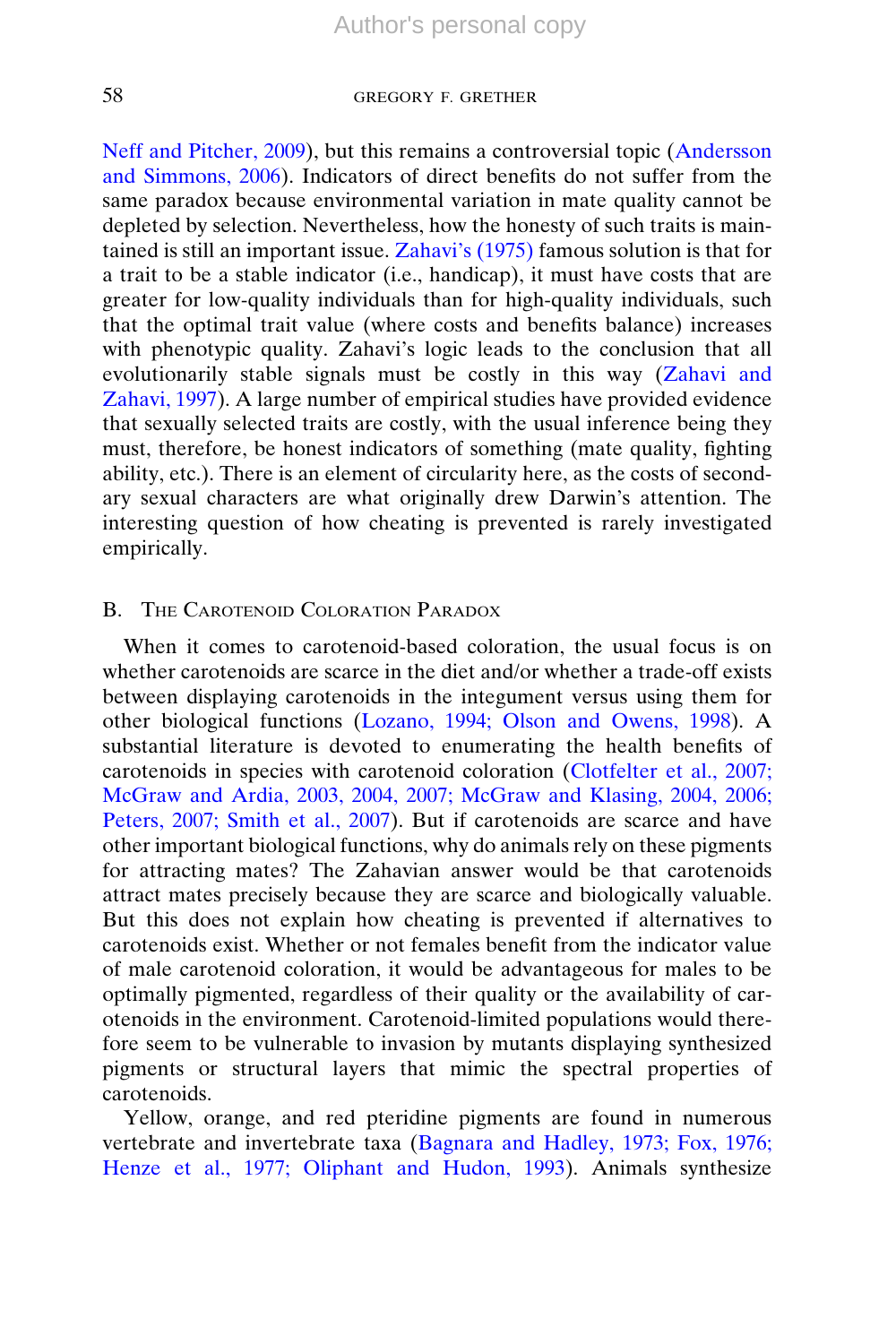pteridines de novo from carbohydrates and proteins (Hurst, 1980). In some species, carotenoids and pteridines are found together in individual pigment cells (Goodrich et al., 1941) or in the same cells types at different stages of development (Bagnara and Hadley, 1973; Hama, 1970). How has the honesty of carotenoid coloration been maintained, over evolutionary time, in the presence of these synthesizable alternatives? What prevents males from enhancing their attractiveness, and ''deceiving'' females with pteridines?

## C. DETAILED CASE STUDY: TRINIDADIAN GUPPIES

The orange spots of male guppies contain red pteridines (drosopterins) in addition to carotenoids, and both types of pigments contribute positively to the chroma of the orange spots (Grether et al., 2001a). In view of the evidence that female guppies prefer males with higher orange spot chroma (Grether, 2000; Houde and Torio, 1992; Karino and Shinjo, 2004; Kodric-Brown, 1989), what prevents males in carotenoid-poor environments from increasing their attractiveness to females by producing drosopterins? If males did use drosopterins to compensate for carotenoid scarcity, we would expect a negative correlation between the drosopterin and carotenoid content of the orange spots across sites differing in carotenoid availability. Instead, we found the opposite pattern. Orange spot drosopterin content correlates positively across sites with orange spot carotenoid content and also with carotenoid ingestion (Fig. 12; Grether et al., 2001a). Clearly drosopterins do not serve to compensate for carotenoid scarcity, but why not? And what accounts for the unexpected positive correlation between drosopterin production and carotenoid availability? I will present the three kinds of explanations that have been offered to account for this pattern and then the results of experiments designed to distinguish among them.

## 1. Metabolic Cost Hypotheses

Since unicellular algae are the primary food source as well as the primary carotenoid source for guppies, food availability and carotenoid availability are closely linked. Guppies grow faster and mature at a larger size at sites with higher algae availability (Fig. 4) and these population differences disappear when the fish are raised from birth in a common laboratory environment (Grether et al., 2001b). If drosopterin production is metabolically costly, then the optimum level of production may decrease as algae availability decreases. In theory, this could have two possible outcomes, either of which could explain the observed geographic pattern (Fig. 12), but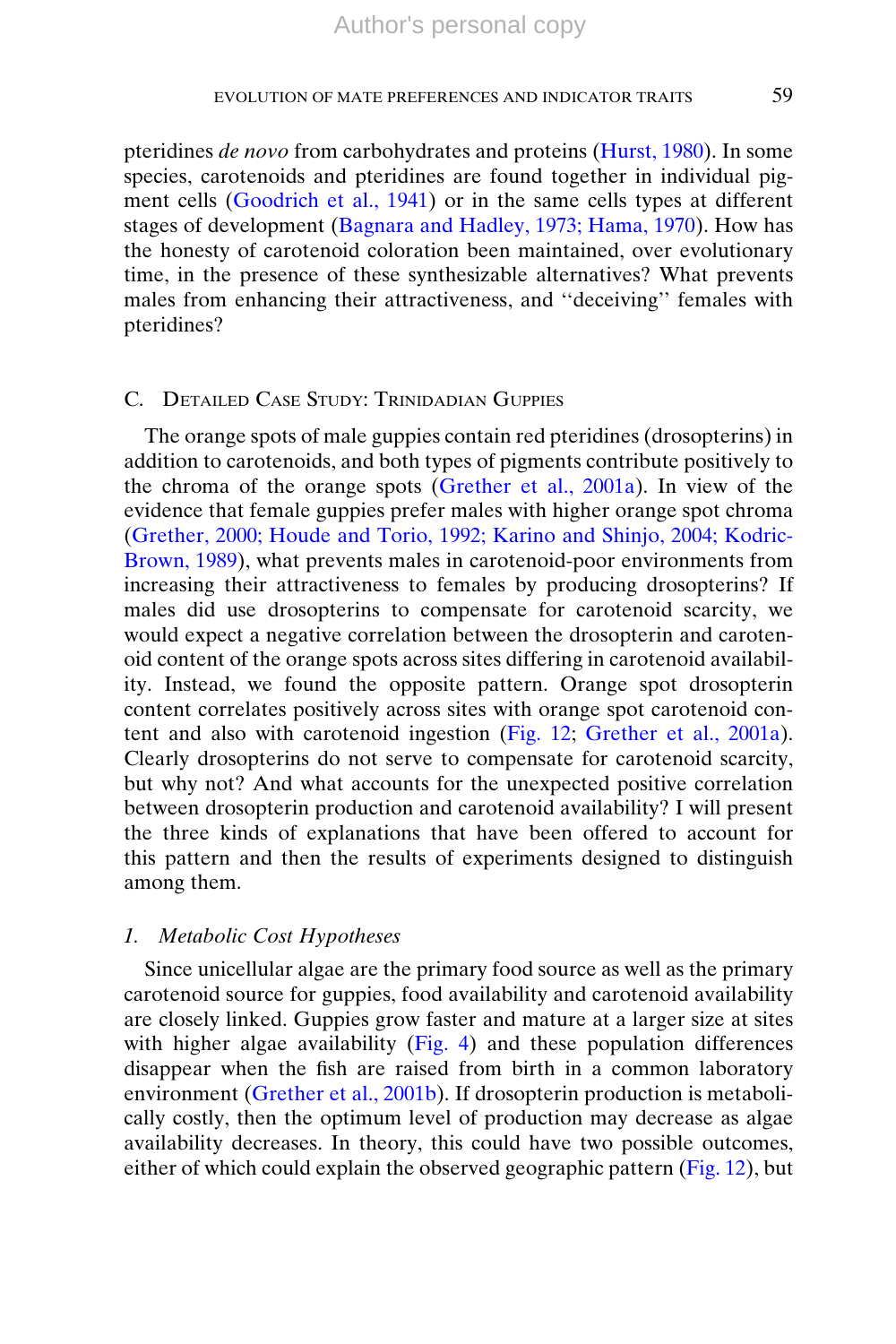

Fig. 12. Geographic covariation between (A) the drosopterin and carotenoid content of the orange spots of male guppies ( $r = 0.99$ ,  $n = 6$ ,  $P < 0.0001$ ), and (B) drosopterin content of the orange spots and carotenoid ingestion, as inferred from foregut contents ( $r = 0.93$ ,  $n = 6$ ,  $P = 0.0048$ ). Symbols follow Fig. 4. Points represent stream means  $\pm$  S.E. and lines are from least-squares regressions. Drosopterins are shown in absorbance units because the extinction coefficient is unknown (absorbance is linearly related to pigment content; modified from Grether et al. (2001a) with permission from Royal Society Publishing).

with different theoretical consequences. If drosopterin production is linked to food intake within individual males, drosopterins and carotenoids might be parallel indicator systems—both types of pigments would improve the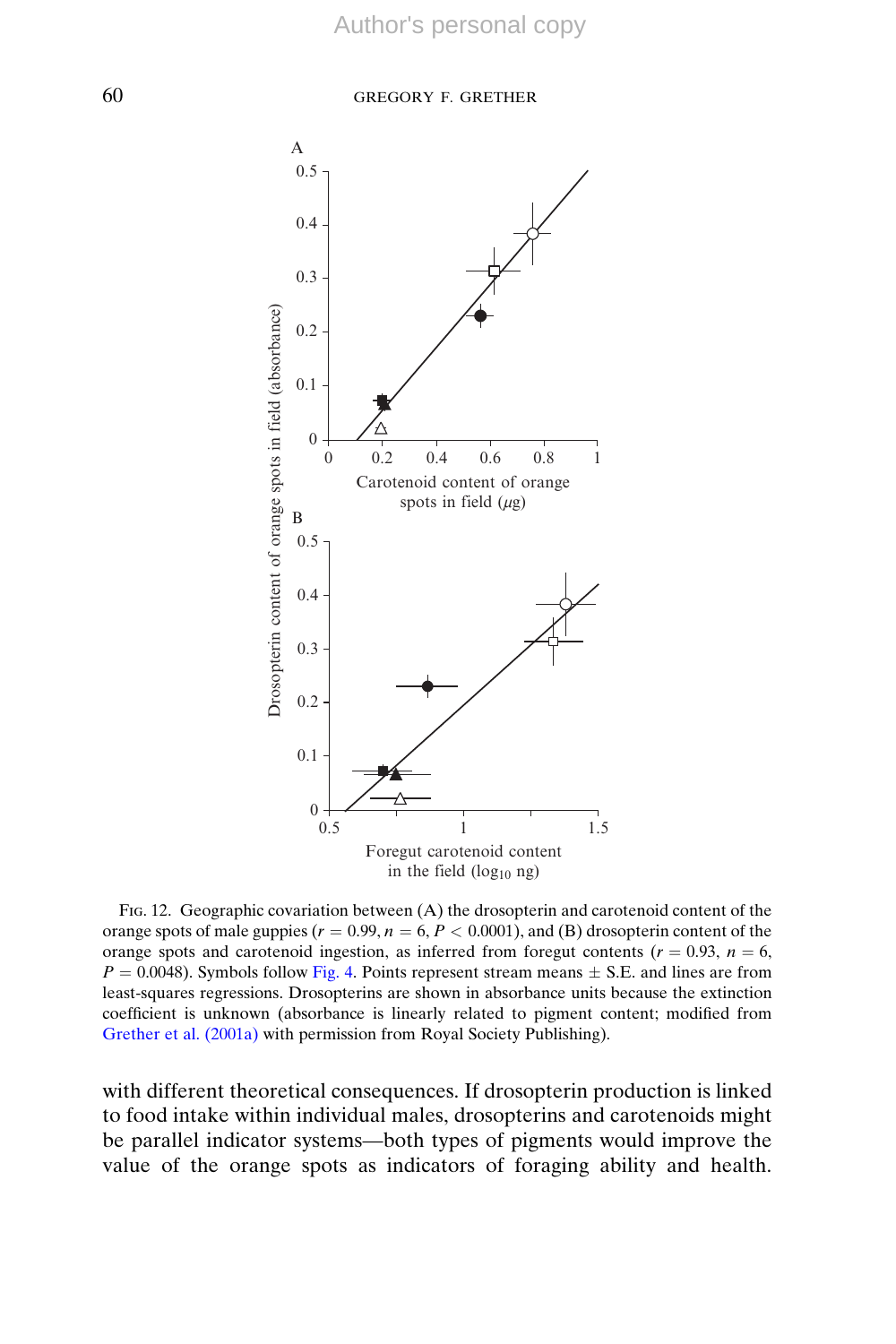If, instead, fixed population differences in drosopterin production have evolved, drosopterins might be an expensive substitute for carotenoids that dilute the indicator value of the orange spots.

### 2. Chroma-Brightness Trade-Off Hypothesis

Another possible explanation for the geographic pattern (Fig. 12) is that the optimal balance of orange spot chroma and brightness depends on ambient lighting. Chroma increases as carotenoid and drosopterin content increase, but brightness (e.g., as estimated by total reflectance) decreases. If brighter coloration is favored in darker sites, as reported for forest birds (Marchetti, 1993), this could select for lower drosopterin production in darker sites, resulting in a positive relationship between drosopterin production and carotenoid availability.

## 3. Hue Preference Hypotheses

Another way to explain the geographic pattern is that female guppies may prefer a particular hue of orange that males can only reach by combining carotenoids and drosopterins in a particular ratio. The carotenoids in guppy skin are mostly esters of tunaxanthin, a yellow carotenoid. Shifts in the carotenoid:drosopterin ratio alter the shape of the reflectance spectrum and the perceived hue of the orange spots (Fig. 13). If female guppies prefer a particular orange hue, males would be selected to match actual or expected carotenoid deposition with a complementary amount of drosopterins. A hue preference might merely be a property of the orange attraction sensory bias with no function in a mating context. A more intriguing possibility is that a hue preference might be a female counteradaptation to males ''cheating'' with drosopterins in a carotenoid-indicator system. Imagine that males in an ancestral population only deposited carotenoids in their orange spots and that females simply preferred males with higher chroma. A mutation for depositing drosopterins in the orange spots would be advantageous for males, but as the mutation spread the indicator value of the orange spots would decrease because their chroma would no longer be a pure signal of carotenoid content. Selection might then have favored females who discriminated among males on the basis of hue (pigment ratio) as well as chroma (total pigment content). Carotenoids that appear yellow at low concentrations shift to orange at high concentrations (Hudon et al., 2003), and thus a preference for orange, as opposed to yellow or red hues, might be optimal for identifying high-carotenoid males.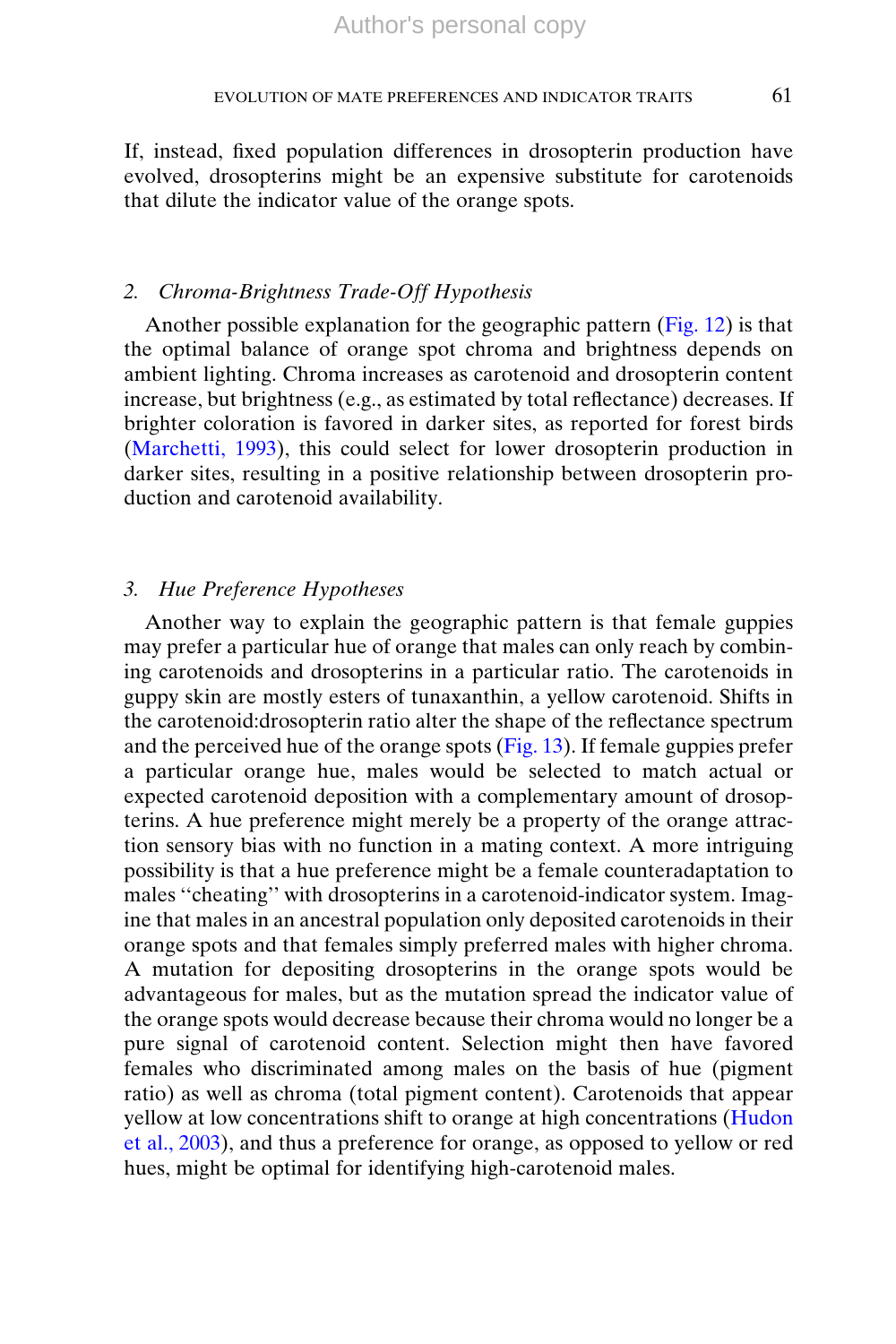

Fig. 13. (A) Absorbance spectra for carotenoids and drosopterins extracted from the orange spots of male guppies. (B) Simulated reflectance spectra for different carotenoid:drosopterin ratios. The simulation indicates that the orange spots would appear yellower (to human eyes) as the proportion of carotenoids in the spots increases, and redder as the proportion of drosopterins increases (modified from Grether et al. (2001a) with permission from Royal Society Publishing).

## 4. Unraveling the Geographic Pattern

To determine whether the geographic variation in drosopterin production in the field is genetic or environmentally induced, we analyzed the biochemical composition of the orange spots of second generation, laboratory-born males. To examine whether carotenoid intake directly affects drosopterin production, the fish were raised from birth on three different dietary concentrations of carotenoids. The results showed clearly that the population differences in drosopterin production are mostly genetic.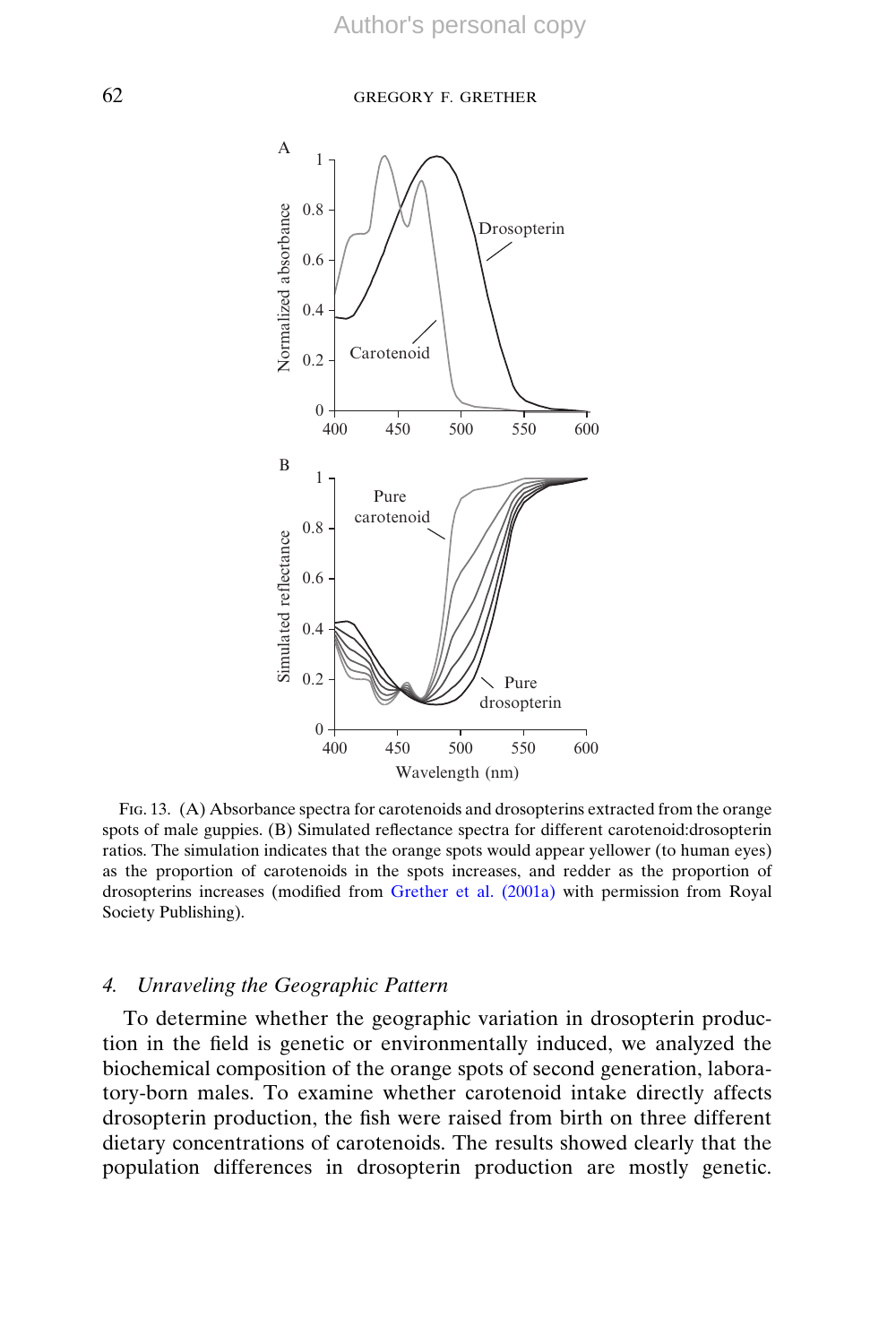Fish born and raised in the lab developed roughly the same drosopterin levels as wild-caught fish from the same populations (Grether et al., 2005a). Full-sib analyses showed that the drosopterin content of the orange spots is heritable within some populations. The level of carotenoids in the diet had a weak negative effect on orange spot drosopterin content, but this plastic response is opposite in direction to the geographic pattern and only explained a trivial amount of variation in drosopterin content of the labreared fish. In a separate experiment, males were raised from birth on two different food levels to determine whether drosopterin production is constrained by food intake. Males in the high-food treatment were significantly larger at maturity than males raised on the low-food level, and the low-food males were small even in comparison to males in low-algae-availability sites in the field (Kolluru et al., 2006). Nevertheless, food level had no effect on the concentration of drosopterins in the orange spots (G. F. Grether et al., in preparation).

## 5. Distinguishing among Hypotheses

Even though the population differences in drosopterin production are mostly genetic, the results of the food-level experiment are difficult to reconcile with the metabolic cost hypotheses. If the cost of drosopterin production were high enough to override attractiveness benefits, food limitation ought to have some measurable effect on drosopterin production in individual fish, but this was not the case. The chroma-brightness hypothesis can also be rejected because neither orange spot brightness nor orange spot drosopterin content correlate with ambient light levels (or canopy openness) in the field (Grether et al., 2001a).

The hue preference hypothesis predicts that the hue of the orange spots is conserved across sites differing in carotenoid availability. Testing this prediction is complicated by the absence of information on how nonhuman animals perceive hue. Hue, chroma, and brightness technically refer to how a color stimulus is perceived, not to physical properties of the reflectance spectrum, although this distinction is often blurred in practice (Endler, 1990). Hue refers to what we perceive as different categories of color. Reflectance spectra with the same overall shape can vary in brightness and chroma without changing in hue. For example, humans classify reflectance spectra with unimodal peaks at 480 and 530 nm as blue and green, respectively. Variation in the height of a peak relative to the baseline is perceived as variation in chroma (pale vs. saturated), while variation in the height of the whole spectrum is perceived as variation in brightness (bright vs. dark). Using a spectrometer, we examined the physical shape of orange spot reflectance spectra (see Fig. 1) and also calculated photoreceptor cone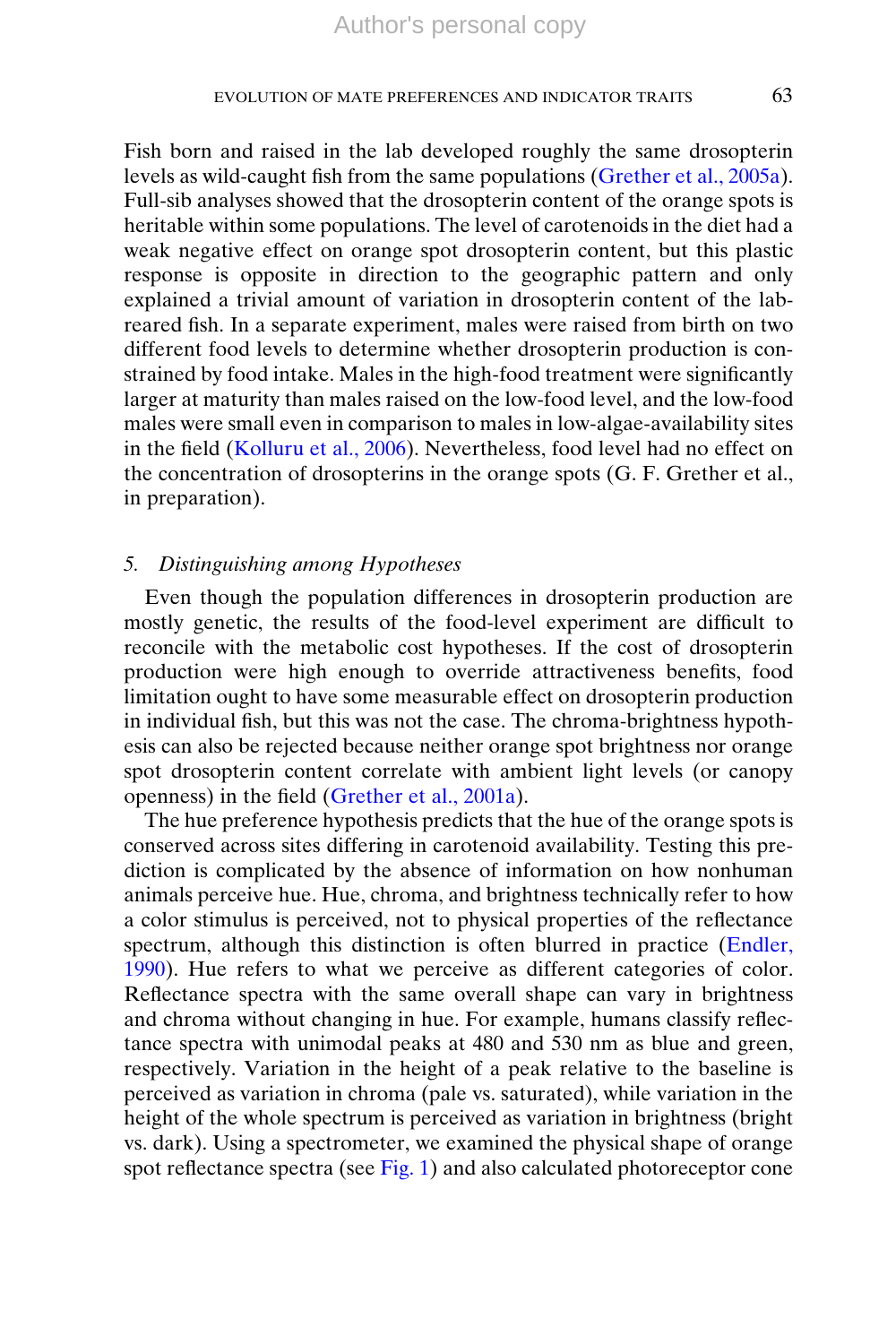excitation estimates based on the known spectral sensitivity functions of guppy cones. Guppies have four classes of cones, each maximally sensitive to a different wavelength of light (U, 389 nm; S, 410 nm; M, 465 nm; and L, 533–572 nm; Archer and Lythgoe, 1990). Contrasts between the M and S cones (i.e., excitation differences) are especially effective for detecting changes in the carotenoid:drosopterin ratio (see Grether et al., 2005a). We also used a nonspecies specific method (segment classification; Endler, 1990) and a color vision model based on guppy cone sensitivities (Grether et al., 2004b) to calculate estimates of hue (angles in color space). By all measures, the spectral shape or hue of the orange spots was conserved among populations in the field, relative to fish from the same populations reared on different carotenoid levels in the laboratory (Fig. 14; Grether et al., 2005a). Thus, genetic variation among populations in drosopterin production compensates for environmental variation in carotenoid availability, resulting in a roughly constant carotenoid:drosopterin ratio, which minimizes variation in the spectral shape or hue of the orange spots. If this countergradient pattern was caused by selection for a constant



Fig. 14. Diagram showing that guppy populations in the field vary little in a photoreceptor cone-based measure of orange spot hue  $(D_{\text{ms}})$  because of the counterbalancing effects of drosopterins and carotenoids. Plotted points represent population means  $(\pm 1 \text{ S.E.})$ . The solid line represents the least-squares regression through the observed population means; the upper and lower dashed lines represent the effect of each pigment separately on  $D_{\text{ms}}$ ; the middle dashed line represents the predicted values of  $D_{\text{ms}}$ , given the observed orange spot pigment content means (modified from Grether et al. (2005a) with permission from Wiley-Blackwell).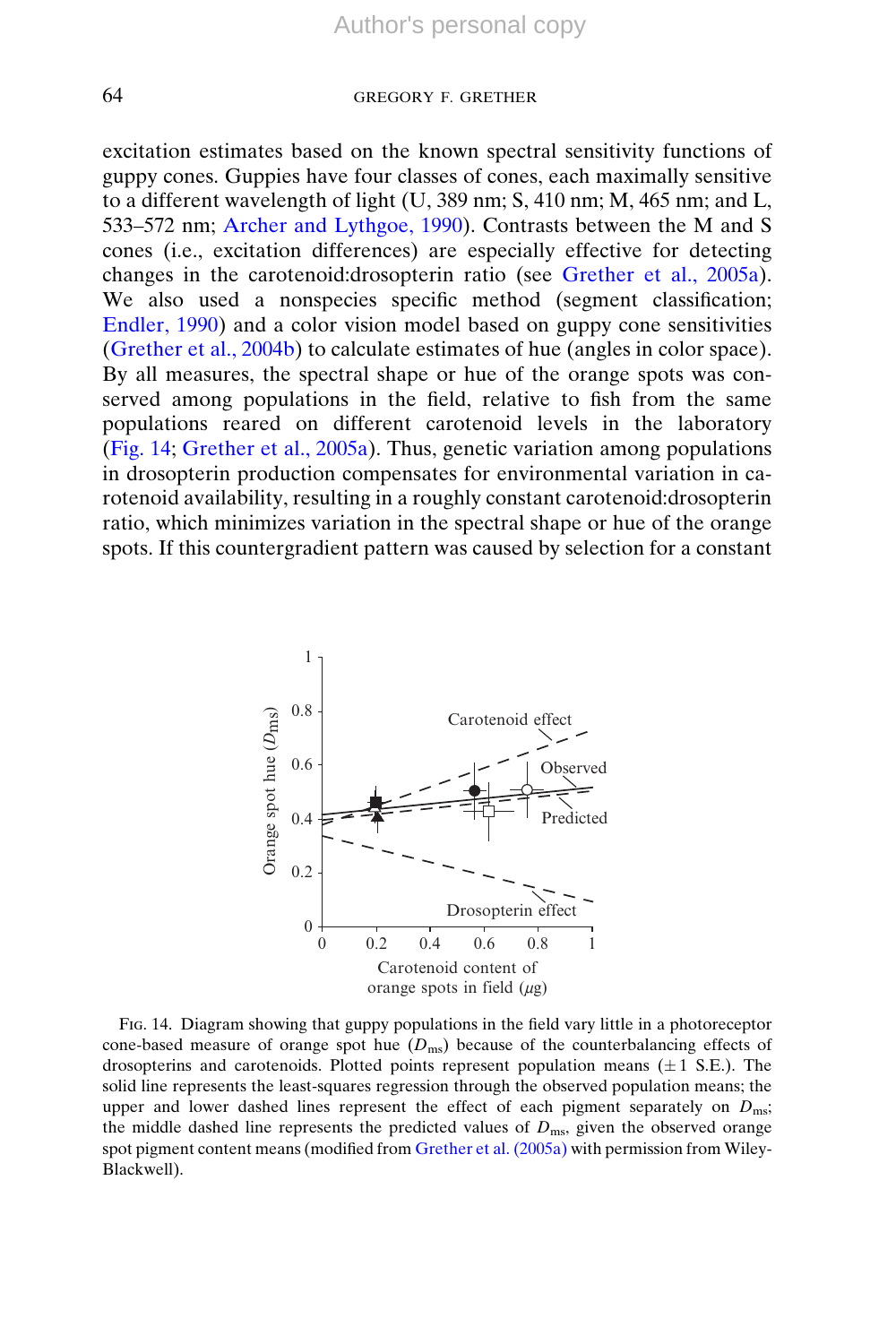orange hue across sites differing in carotenoid availability, it would be a rare example of genetic compensation in a secondary sexual character (Conover et al., 2009; Grether, 2005; Price, 2006).

To determine whether female guppies prefer males with a specific orange hue, we crossed low- and high-drosopterin populations in the lab and performed full-sib crosses in the  $F_1$  generation to generate an  $F_2$  generation with high levels of genetic variation in drosopterin production against a randomized genetic background. Mate choice tests with  $F_2$  males raised on a low-carotenoid diet indicate that females prefer males with intermediate drosopterin levels, as predicted by the hue preference hypothesis and not by the prevailing notion that females always prefer higher orange chroma (K. Deere et al., in preparation).

## 6. Optimal Pigment Combinations

The evidence that female guppies have an orange hue preference raises another interesting signal evolution question. Why do males combine red drosopterins with yellow tunaxanthins to produce orange coloration instead of using orange pigments? Many animals convert ingested yellow carotenoids into orange 4-keto-carotenoids (e.g., astaxanthin, canthaxanthin). Although no wild poeciliids have been reported to use 4-keto-carotenoids, they have been found in Xiphophorus hybrids (Rempeters et al., 1981). Thus, the absence of 4-keto-carotenoids in guppies seems unlikely to reflect a deep phylogenetic constraint. One possible adaptive explanation for the use of tunaxanthin is that this pigment also serves a utilitarian function, such as crypsis, protection from ultraviolet light, or immune system enhancement (Fox, 1976; Goodwin, 1984; Møller et al., 2000; Needham, 1974; Rothchild et al., 1975). Consistent with this hypothesis, tunaxanthin is found in lower concentrations in the skin outside the orange spots and also in the drab skin of females (Hudon et al., 2003). However, given that animals can selectively deposit different types of carotenoids in different parts of their integument (Hudon, 1991; Hudon and Brush, 1989), it is not clear why male guppies would be constrained to also use tunaxanthins for attracting females.

The key to solving the puzzle of why male guppies use drosopterins and tunaxanthin may be to simultaneously consider all three axes of color perception that are likely to influence a male's attractiveness to females (i.e., hue, chroma, and brightness). First, a single type of carotenoid would not permit males to achieve a consistent hue across different levels of carotenoid availability because the shape of a pigment's absorbance spectrum changes with its concentration (Hudon et al., 2003). Second, while similar hues could be obtained by combining drosopterins with a 4-keto-carotenoid such as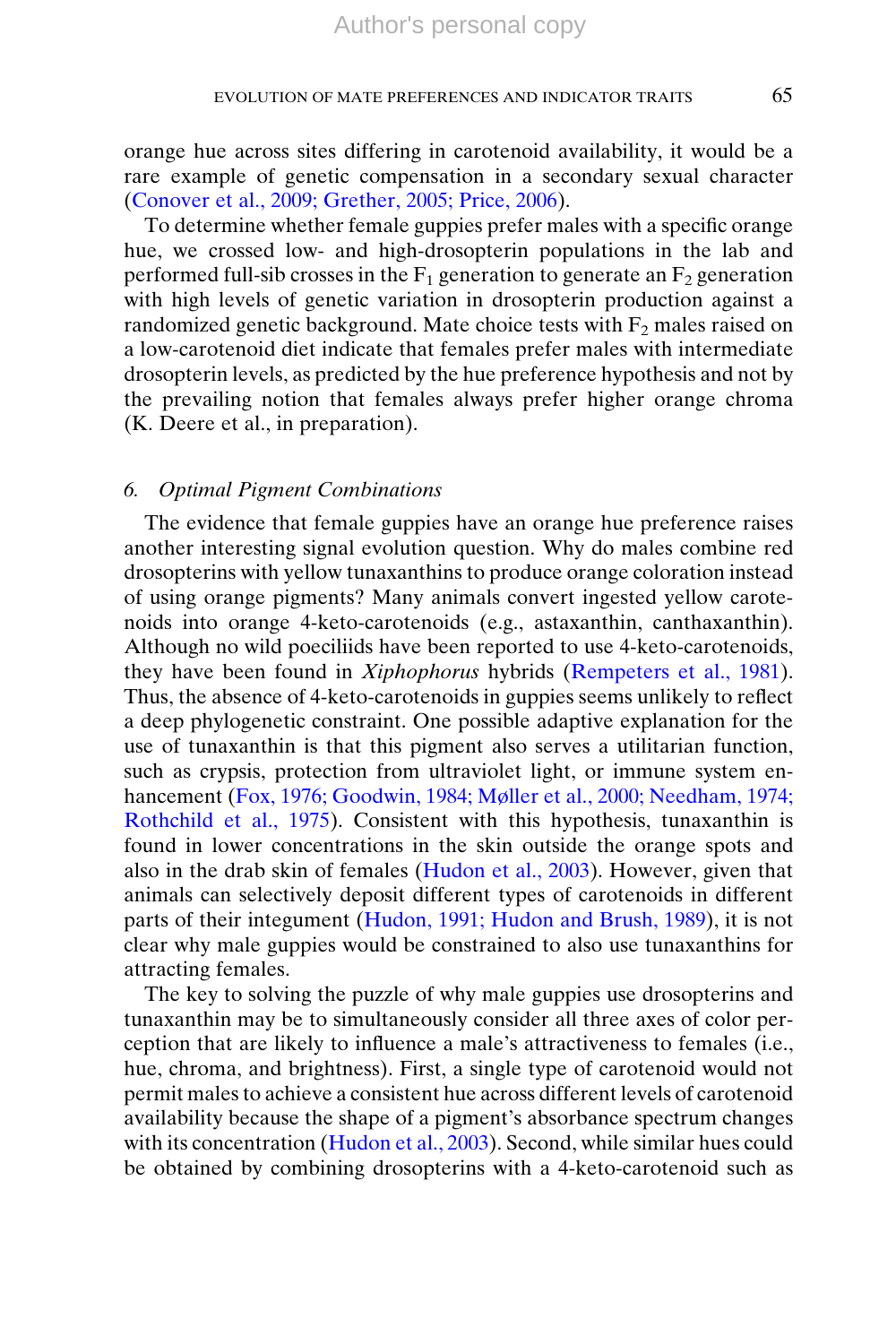astaxanthin, computer simulations show that, holding total pigment content constant, higher chroma, and brightness can be achieved by combining drosopterins with tunaxanthin (Hudon et al., 2003). Thus, the dual pigment system may enable male guppies to achieve the preferred hue while maximizing chroma and brightness.

## 7. Conclusions and Unanswered Questions about Drosopterins

Male guppies appear to use drosopterins to enhance their attractiveness to females but in a manner that does not eliminate the value of carotenoids as indicators of male health and foraging ability. Drosopterins may enable males to achieve the orange hue preferred by females more efficiently than the alternative route of converting ingested carotenoids into orange carotenoids. Whether drosopterins actually replaced the use of orange carotenoids in an ancestral species might be possible to evaluate by examining whether the appearance of drosopterins coincides with the disappearance of 4-keto-carotenoids in the cyprinodont phylogeny (Hudon et al., 2003). The presence of orange carotenoids in *Xiphophorus* hybrids (Rempeters et al., 1981) could mean that the metabolic pathway for conversion of ingested carotenoids into orange 4-keto-cartotenoids is vestigial in poeciliids (i.e., retained from ancestor that used orange carotenoids).

Since most of the interpopulation variation in drosopterin content of the orange spots is genetic and drosopterin content is highly heritable in some populations, it would be logical to infer that drosopterin production is relatively insensitive to environmental influences. We have recently discovered, however, that the drosopterin and carotenoid contents of the orange spots both decrease rapidly after males are infected with the ectoparasite Gyrodactylus turbulli (G. F. Grether and G. R. Kolluru, unpublished data). This raises the possibility that drosopterins actually enhance the value of the orange spots as indicators of a male's immunological competence or disease history. Like carotenoids, pteridines are antioxidants, and some pteridines are known to play a direct role in the immune system (reviewed in McGraw, 2005). Thus, it is plausible that drosopterins are mobilized by the immune system in response to infections. Alternatively, Gyrodactylus might interfere somehow with drosopterin synthesis.

Another reason for thinking that drosopterin content of the orange spots might be an indicator of mate quality is that drosopterin expression appears to be testosterone-dependent (Devasurendra et al., 2007; Jayasooriya et al., 2002). Testosterone is immunosuppressive, and thus it has been hypothesized that testosterone-dependent secondary sexual characters are indicators of immune system strength or parasite loads (Folstad and Karter, 1992; Mougeot et al., 2009; Peters, 2007). The evidence that drosopterin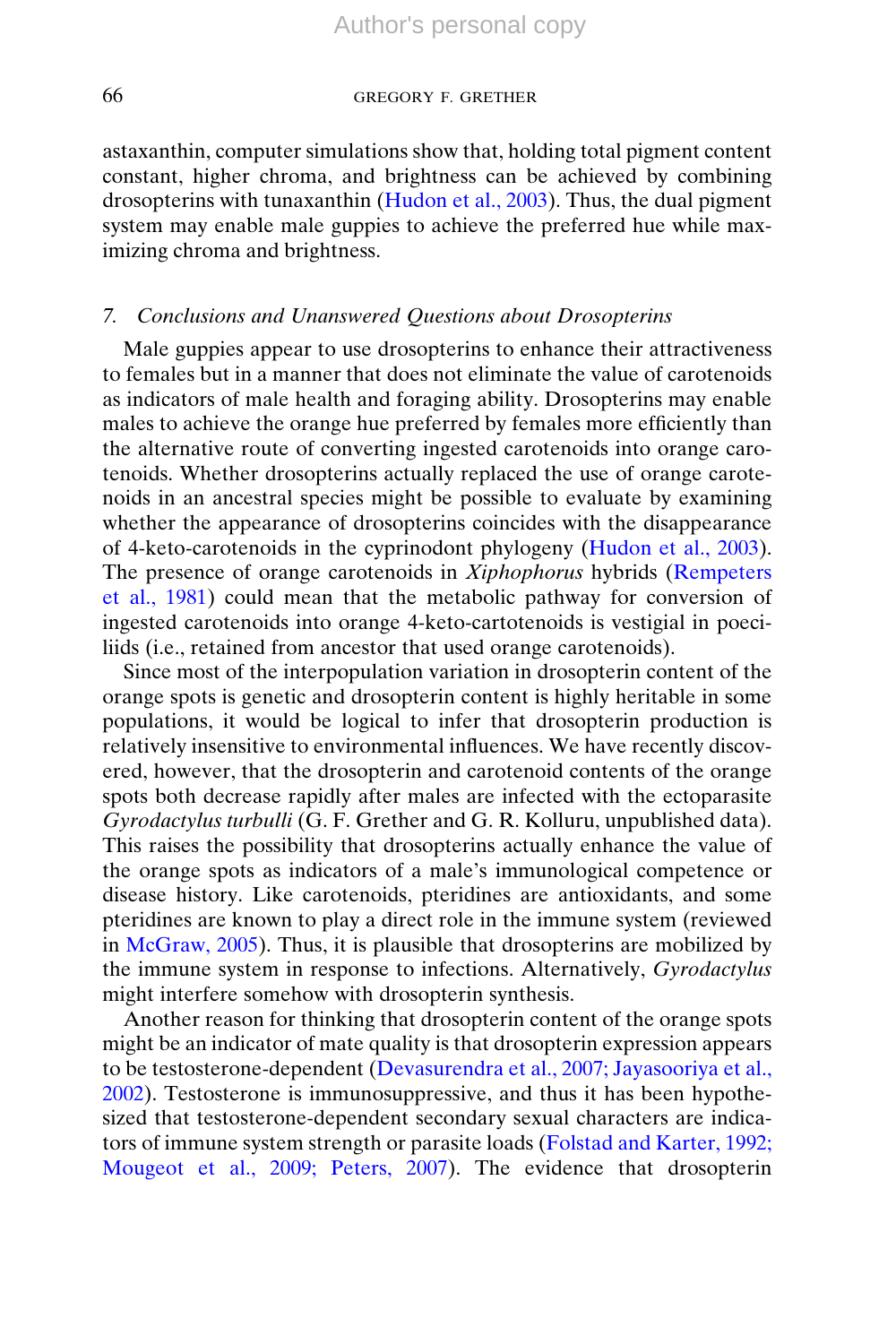production is testosterone-dependent in guppies is that testosterone-treated food causes red coloration to develop in guppies of both sexes by 1 week of age, several weeks before male coloration is normally expressed. Pigment extractions at 3 weeks revealed that the red patches of testosteronetreated fish contained drosopterins but no carotenoids (Devasurendra et al., 2007; Jayasooriya et al., 2002). Whether drosopterin levels in adult male guppies reflect variation in testosterone titers remains to be determined.

## IV. ADDITIONAL SUGGESTIONS FOR FURTHER RESEARCH

If the only way to truly make progress in science is to eliminate hypotheses (Platt, 1964), then the study of mate preference evolution has not been very fruitful. The research agenda of ''testing the alternatives'' that emerged from a Dahlem conference in 1986 (Bradbury and Andersson, 1987), and which shaped the direction of research in sexual selection for several years has produced only a handful of simple evolutionary stories. In guppies and most other well-studied systems, the evolutionary stories that are emerging are complicated and incomplete. Apparently nature is more complex than we would like it to be.

In their review of the current state of sexual selection research, Andersson and Simmons (2006) suggested that a possible way to move forward is take a bottom-up approach and use molecular tools to study the genes and gene products that influence the expression of secondary sexual characters and mate preferences. No doubt genomic research will deepen our understanding of how mate preferences and secondary sexual traits develop and evolve. I think the prospects for progress will be greatest, however, if these methods are combined with well-designed comparative and experimental evolution studies.

The general approach that I have outlined above for testing indicator models is to exploit or create situations in which the indicator value of secondary sexual traits varies among populations and then examine whether the mate preference evolves as predicted. To avoid causal ambiguity, it is critical for the variation in the indicator value of the trait to be caused by an external environmental factor (e.g., carotenoid availability) or to be under experimental control. I hope this review encourages researchers to find ways to test this prediction in other study systems, but I will restrict my specific research suggestions to extensions of our work on guppies.

Our inference that the carotenoid-dependence of the orange attraction sensory bias is a byproduct of the indicator process, as opposed to a foraging adaptation, is based entirely on the sex-specificity of this reaction norm (Grether et al., 2005b, 2008). Though logical, this inference is shaky because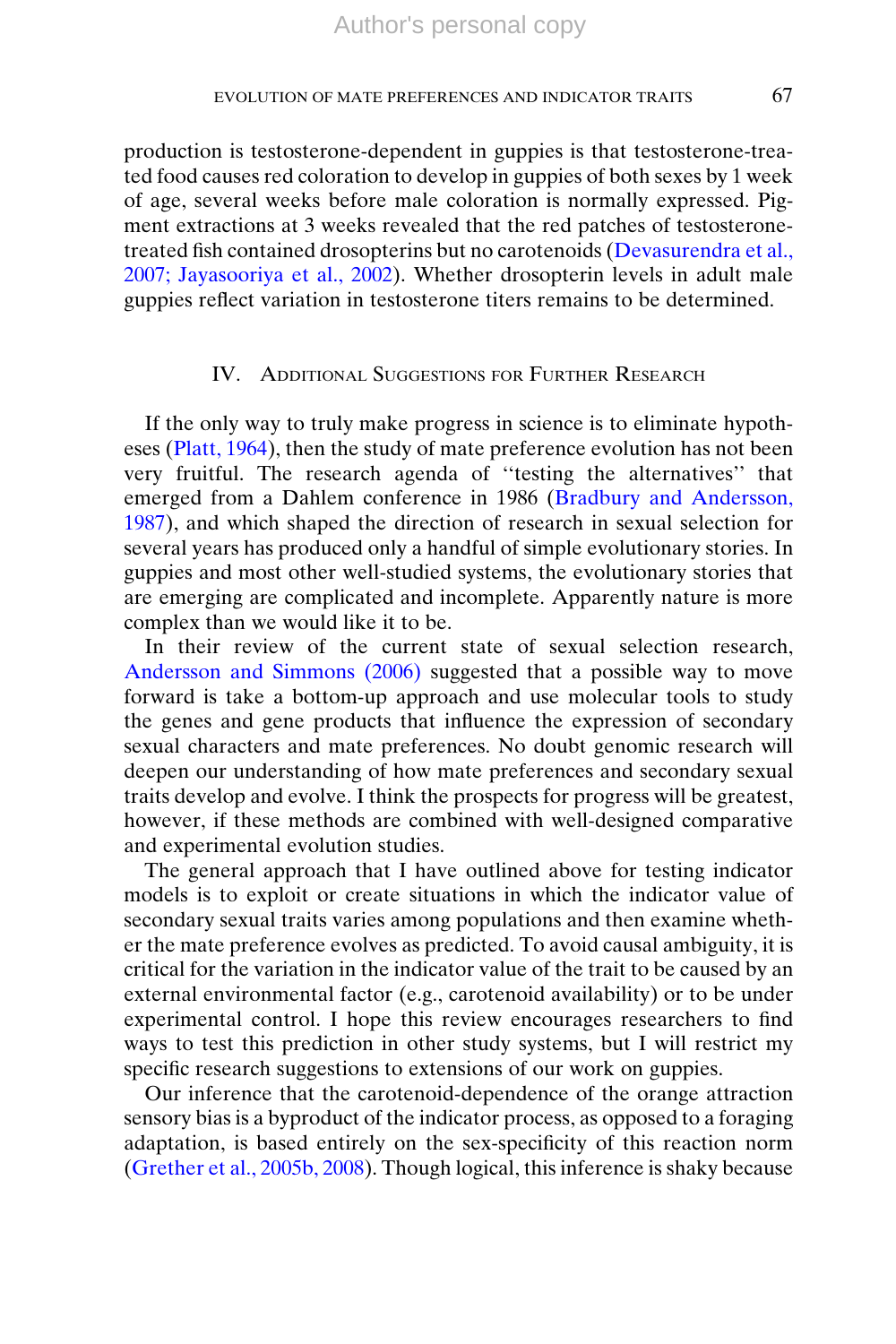the sex difference might have evolved for some other unknown reason. One possible way to resolve this would be to examine the effects of dietary carotenoid levels on orange attraction in other poeciliid species. If orange attraction is affected by carotenoid intake in species in which males lack orange coloration, and especially if a phylogenetic analysis indicates that this is the ancestral condition, this would eliminate all evidence for the indicator process and support the alternative hypothesis that the mate preference is an unmodified sensory bias. Alternatively, if only species with orange coloration have carotenoid-dependent sensory biases, this would clinch support for the indicator process.

Our research on guppies has raised far more questions about proximate mechanisms than it has answered. Are orange attraction and the mate preference for carotenoid coloration genetically correlated within populations? How exactly are they linked at the neurobiological level? How do female guppies detect carotenoid intake and how does this influence the development of orange attraction and the mate preference for carotenoid coloration? We are currently investigating the possibility that shifts in opsin gene expression are involved, but other possible mechanisms have not been explored. Are the effects of carotenoid intake on the behavior of females reversible within individual fish if carotenoid availability changes, or is this a fixed developmental response? Answers to these questions might have a bearing on evolutionary mechanisms as well.

#### Acknowledgments

I thank John Mitani for inviting me to write this review. For comments on previous versions of the manuscript, I thank Chris Anderson, Jane Brockmann, Kerry Deere, Catalina Estrada, Adrea Gonzalez-Karlsson, John Mitani, Kathyrn Peiman, and Leigh Simmons. Fieldwork in Trinidad was facilitated by the University of West Indies, the William Beebe Tropical Research Station (Simla), and the government of Trinidad and Tobago. Roche Vitamins Inc. donated carotenoids and Ocean Star International, Inc. produced and donated the experimental diets. This research was supported by a postdoctoral fellowship and grants from the National Science Foundation (IBN-0001309, IBN-0130893).

#### References

- Alcock, J., 2009. Animal Behavior: An Evolutionary Approach, ninth ed. Sinauer Associates, Sunderland, MA.
- Andersson, M., 1994. Sexual Selection. Princeton University Press, Princeton.
- Andersson, M., Simmons, L.W., 2006. Sexual selection and mate choice. Trends Ecol. Evol. 21, 296–302.
- Archer, S.N., Lythgoe, J.N., 1990. The visual pigment basis for cone polymorphism in the guppy, Poecilia reticulata. Vis. Res. 30, 225–233.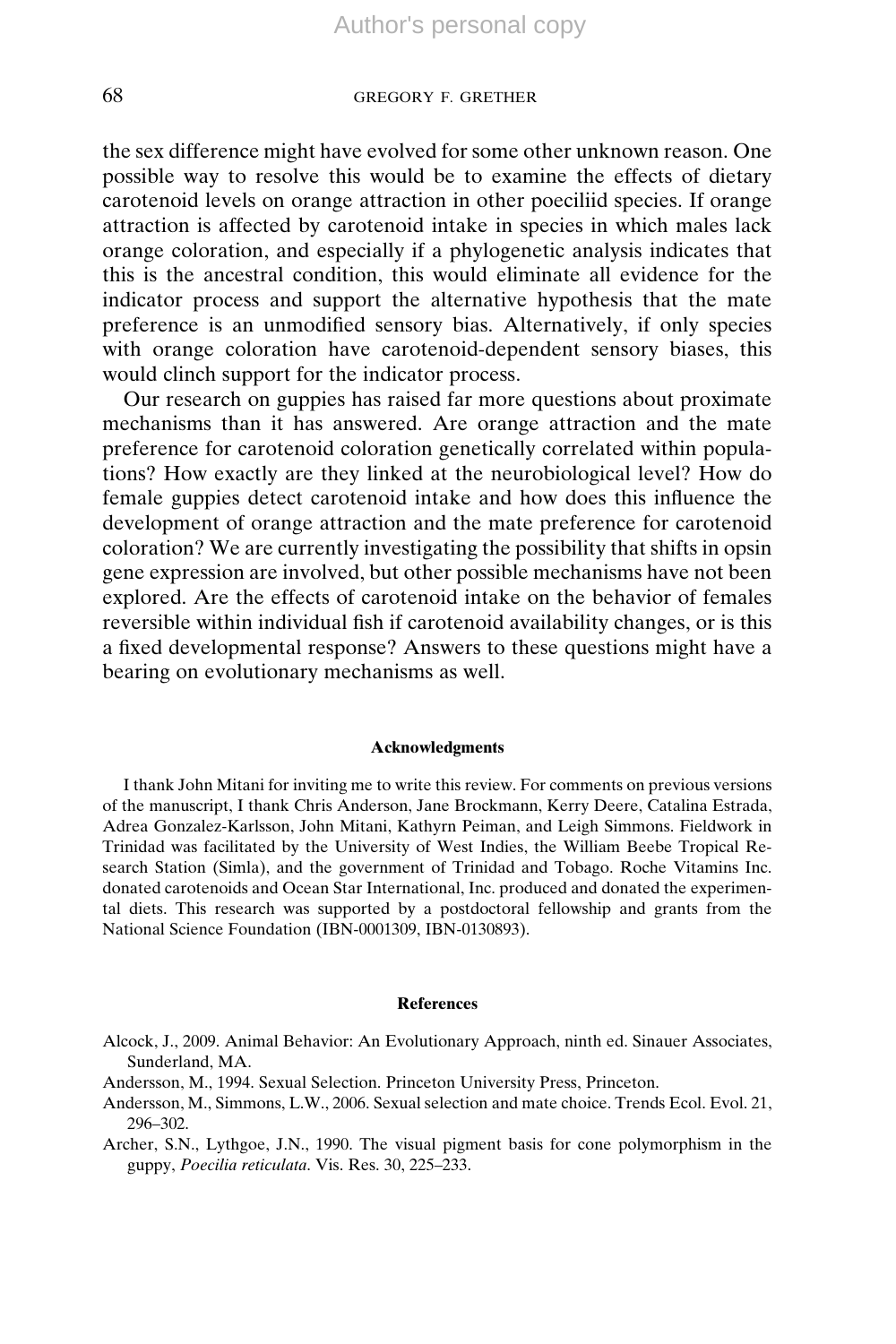- Arnqvist, G., 2006. Sensory exploitation and sexual conflict. Philos. Trans. R. Soc. Lond. Ser. B 361, 375–386.
- Bagnara, J.T., Hadley, M.E., 1973. Chromatophores and Color Change, the Comparative Physiology of Animal Pigmentation. Prentice Hall, Englewood Cliffs.
- Basolo, A.L., 1990. Female preference predates the evolution of the sword in swordtail fish. Science 250, 808–810.
- Basolo, A.L., 1995. Phylogenetic evidence for the role of a pre-existing bias in sexual selection. Proc. R. Soc. Lond. B 259, 307–311.
- Basolo, A.L., 1998. Evolutionary change in a receiver bias: a comparison of female preference functions. Proc. R. Soc. Lond. B 265, 2223–2228.
- Basolo, A.L., 2002. Congruence between the sexes in preexisting receiver responses. Behav. Ecol. 13, 832–837.
- Basolo, A.L., Endler, J.A., 1995. Sensory biases and the evolution of sensory systems. Trends Ecol. Evol. 10, 489.
- Berthouly, A., Cassier, A., Richner, H., 2008. Carotenoid-induced maternal effects interact with ectoparasite burden and brood size to shape the trade-off between growth and immunity in nestling great tits. Funct. Ecol. 22, 854–863.
- Birkhead, T.R., Pellatt, E.J., Matthews, I.M., Roddis, N.J., Hunter, F.M., McPhie, F., et al., 2006. Genic capture and the genetic basis of sexually selected traits in the zebra finch. Evolution 60, 2389–2398.
- Bjerkeng, B., Storebakken, T., Liaaen-Jensen, S., 1990. Response to carotenoids by rainbow trout in the sea: resorption and metabolism of dietary astaxanthin and canthaxanthin. Aquaculture 91, 153–162.
- Blount, J.D., Metcalfe, N.B., Birkhead, T.R., Surai, P.F., 2003. Carotenoid modulation of immune function and sexual attractiveness in Zebra finches. Science 300, 125–127.
- Boughman, J.W., 2001. Divergent sexual selection enhances reproductive isolation in sticklebacks. Nature 411, 944–948.
- Boughman, J.W., 2007. Condition-dependent expression of red colour differs between stickleback species. J. Evol. Biol. 20, 1577–1590.
- Bradbury, J.W., Andersson, M.B., 1987. Sexual Selection: Testing the Alternatives. In: Bernhard, S. (Ed.), Dahlem Workshop Reports. John Wiley & Sons, New York.
- Bradbury, J.W., Vehrencamp, S.L., 1998. Principles of Animal Communication. Sinauer Associates, Sunderland, MA.
- Brooks, R., Endler, J.A., 2001a. Direct and indirect sexual selection and quantitative genetics of male traits in guppies (Poecilia reticulata). Evolution 55, 1002–1015.
- Brooks, R., Endler, J.A., 2001b. Female guppies agree to differ: phenotypic and genetic variation in mate-choice behavior and the consequences for sexual selection. Evolution 55, 1644–1655.
- Brush, A.H., Power, D.M., 1976. House finch pigmentation: carotenoid metabolism and the effect of diet. Auk 93, 725–739.
- Cameron, E., Day, T., Rowe, L., 2003. Sexual conflict and indirect benefits. J. Evol. Biol. 16, 1055–1060.
- Camplani, A., Saino, N., Møller, A.P., 1999. Carotenoids, sexual signals and immune function in barn swallows from Chernobyl. Proc. R. Soc. Lond. B 266, 1111–1116.
- Carroll, M., Hanlon, A., Hanlon, T., Zangerl, A.R., Berenbaum, M.R., 1997. Behavioral effects of carotenoid sequestration by the parsnip webworm, Depressaria pastinacella. J. Chem. Ecol. 23, 2707–2719.
- Choubert, G., Storebakken, T., 1989. Dose response to astaxanthin and canthaxanthin pigmentation of rainbow trout fed various dietary carotenoid concentrations. Aquaculture 81, 69–77.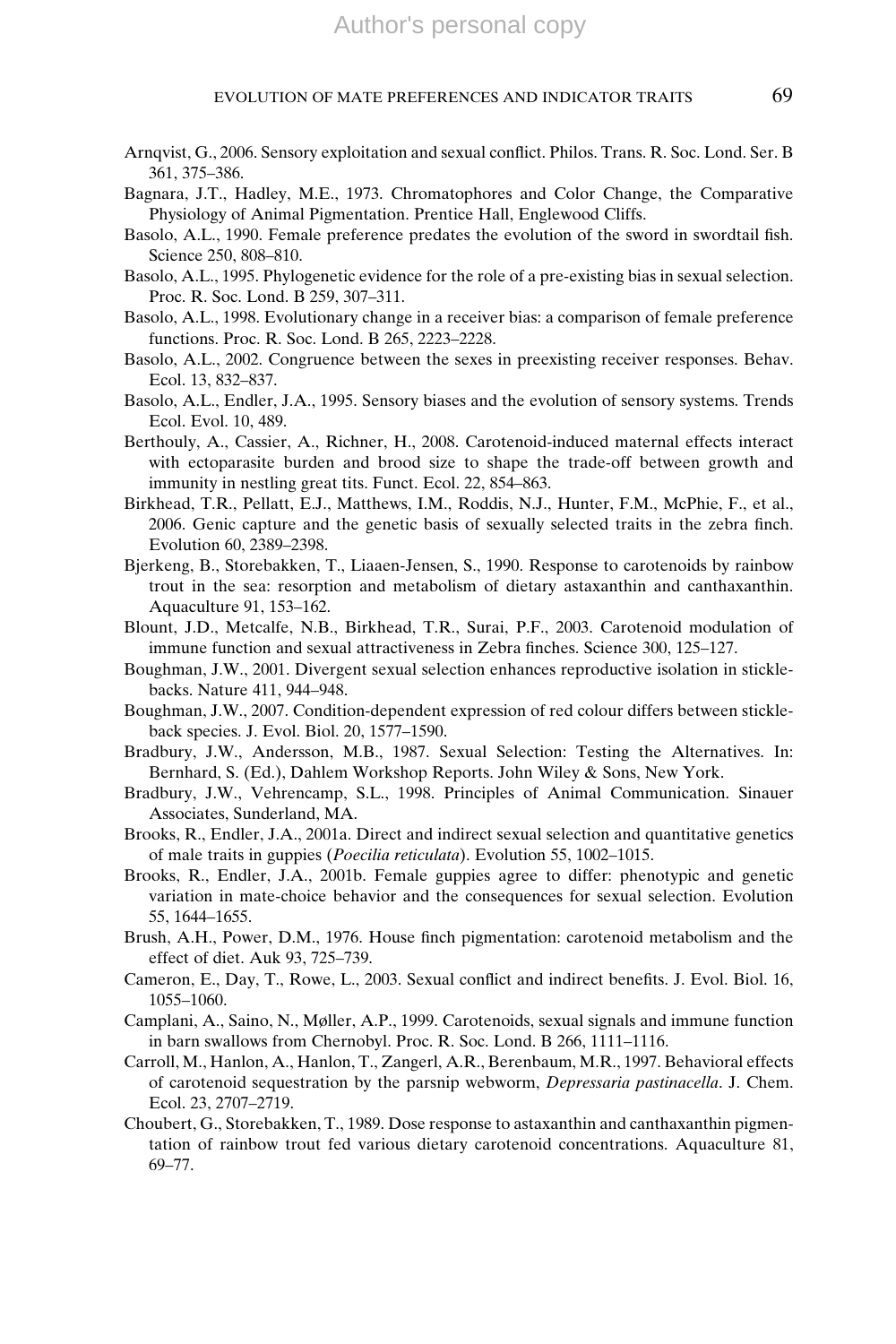- Christy, J.H., 1995. Mimicry, mate choice, and the sensory trap hypothesis. Am. Nat. 146, 171–181.
- Clotfelter, E.D., Ardia, D.R., McGraw, K.J., 2007. Red fish, blue fish: trade-offs between pigmentation and immunity in Betta splendens. Behav. Ecol. 18, 1139–1145.
- Conner, W.E., Boada, R., Schroeder, F.C., Gonzalez, A., Meinwald, J., Eisner, T., 2000. Chemical defense: bestowal of a nuptial alkaloidal garment by a male moth on its mate. Proc. Natl. Acad. Sci. USA 97, 14406–14411.
- Conover, D.O., Duffy, T.A., Hice, L.A., 2009. The covariance between genetic and environmental influences across ecological gradients reassessing the evolutionary significance of countergradient and cogradient variation. Ann. NY Acad. Sci. 1168, 100–129.
- Crispo, E., Bentzen, P., Reznick, D.N., Kinnison, M.T., Hendry, A.P., 2006. The relative influence of natural selection and geography on gene flow in guppies. Mol. Ecol. 15, 49–62.
- Cronly-Dillon, J., Sharma, S.C., 1968. Effect of season and sex on the photopic spectral sensitivity of the three-spined stickleback. J. Exp. Biol. 49, 679–687.
- Cucco, M., Guasco, B., Malacarne, G., Ottonelli, R., Tanvez, A., 2008. Yolk testosterone levels and dietary carotenoids influence growth and immunity of grey partridge chicks. Gen. Comp. Endocrinol. 156, 418–425.
- Darwin, C., 1859. On the Origin of Species by Means of Natural Selection, or, the Preservation of Favored Races in the Struggle for Life. John Murray, London.
- Darwin, C., 1871. The Descent of Man, and Selection in Relation to Sex. J. Murray, London.
- Devasurendra, R.S., Wanigasekera, A., Arulkanthan, A., Jayasooriya, A.P., 2007. Identification of androgen induced pigments in guppies (Poecilia reticulata). In: Proc. Peradeniya Univ. Res. Sessions, Sri Lanka, pp.12, 164–165.
- Doherty Jr., P.F., Sorci, G., Royle, J.A., Hines, J.E., Nichols, J.D., Boulinier, T., 2003. Sexual selection affects local extinction and turnover in bird communities. Proc. Natl. Acad. Sci. USA 100, 5858–5862.
- Dussault, G.V., Kramer, D.L., 1981. Food and feeding behavior of the guppy, Poecilia reticulata (Pisces: Poeciliidae). Can. J. Zool. 59, 684–701.
- Dussourd, D.E., Harvis, C.A., Meinwald, J., Eisner, T., 1991. Pheromonal advertisement of a nuptial gift by a male moth *Utetheisa ornatrix*. Proc. Natl. Acad. Sci. USA 88, 9224–9227.
- Eisner, T., Meinwald, J., 1995. The chemistry of sexual selection. Proc. Natl. Acad. Sci. USA 92, 50–55.
- Endler, J.A., 1978. A predator's view of animal color patterns. Evol. Biol. 11, 319–364.
- Endler, J.A., 1980. Natural selection on color patterns in Poecilia reticulata. Evolution 34, 76–91.
- Endler, J.A., 1990. On the measurement and classification of colour in studies of animal color patterns. Biol. J. Linn. Soc. 41, 315–352.
- Endler, J.A., 1992. Signals, signal conditions, and the direction of evolution. Am. Nat. 139, 1–27.
- Endler, J.A., 1995. Multiple-trait coevolution and environmental gradients in guppies. Trends Ecol. Evol. 10, 22–29.
- Endler, J.A., Houde, A.E., 1995. Geographic variation in female preferences for male traits in Poecilia reticulata. Evolution 49, 456–468.
- Faivre, B., Gregoire, A., Preault, M., Cezilly, F., Sorci, G., 2003. Immune activation rapidly mirrored in a secondary sexual trait. Science 300, 103.
- Fisher, R.A., 1930. The Genetical Theory of Natural Selection. Clarendon Press, Oxford.
- Folstad, I., Karter, A.J., 1992. Parasites, bright males, and the immunocompetence handicap. Am. Nat. 139, 603–622.
- Folstad, I., Hope, A.M., Karter, A., Skorping, A., 1994. Sexually selected color in male sticklebacks—a signal of both parasite exposure and parasite resistance. Oikos 69, 511–515.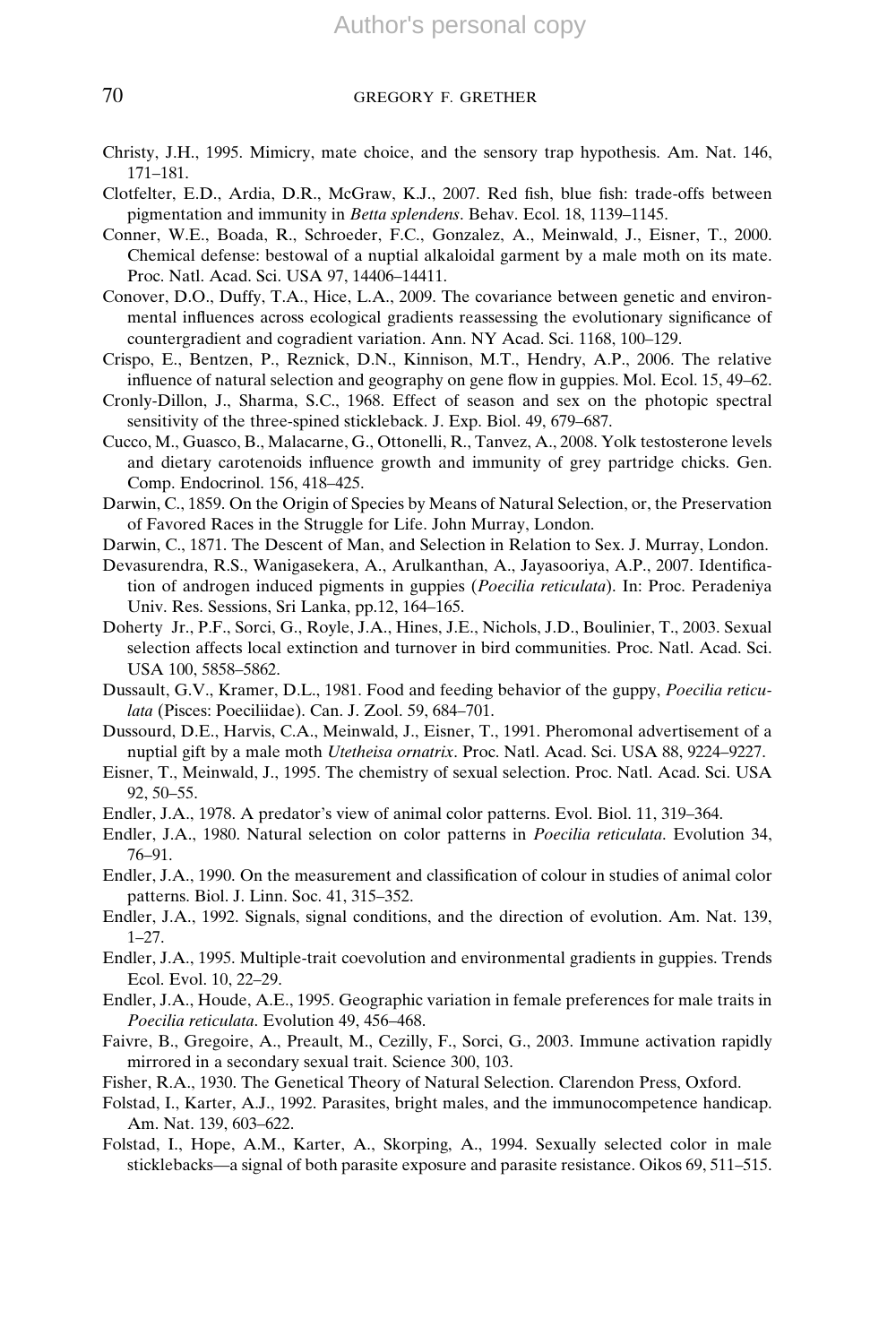- Fox, D.L., 1976. Animal Bichromes and Structural Colors. University of California Press, Berkeley.
- Fox, D.L., 1979. Biochromy: Natural Coloration of Living Things. University of California Press, Berkeley.
- Fromhage, L., Kokko, H., Reid, J.M., 2009. Evolution of mate choice for genome-wide heterozygosity. Evolution 63, 684–694.
- Fuller, R.C., 2009. A test of the critical assumption of the sensory bias model for the evolution of female mating preference using neural networks. Evolution 63, 1697–1711.
- Fuller, R.C., Houle, D., Travis, J., 2005. Sensory bias as an explanation for the evolution of mate preferences. Am. Nat. 166, 437–446.
- Garcia, C.M., Ramirez, E., 2005. Evidence that sensory traps can evolve into honest signals. Nature 434, 501–505.
- Gonzalez, A., Rossini, C., Eisner, M., Eisner, T., 1999. Sexually transmitted chemical defense in a moth (Utetheisa ornatrix). Proc. Natl. Acad. Sci. USA 96, 5570-5574.
- Goodenough, J., McGuire, B., Wallace, R.A., 2001. Perspectives on Animal Behavior. Wiley, New Jersey.
- Goodrich, H.B., Hill, G.A., Arrick, M.S., 1941. The chemical identification of gene-controlled pigments in Platypoecilus and Xiphophorus and comparisons with other tropical fish. Genetics 26, 573–586.
- Goodwin, T.W., 1980. The Biochemistry of the Carotenoids. Chapman & Hall, London.
- Goodwin, T.W., 1984. The Biochemistry of the Carotenoids. Chapman & Hall, London.
- Grafen, A., 1990. Biological signals as handicaps. J. Theor. Biol. 144, 517–546.
- Grether, G.F., 2000. Carotenoid limitation and mate preference evolution: a test of the indicator hypothesis in guppies (Poecilia reticulata). Evolution 54, 1712–1724.
- Grether, G.F., 2005. Environmental change, phenotypic plasticity and genetic compensation. Am. Nat. 166, E115–E123.
- Grether, G.F., Hudon, J., Millie, D.F., 1999. Carotenoid limitation of sexual coloration along an environmental gradient in guppies. Proc. R. Soc. Lond. B 266, 1317–1322.
- Grether, G.F., Hudon, J., Endler, J.A., 2001a. Carotenoid scarcity, synthetic pteridine pigments and the evolution of sexual coloration in guppies (*Poecilia reticulata*). Proc. R. Soc. Lond. B 268, 1245–1253.
- Grether, G.F., Millie, D.F., Bryant, M.J., Reznick, D.N., Mayea, W., 2001b. Rain forest canopy cover, resource availability, and life history evolution in guppies. Ecology 82, 1546–1559.
- Grether, G.F., Kasahara, S., Kolluru, G.R., Cooper, E.L., 2004a. Sex-specific effects of carotenoid intake on the immunological response to allografts in guppies (*Poecilia reticulata*). Proc. R. Soc. Lond. B 271, 45–49.
- Grether, G.F., Kolluru, G.R., Nersissian, K., 2004b. Individual color patches as multicomponent signals. Biol. Rev. 79, 583–610.
- Grether, G.F., Cummings, M.E., Hudon, J., 2005a. Countergradient variation in the sexual coloration of guppies (Poecilia reticulata): drosopterin synthesis balances carotenoid availability. Evolution 59, 175–188.
- Grether, G.F., Kolluru, G.R., Rodd, F.H., de la Cerda, J., Shimazaki, K., 2005b. Carotenoid availability affects the development of a colour-based mate preference and the sensory bias to which it is genetically linked. Proc. R. Soc. Lond. B 272, 2181–2188.
- Grether, G.F., Kolluru, G.R., Lin, K., Quiroz,M.A., Robertson, G., Snyder, A.J., 2008.Maternal effects of carotenoid consumption in guppies (*Poecilia reticulata*). Funct. Ecol. 22, 294–302.
- Hama, T., 1970. On the coexistence of drosopterin and purine (drosopterinosome) in the leucophore of Oryzias latipes (teleostean fish) and the effect of phenylthiourea and melamine. In: Iwai, M.A.K., Goto, M., Iwanani, Y. (Eds.), Chemistry and Biology of Pteridines. International Academic Publishing Co., Ltd, Tokyo.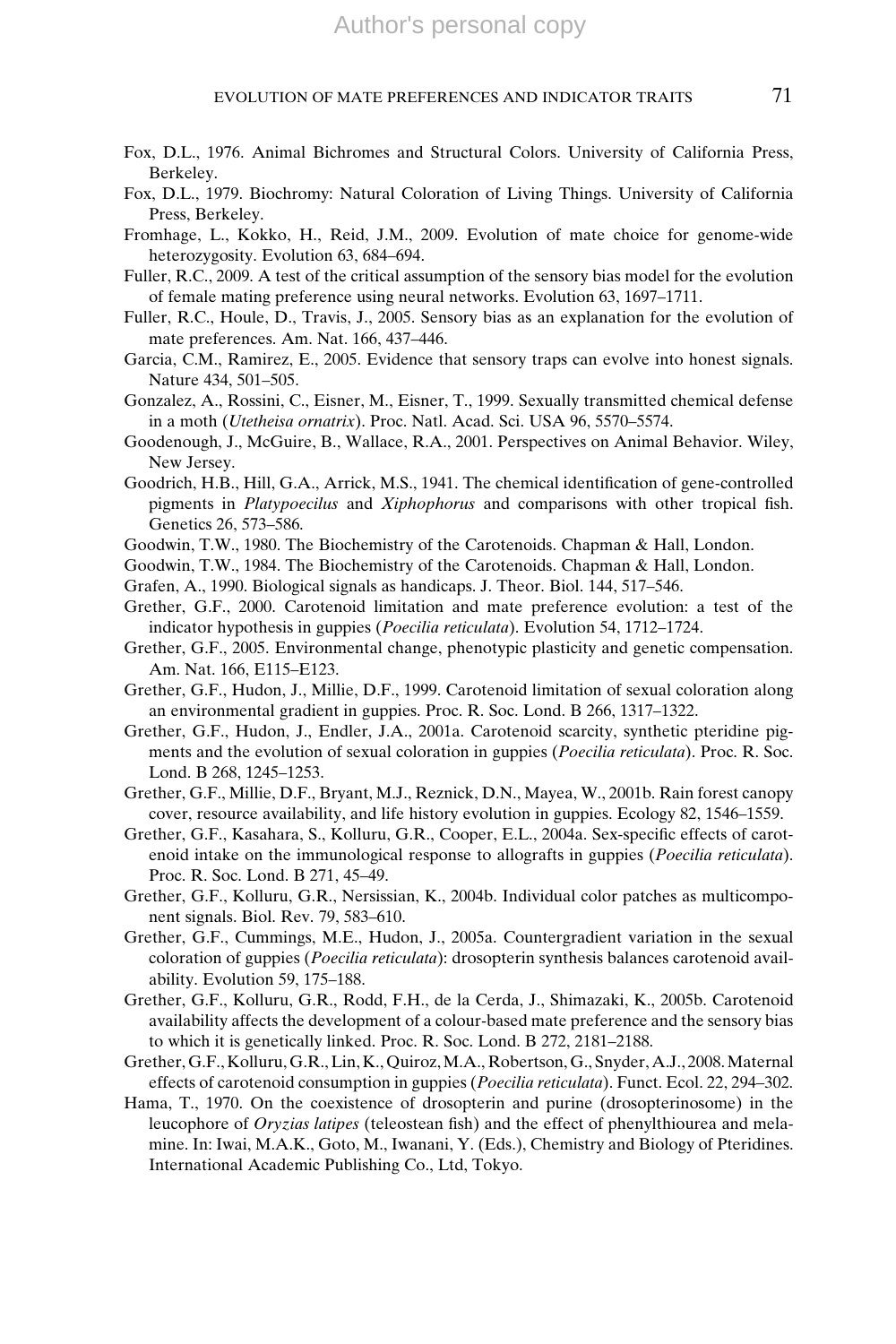- Hampton, K.J., Hughes, K.A., Houde, A.E., 2009. The allure of the distinctive: reduced sexual responsiveness of female guppies to 'redundant' male colour patterns. Ethology 115, 475–481.
- Hardy, R.W., Torrissen, O.J., Scott, T.M., 1990. Absorption and distribution of <sup>14</sup>C-labeled canthaxanthin in rainbow trout (Oncorhynchus mykiss). Aquaculture 87, 331–340.
- Harvey, P. H., Bradbury, J. W., 1991. Sexual selection. In: Krebs, J. R., Davies, N. B. (Eds.), Behavioural Ecology, An Evolutionary Approach. Blackwell, Oxford, pp. 203–233.
- Haskins, C.P., Haskins, E.F., McLaughlin, J.J.A., Hewitt, R.E., 1961. Polymorphism and population structure in *Lebistes reticulatus*, a population study. In: Blair, W.F. (Ed.), Vertebrate Speciation. University of Texas Press, Austin, pp. 320–395.
- Henze, M., Rempeters, G., Anders, F., 1977. Pteridines in the skin of xiphohorine fish (Poeciliidae). Comp. Biochem. Physiol. 56B, 35–46.
- Hill, G.E., 1993. Geographic variation in the carotenoid plumage pigmentation of male house finches Carpodacus mexicanus. Biol. J. Linn. Soc. 49, 63–86.
- Holland, B., Rice, W.R., 1999. Experimental removal of sexual selection reverses intersexual antagonistic coevolution and removes a reproductive load. Proc. Natl. Acad. Sci. USA 96, 5083–5088.
- Hosken, D.J., Garner, T.W.J., Ward, P.I., 2001. Sexual conflict selects for male and female reproductive characters. Curr. Biol. 11, 489–493.
- Houde, A.E., 1987. Mate choice based on naturally occurring color pattern variation in a guppy population. Evolution 41, 1–10.
- Houde, A.E., 1988. The effects of female choice and male–male competition on the mating success of male guppies. Anim. Behav. 36, 888–896.
- Houde, A.E., 1992. Sex-linked heritability of a sexually selected character in a natural population of Poecilia reticulata (Pisces: Poeciliidae) (guppies). Heredity 69, 229–235.
- Houde, A.E., 1997. Sex, Color, and Mate Choice in Guppies. Princeton University Press, Princeton.
- Houde, A.E., Endler, J.A., 1990. Correlated evolution of female mating preferences and male color patterns in the guppy Poecilia reticulata. Science 248, 1405–1408.
- Houde, A.E., Torio, A.J., 1992. Effect of parasitic infection on male color pattern and female choice in guppies. Behav. Ecol. 3, 346–351.
- Hudon, J., 1991. Unusual carotenoid use by the western tanager (*Piranga ludoviciana*) and its evolutionary implications. Can. J. Zool. 69, 2311–2320.
- Hudon, J., 1994. Showiness, carotenoids, and captivitity: a comment on Hill (1992). Auk 111, 218–221.
- Hudon, J., Brush, A.H., 1989. Probable dietary basis of a color variant of the cedar waxwing. J. Field Ornithol. 60, 361–368.
- Hudon, J., Grether, G.F., Millie, D.F., 2003. Marginal differentiation between the sexual and general carotenoid pigmentation of guppies (Poecilia reticulata) and a possible visual explanation. Phys. Biochem. Zool. 76, 776–790.
- Hughes, K.A., Du, L., Rodd, F.H., Reznick, D.N., 1999. Familiarity leads to female mate preference for novel males in the guppy, Poecilia reticulata. Anim. Behav. 58, 907–916.
- Hughes, K.A., Rodd, F.H., Reznick, D.N., 2005. Genetic and environmental effects on secondary sex traits in guppies (Poecilia reticulata). J. Evol. Biol. 18, 35–45.
- Hurst, D.T., 1980. An Introduction to the Chemistry and Biochemistry of Pyrimidines, Purines, and Pteridines. J. Wiley, New York.
- Iwasa, Y., Pomiankowski, A., 1999. Good parent and good genes models of handicap evolution. J. Theor. Biol. 200, 97–109.
- Iyengar, V.K., Eisner, T., 1999. Female choice increases offspring fitness in an arctiid moth (Utetheisa ornatrix). Proc. Natl. Acad. Sci. USA 96, 15013–15016.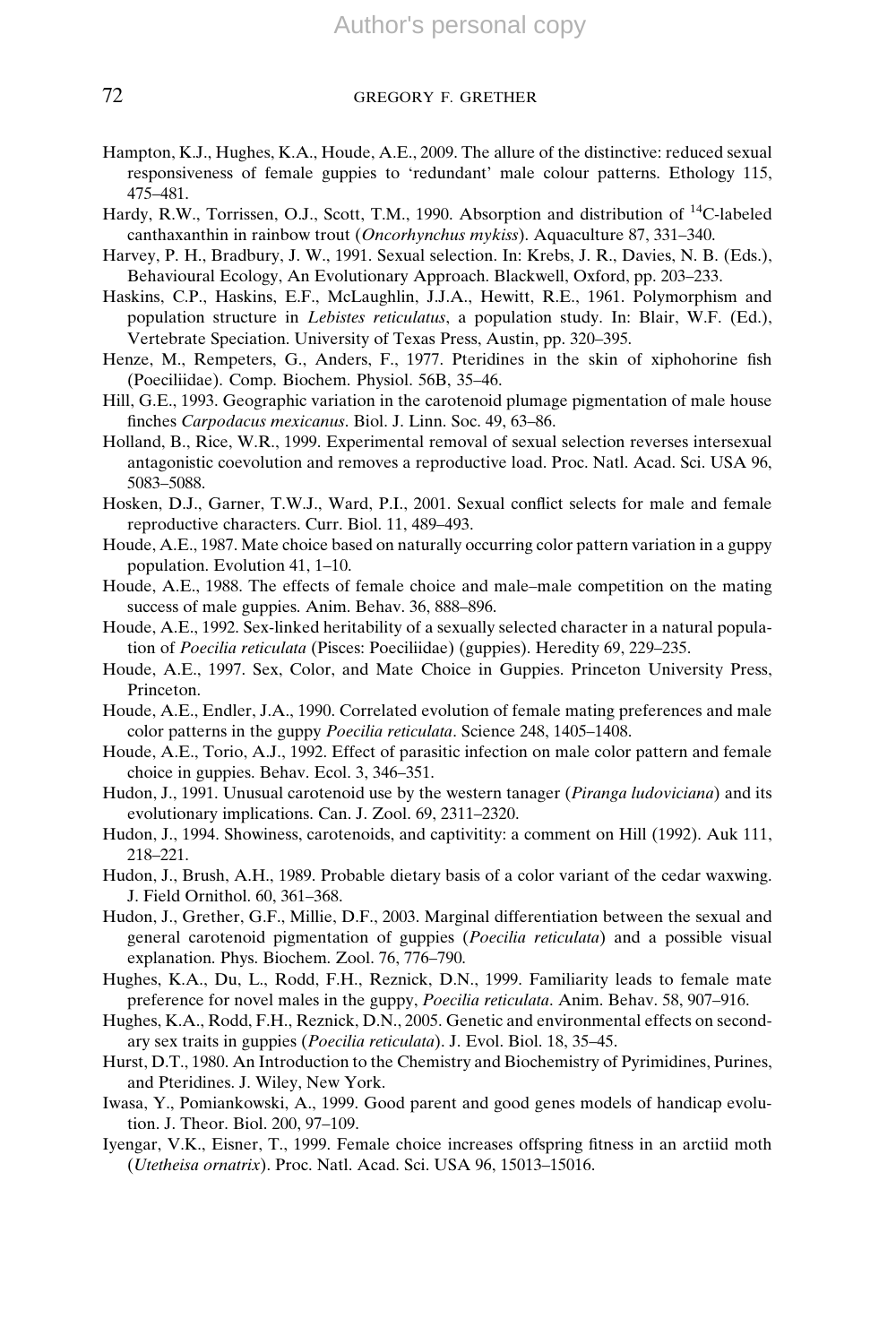- Jayasooriya, A.P., Weisinger, R.S., Weisinger, H.S., Mathai, M.L., Sinclair, A.J., 2002. Attraction to orange: sexiness, not gluttony. Science 296, 847.
- Jirotkul, M., 1999a. Operational sex ratio influences female preference and male–male competition in guppies. Anim. Behav. 58, 287–294.
- Jirotkul, M., 1999b. Population density influences male–male competition in guppies. Anim. Behav. 58, 1169–1175.
- Karino, K., Haijima, Y., 2004. Algal-diet enhances sexual ornament, growth and reproduction in the guppy. Behaviour 141, 585–601.
- Karino, K., Shinjo, S., 2004. Female mate preference based on male orange spot patterns in the feral guppy Poecilia reticulata in Japan. Ichthyol. Res. 51, 316-320.
- Karino, K., Shinjo, S., 2007. Relationship between algal-foraging ability and expression of sexually selected traits in male guppies. Zool. Sci. 24, 571–576.
- Karino, K., Utagawa, T., Shinjo, S., 2005. Heritability of the algal-foraging ability: an indirect benefit of female mate preference for males' carotenoid-based coloration in the guppy, Poecilia reticulata. Behav. Ecol. Sociobiol. 59, 1–5.
- Karino, K., Shinjo, S., Sato, A., 2007. Algal-searching ability in laboratory experiments reflects orange spot coloration of the male guppy in the wild. Behaviour 144, 101–113.
- Kirkpatrick, M., 1982. Sexual selection and the evolution of female choice. Evolution 36, 1–12.
- Kirkpatrick, M., Ryan, M.J., 1991. The evolution of mating preferences and the paradox of the lek. Nature 350, 33–38.
- Kodric-Brown, A., 1985. Female preference and sexual selection for male coloration in the guppy (Poecilia reticulata). Behav. Ecol. Sociobiol. 17, 199–205.
- Kodric-Brown, A., 1989. Dietary carotenoids and male mating success in the guppy: an environmental component to female choice. Behav. Ecol. Sociobiol. 25, 393–401.
- Kodric-Brown, A., Brown, J.H., 1984. Truth in advertising: the kinds of traits favored by sexual selection. Am. Nat. 124, 309–323.
- Kokko, H., Heubel, K., 2008. Condition-dependence, genotype-by-environment interactions and the lek paradox. Genetica 134, 55–62.
- Kokko, H., Brooks, R., McNamara, J.M., Houston, A.I., 2002. The sexual selection continuum. Proc. R. Soc. Lond. B 269, 1331–1340.
- Kokko, H., Jennions, M.D., Brooks, R., 2006. Unifying and testing models of sexual selection. Ann. Rev. Ecol. Evol. Syst. 37, 43–66.
- Kolluru, G.R., Grether, G.F., South, S.H., Dunlop, E., Cardinali, A., Liu, L., Carapiet, A., 2006. The effects of carotenoid and food availability on resistance to a naturally occurring parasite (Gyrodactylus turnbulli) in guppies (Poecilia reticulata). Biol. J. Linn. Soc. 89, 301–309.
- Kolluru, G.R., Grether, G.F., Contreras, H., 2007. Environmental and genetic influences on mating strategies along a replicated food availability gradient in guppies (Poecilia reticulata). Behav. Ecol. Sociobiol. 61, 689–701.
- Kotiaho, J.S., Simmons, L.W., Tomkins, J.L., 2001. Towards a resolution of the lek paradox. Nature 410, 684–686.
- Krebs, J.R., Davies, N.B., 1993. An Introduction to Behavioural Ecology. Blackwell, Oxford.
- Lande, R., 1981. Models of speciation by sexual selection on polygenic traits. Proc. Natl. Acad. Sci. USA 78, 3721–3725.
- Long, K.D., Houde, A.E., 1989. Orange spots as a visual cue for female mate choice in the guppy (Poecilia reticulata). Ethology 82, 316-324.
- Lopez, P., Gabirot, M., Martin, J., 2009. Immune challenge affects sexual coloration of male Iberian wall lizards. J. Exp. Zool. 311A, 96–104.
- Lozano, G.A., 1994. Carotenoids, parasites, and sexual selection. Oikos 70, 309–311.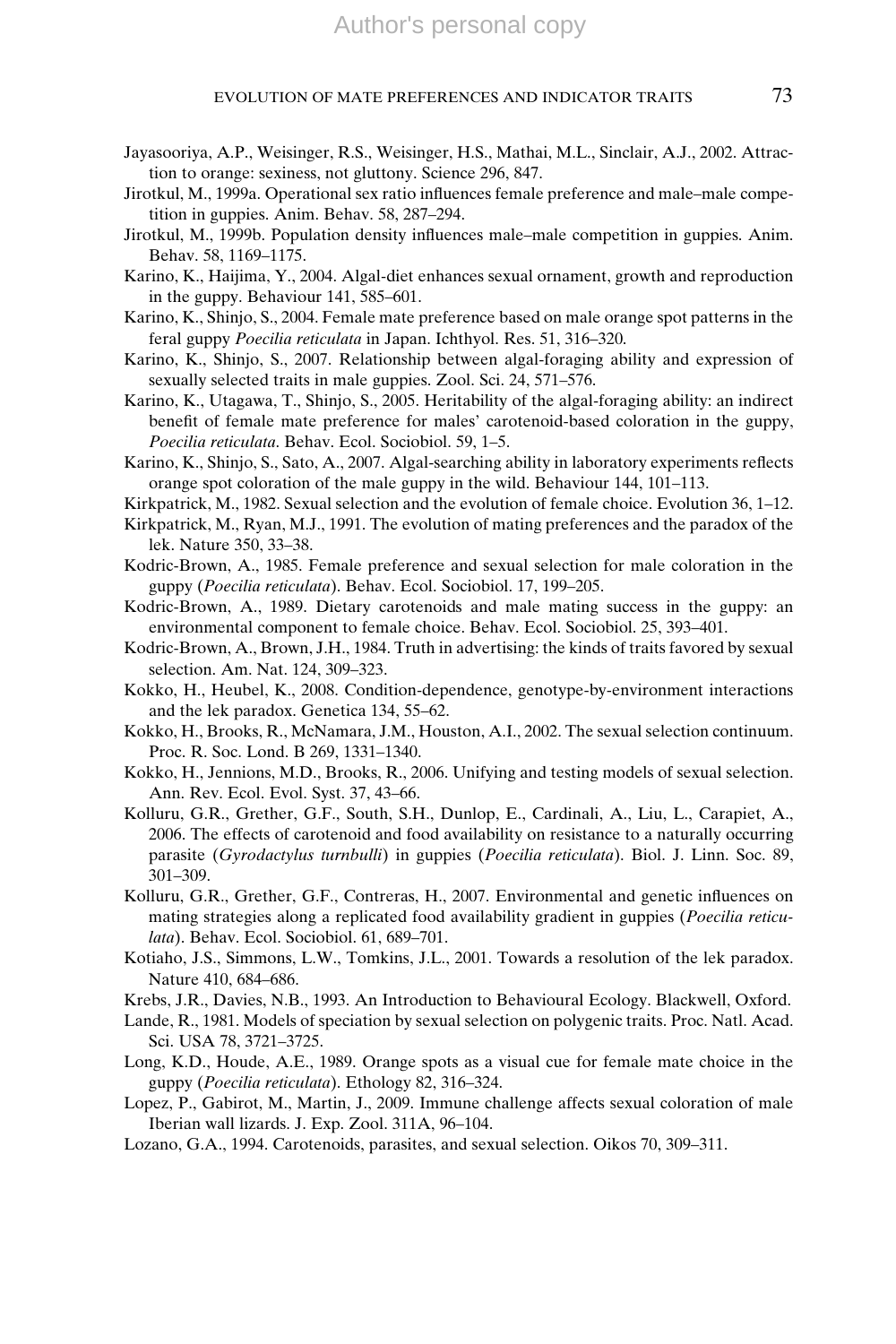- Magurran, A.E., Seghers, B.H., Shaw, P.W., Carvalho, G.R., 2005. The behavioral diversity and evolution of guppy, Poecilia reticulata, populations in Trinidad. Adv. Study Behav. 24, 155–202.
- Marchetti, K., 1993. Dark habitats and bright birds illustrate the role of the environment in species divergence. Nature 362, 149–152.
- Martin, J., Lopez, P., 2008. Female sensory bias may allow honest chemical signaling by male Iberian rock lizards. Behav. Ecol. Sociobiol. 62, 1927–1934.
- McGraw, K.J., 2005. The antioxidant function of many animal pigments: are there consistent health benefits of sexually selected colourants? Anim. Behav. 69, 757–764.
- McGraw, K.J., Ardia, D.R., 2003. Carotenoids, immunocompetence, and the information content of sexual colors: an experimental test. Am. Nat. 162, 704–712.
- McGraw, K.J., Ardia, D.R., 2004. Immunoregulatory activity of different dietary carotenoids in male zebra finches. Chemoecology 14, 25–29.
- McGraw, K.J., Ardia, D.R., 2007. Do carotenoids buffer testosterone-induced immunosuppression? An experimental test in a colourful songbird. Biol. Lett. 3, 375–378.
- McGraw, K.J., Klasing, K.C., 2004. Dietary carotenoids mediate a trade-off between egg quantity and quality in quail. Integ. Comp. Biol. 44, 600.
- McGraw, K.J., Klasing, K.C., 2006. Carotenoids, immunity, and integumentary coloration in red junglefowl (Gallus gallus). Auk 123, 1161–1171.
- McGraw, K.J., Adkins-Regan, E., Parker, R.S., 2005. Maternally derived carotenoid pigments affect offspring survival, sex ratio, and sexual attractiveness in a colorful songbird. Naturwissenschaften 92, 375–380.
- Mead, L.S., Arnold, S.J., 2004. Quantitative genetic models of sexual selection. Trends Ecol. Evol. 19, 264–271.
- Meyers, S.M., 1994. Developments in world aquaculture, feed formulations, and role of carotenoids. Pure Appl. Chem. 66, 1069–1076.
- Miller, C.W., Moore, A.J., 2007. A potential resolution to the lek paradox through indirect genetic effects. Proc. R. Soc. Lond. B 274, 1279–1286.
- Møller, A.P., 1990. Effects of a hematophagous mite on the barn swallow (Hirundo rustica)—a test of the Hamilton and Zuk hypothesis. Evolution 44, 771–784.
- Møller, A.P., 1994. Male ornament size as a reliable cue to enhanced offspring viability in the barn swallow. Proc. Natl. Acad. Sci. USA 91, 6929–6932.
- Møller, A.P., Biard, C., Blount, J.D., Houston, D.C., Ninni, P., Saino, N., Surai, P.F., 2000. Carotenoid-dependent signals: indicators of foraging efficiency, immunocompetence or detoxification ability? Avian Poult. Biol. Rev. 11, 137–159.
- Mougeot, F., Martinez-Padilla, J., Webster, L.M.I., Blount, J.D., Perez-Rodriguez, L., Piertney, S.B., 2009. Honest sexual signalling mediated by parasite and testosterone effects on oxidative balance. Proc. R. Soc. Lond. B 276, 1093–1100.

Needham, A.E., 1974. The Significance of Zoochromes. Springer, Berlin.

- Neff, B.D., Pitcher, T.E., 2008. Mate choice for non-additive genetic benefits: a resolution to the lek paradox. J. Theor. Biol. 254, 147–155.
- Neff, B.D., Pitcher, T.E., 2009. Mate choice for nonadditive genetic benefits and the maintenance of genetic diversity in song sparrows. J. Evol. Biol. 22, 424–429.
- Nicoletto, P.F., 1991. The relationship between male ornamentation and swimming performance in the guppy, Poecilia reticulata. Behav. Ecol. Sociobiol. 28, 365–370.
- Oliphant, L.W., Hudon, J., 1993. Pteridines as reflecting pigments and components of reflecting organelles in vertebrates. Pigment Cell Res. 6, 205–208.
- Olson, V.A., Owens, I.P.F., 1998. Costly sexual signals: are carotenoids rare, risky or required? Trends Ecol. Evol. 13, 510–514.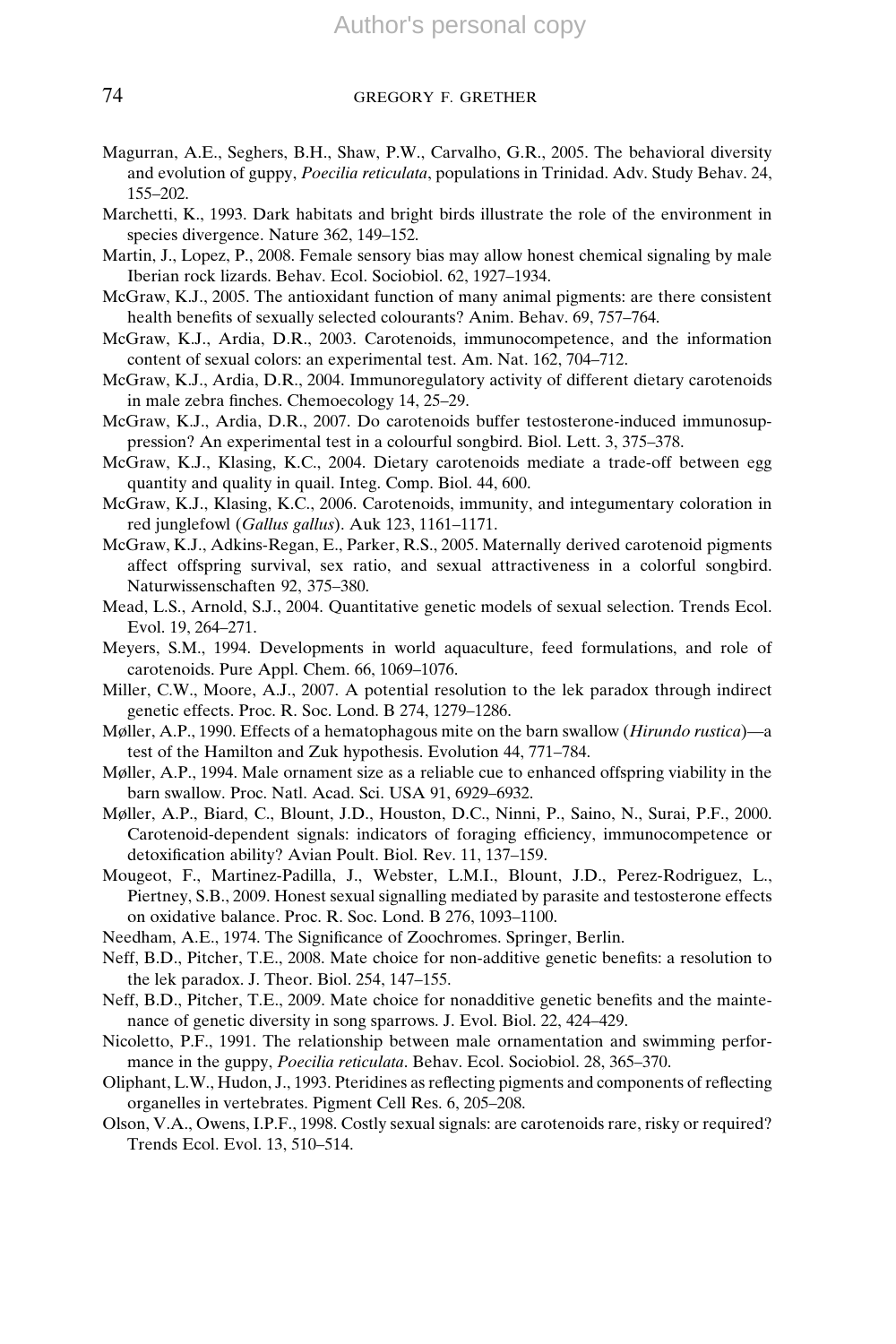- Panhuis, T.M., Butlin, R., Zuk, M., Tregenza, T., 2001. Sexual selection and speciation. Trends Ecol. Evol. 16, 364–371.
- Peters, A., 2007. Testosterone and carotenoids: an integrated view of trade-offs between immunity and sexual signalling. Bioessays 29, 427–430.
- Plath, M., Rohde, M., Schroder, T., Taebel-Hellwig, A., Schlupp, I., 2006. Female mating preferences in blind cave tetras Astyanax fasciatus (Characidae, Teleostei). Behaviour 143, 15–32.
- Platt, J.R., 1964. Strong inference. Science 146, 347–353.
- Price, T.D., 2006. Phenotypic plasticity, sexual selection and the evolution of colour patterns. J. Exp. Biol. 209, 2368–2376.
- Proctor, H.C., 1991. Courtship in the water mite Neumania papillator—males capitalize on female adaptations for predation. Anim. Behav. 42, 589–598.
- Proctor, H.C., 1992. Sensory exploitation and the evolution of male mating behaviour—a cladistic test using water mites (Acari, Parasitengona). Anim. Behav. 44, 745–752.
- Putnam, M., 1992. A review of the nature, function, variability, and supply of pigments in salmonid fish. In: Depauw, N., Joyce, J. (Eds.), Aquaculture and the Environment. European Aquaculture Society, Gent, Belgium, pp. 245–263.
- Rempeters, G., Henze, M., Anders, F., 1981. Carotenoids and pteridines in the skin of interspecific hybrids of Xiphophorus. Comp. Biochem. Physiol. 69B, 91–98.
- Reznick, D., Butler, M.J., Rodd, H., 2001. Life-history evolution in guppies VII. The comparative ecology of high- and low-predation environments. Am. Nat. 157, 126–140.
- Rice, W.R., Holland, B., 2005. Experimentally enforced monogamy: inadvertent selection, inbreeding, or evidence for sexually antagonistic' coevolution? Evolution 59, 682–685.
- Ritchie, M.G., 2007. Sexual selection and speciation. Ann. Rev. Ecol. Evol. Syst. 38, 79–102.
- Rodd, F.H., Hughes, K.A., Grether, G.F., Baril, C.T., 2002. A possible non-sexual origin of a mate preference: are male guppies mimicking fruit? Proc. R. Soc. Lond. B 269, 475–481.
- Rodriguez, R.L., Snedden, W.A., 2004. On the functional design of mate preferences and receiver biases. Anim. Behav. 68, 427–432.
- Rosen, D.E., Bailey, R.M., 1963. The poeciliid fishes (Cyprinodontiformes), their structure, zoogeography, and systematics. Bull. Am. Mus. Nat. Hist. 126, 1–176.
- Rothchild, M., Gardinder, B., Valadon, G., Mummery, R., 1975. Lack of response to background color in *Pieris brassicae* pupae reared on carotenoid-free diet. Nature 254, 592–594.
- Rowe, L., Houle, D., 1996. The lek paradox and the capture of genetic variance by condition dependent traits. Proc. R. Soc. Lond. B 263, 1415–1421.
- Ryan, M.J., 1990. Sexual selection, sensory systems, and sensory exploitation. In: Futuyma, D., Antonovics, J. (Eds.), Oxford Surveys in Evolutionary Biology. Oxford University Press, Oxford, pp. 157–195.
- Ryan, M.J., 1998. Sexual selection, receiver biases, and the evolution of sex differences. Science 281, 1999–2003.
- Ryan, M.J., 1999. Sexual selection and sensory exploitation. Science 283, 1083.
- Ryan, M.J., Fox, J.H., Wilczynski, W., Rand, A.S., 1990. Sexual selection for sensory exploitation in the frog Physalaemus pustlosus. Nature 343, 66-67.
- Schiedt, K., 1989. New aspects of carotenoid metabolism in animals. In: Krinsky, N.I., Mathews-Roth, M.M., Taylor, R.F. (Eds.), Carotenoids: Chemistry and Biology. Plenum Press, New York, pp. 247–268.
- Schwartz, A.K., Hendry, A.P., 2007. A test for the parallel co-evolution of male colour and female preference in Trinidadian guppies (Poecilia reticulata). Evol. Ecol. Res. 9, 71–90.
- Shaw, K., 1995. Phylogenetic tests of the sensory exploitation model of sexual selection. Trends Ecol. Evol. 10, 117–120.
- Sherman, P., Reeve, H.K., 1999. Sexual selection and sensory exploitation. Science 283, 1083.